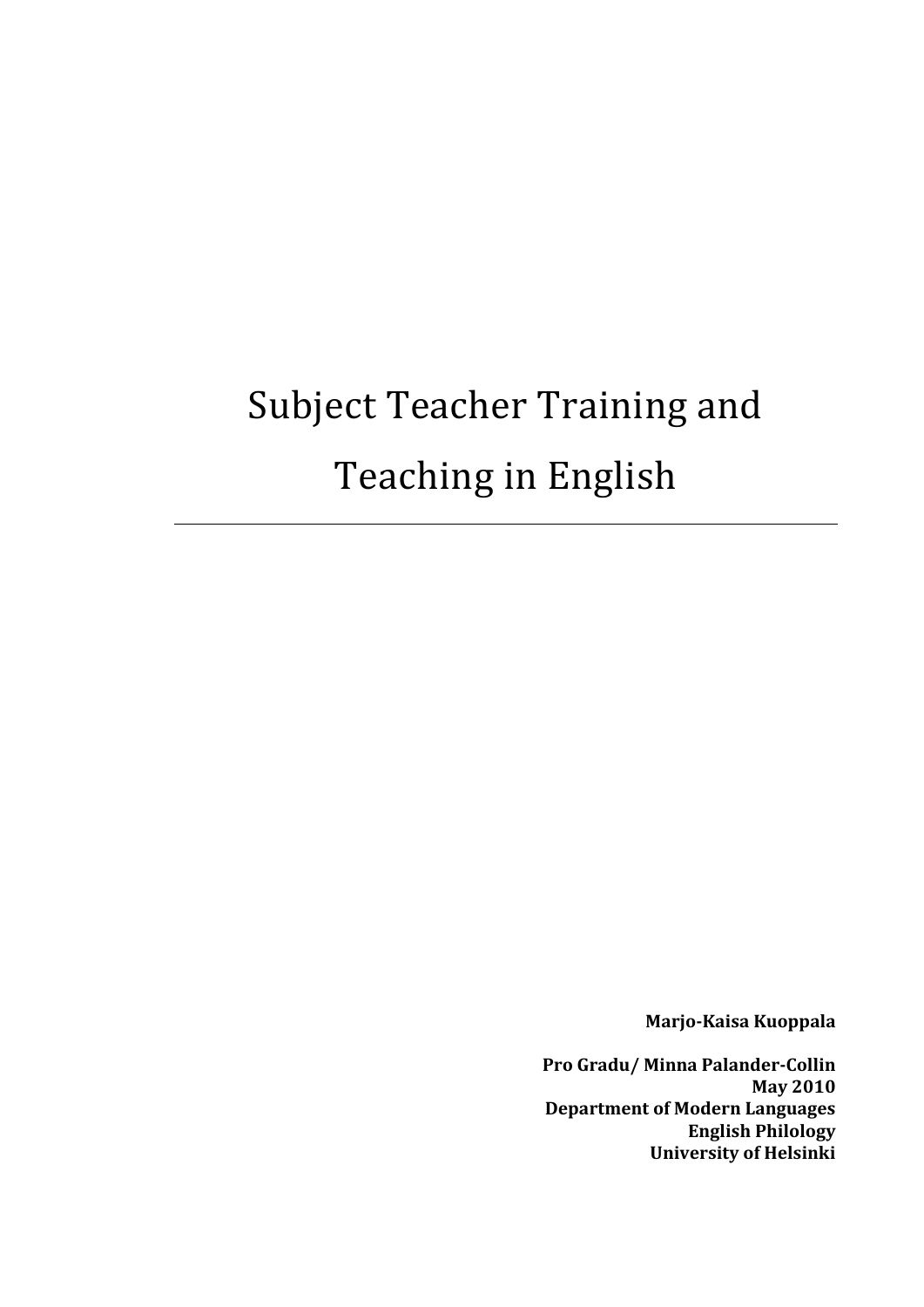# **Contents**

|  | 6.2. Teachers' Perceptions of Coping with English in Class 22<br>6.3.2. CLIL Teachers' Cooperation with EFL and Native Speaker Teachers<br>6.4. Language Skill Requirements for CLIL Teachers?40 |  |  |
|--|--------------------------------------------------------------------------------------------------------------------------------------------------------------------------------------------------|--|--|
|  |                                                                                                                                                                                                  |  |  |
|  |                                                                                                                                                                                                  |  |  |
|  |                                                                                                                                                                                                  |  |  |
|  |                                                                                                                                                                                                  |  |  |
|  |                                                                                                                                                                                                  |  |  |
|  |                                                                                                                                                                                                  |  |  |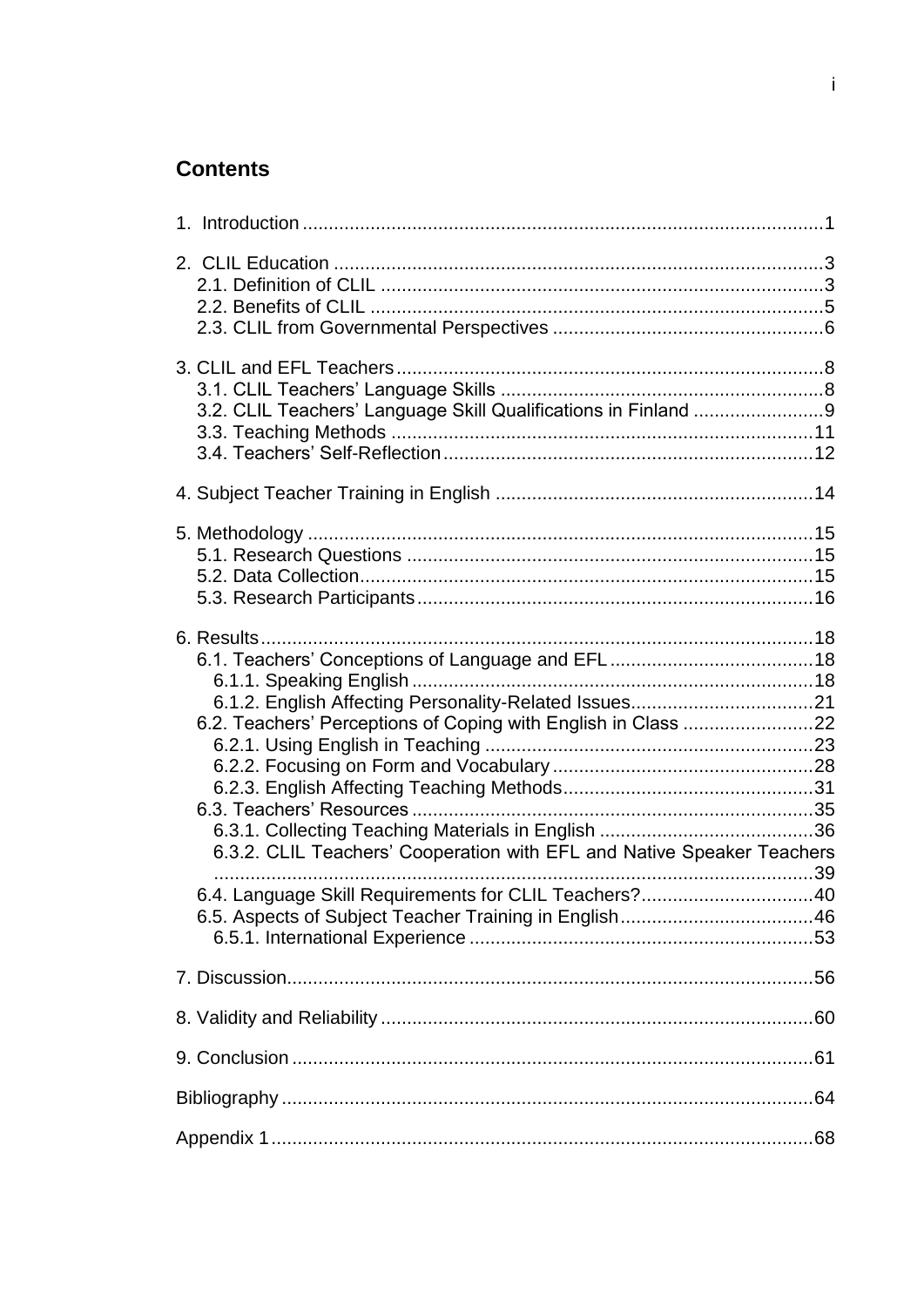## <span id="page-2-0"></span>**1. Introduction**

English has been taught in the Finnish schools as the most common foreign language since the start of the comprehensive school in the early 1970's (Numminen & Piri 1998: 8). In many bigger schools in Finland, students have a choice in their first foreign language, but probably due to English being the lingua franca in the world nowadays, it is the favourite choice of almost all students (Finnish National Board of Education 2001: 22). In the last two decades, English has also become the medium of teaching in some schools or classes in the public mainstream education. This became possible after a change in school legislation in 1991 allowed another language besides the students' mother tongue to be the teaching language if it is found meaningful and "if it does not jeopardize a student's opportunity to follow teaching" (Mustaparta & Tella 1999: 15). In CLIL education (content and language integrated learning), a foreign language (L2) is used as the medium of teaching. Different Finnish schools offer CLIL education at least in Swedish, English, German, Russian, French, and Spanish. Most often, however, the foreign language of instruction is English, and most often both the teacher and students speak English as a foreign or second language (L2).

Because people's identity can be strengthened and developed by learning foreign languages (Kaikkonen 2005), teaching and learning a foreign language can have a great impact on a student's life. Thus, it matters what kind of teaching students receive and how well they learn foreign languages because it will influence how individuals experience foreign cultures and how they relate to themselves and to the world in general. Foreign language acquisition is a lifelong process and thus part of lifelong learning (Luukka & Pöyhönen 2007: 453; Coyle 2007: 545).

Target language mastery and subject matter learning in CLIL and bilingual education have been studied in Finland (e.g. Laitinen 2001) and elsewhere in the world (e.g. Genesee 1987; Baker 2006), but there are few recent studies to be found on CLIL and EFL (English as a foreign language) teachers teaching in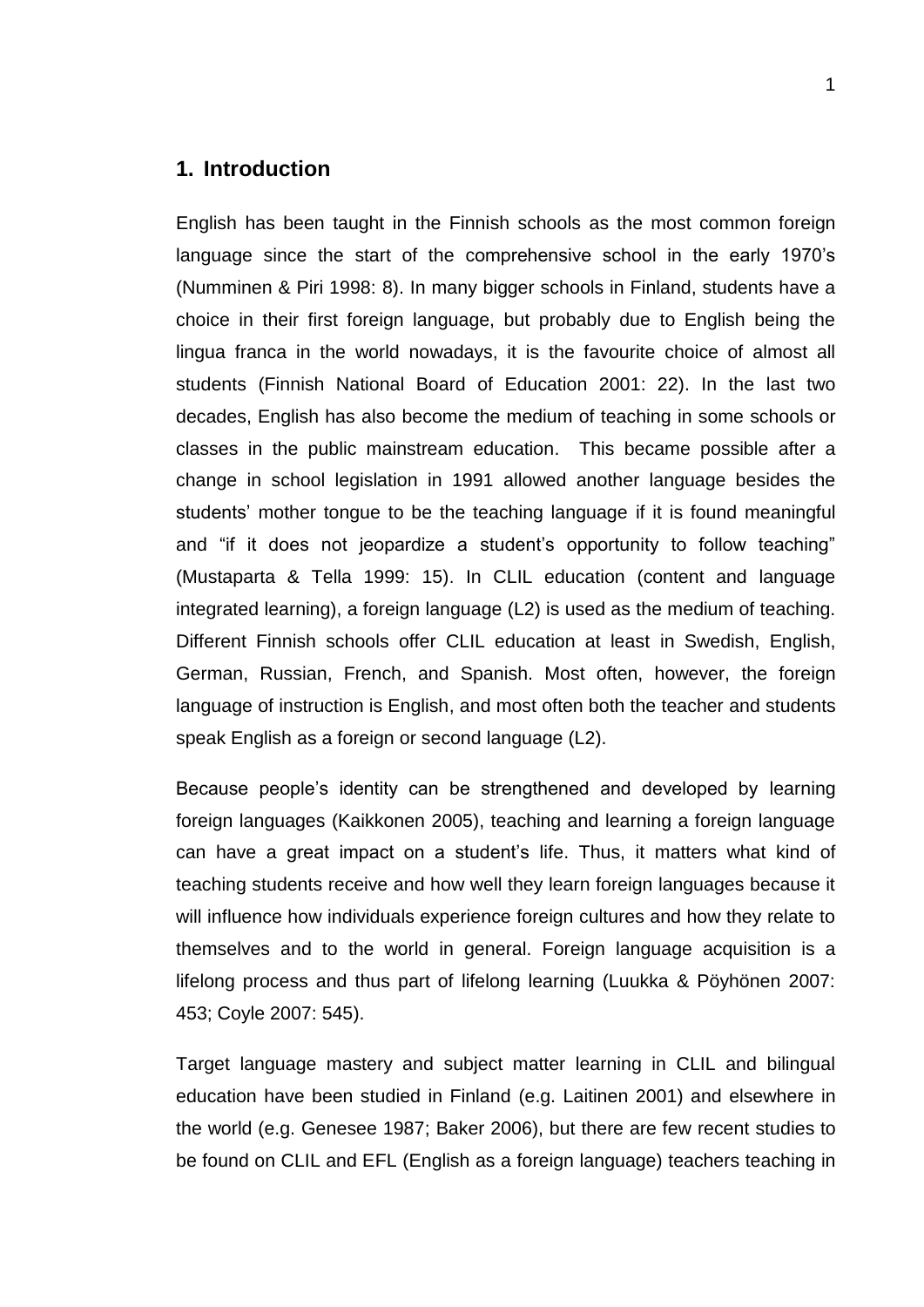English. Thus, in this Master's thesis, I want to concentrate on teachers' perspectives. I want to take a look into teachers' conceptions of language and about teaching in English; how they cope with the demands of using a language other than their mother tongue in teaching; what kind of challenges they face or triumphs they experience. I will use interview as my research method, and the results will be viewed and critically examined in light of previous research and literature on CLIL education.

I am currently involved in STEP Project (Subject Teacher Education – Teachers' Pedagogical Studies in English) at the Department of Teacher Education in the University of Helsinki. The STEP Project is planning and piloting subject teachers' pedagogical studies in English to be offered for both Finnish and international students. As part of this study, I also want to explore what teachers would find important in international subject teacher education.

I am expecting to gain practical information about CLIL and EFL teachers' everyday work and experiences of working with a foreign language. I am anticipating to hear more positive than negative stories as earlier studies on CLIL education look promising from students' point of view. As a parent of children in bilingual education, I have been able to closely follow their progress and experience in classes taught by different teachers. A special interest in this study is on CLIL teachers who do not have formal English education, as this can be expected to be the case with a lot of CLIL teachers in Finland. The Ministry of Education has set a language competence requirement for CLIL teachers, but what kind of a role does it play, and what do the teachers think about it? How much of a lesson do the CLIL teachers use English and what factors influence their choice? With this study, I want to give a voice to the teachers who do their work year in and year out.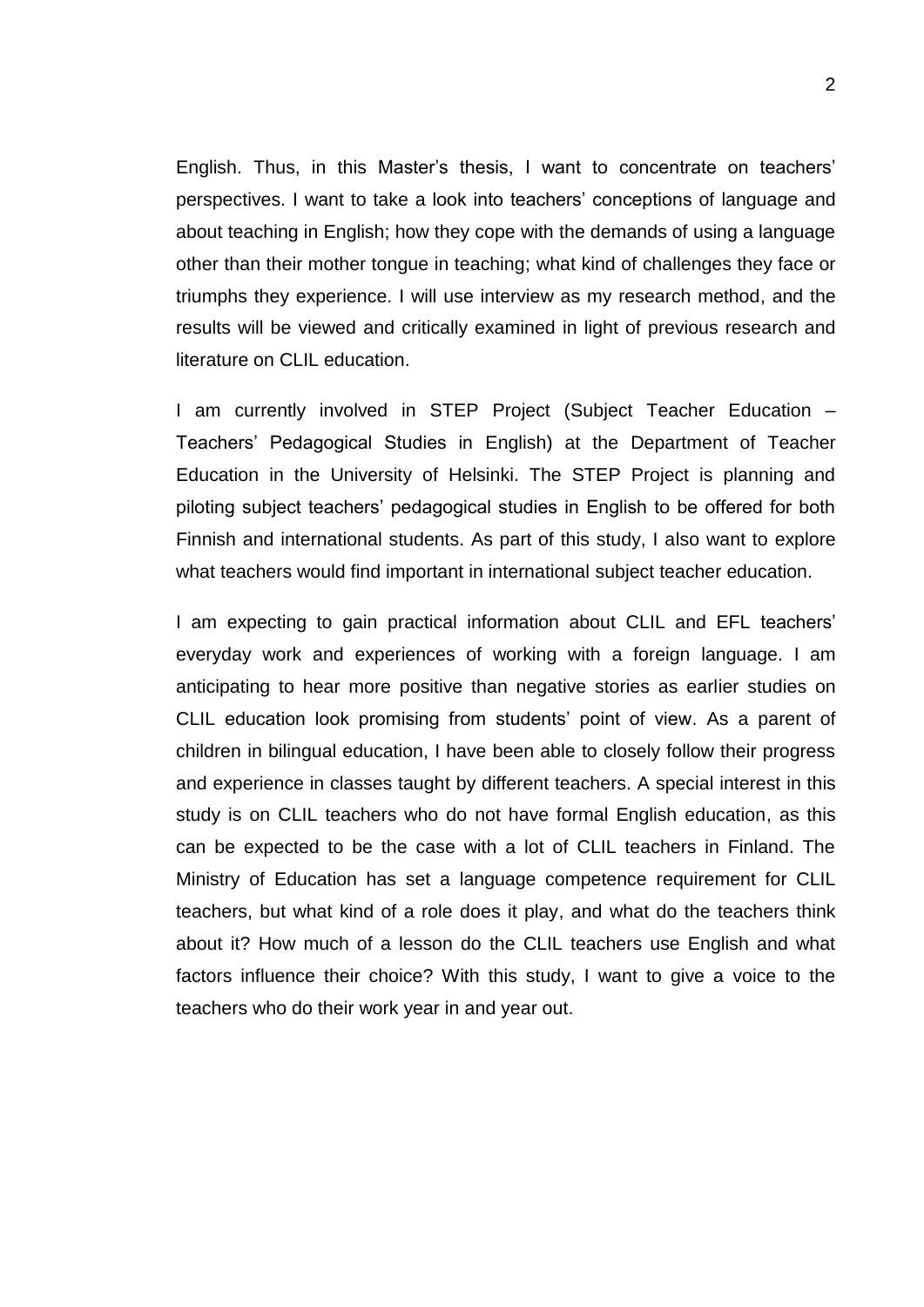## <span id="page-4-0"></span>**2. CLIL Education**

Variegated forms of CLIL education have existed in the world since the Roman times. Finland used to educate university students only in Swedish until the 1850's. The Canadian form of immersion education, which started in the 1960's, is often considered the example for European CLIL education but, for example, Luxembourg has had bilingual education since the 1840's (Coyle 2007: 543). Finland was a latecomer to modern CLIL education. The first immersion classes in Swedish were founded in Vaasa in the late 1980's, and after the legislative changes CLIL classes in English started to become more popular in the early 1990's. They are considered an innovative way for students to gain a functional foreign language competence within the strict guidelines of the national curricula without adding extra lessons. (Takala *et al.* 1998: 140). CLIL education offers students authentic language use and learning in social interaction that have a favourable effect on their learning. In this section I will shortly explain the main varieties of CLIL education and discuss previous research relating to CLIL.

## <span id="page-4-1"></span>**2.1. Definition of CLIL**

There is not merely one way of teaching in a foreign language, and neither are the terms used for it unambiguous. Especially in Europe and recommended by the European Commission, CLIL is an umbrella term used for all education conducted in a foreign language (de Graaff *et al*. 2007: 604). CLIL is realized in a variety of ways and in diverse quantities, from just an odd lesson here and there offered in a foreign language to almost all education being conducted in that medium (Coyle 2007: 545). In Finland, there are schools that call their CLIL education e.g. immersion education, bilingual education, English-emphasized education or English stream. The term *immersion* (in Finnish *kielikylpy)* is a form of CLIL education and is normally limited to referring to teaching students from the majority language through the language of the minority population in that country (Genesee 1987: 1–5). Thus in Finland, it commonly refers to teaching Finnish-speaking children in Swedish. Immersion education started in Canada in the 1960's when a group of active English-speaking parents were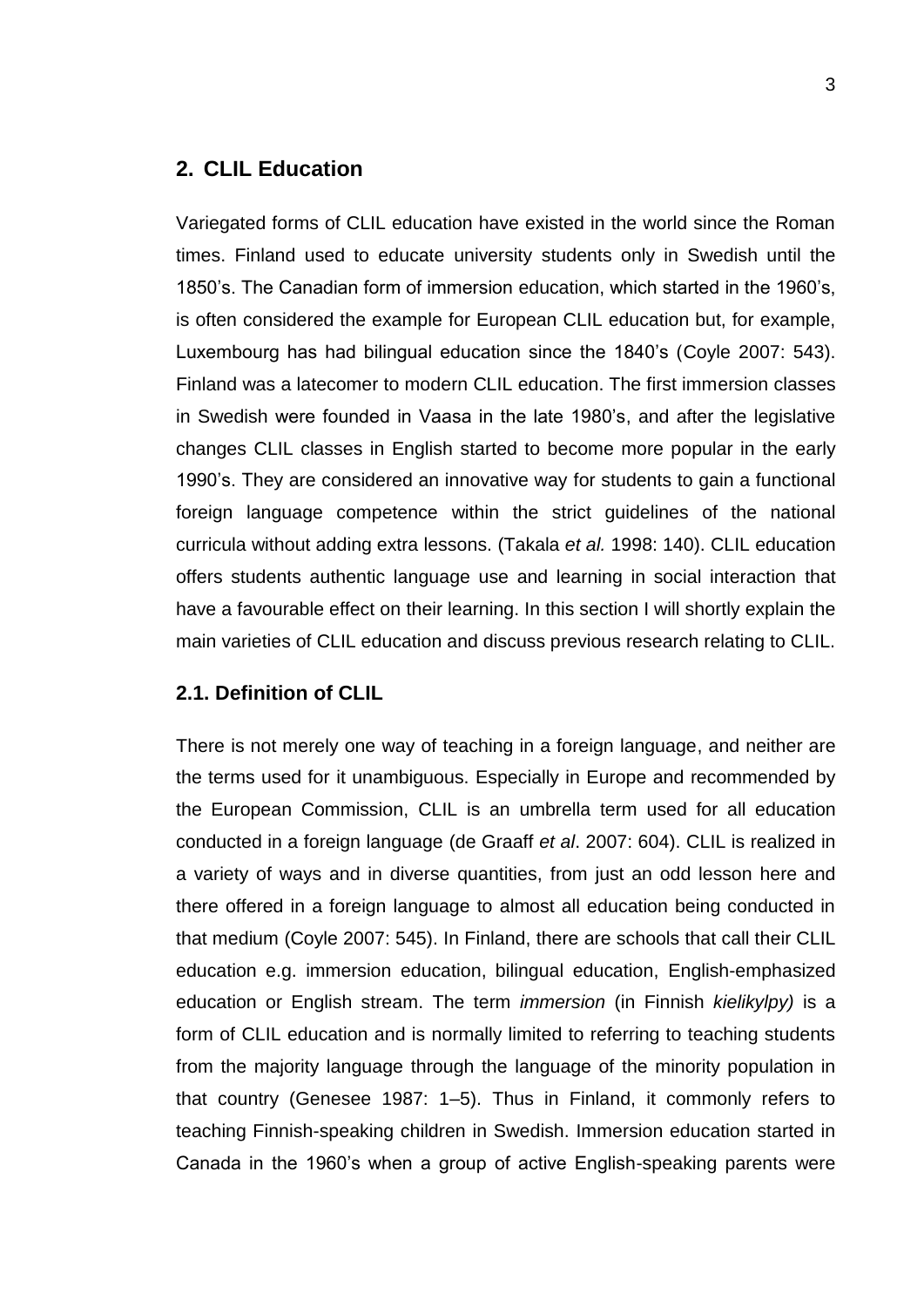frustrated with inefficient French teaching in the schools and wanted to find an alternative method of second language teaching, especially to improve children's oral skills. Immersion education, where at least 50% of the teaching is conducted in the second language, was developed as a consequence of their efforts (Genesee 1987: 9–11). The term *bilingual education* (in Finnish *kaksikielinen opetus*) often refers to education that is conducted according to similar principles as immersion, but the language used for teaching is other than the minority language of the country, in Finland most often English. Immersion or bilingual education is usually started in Grade 1 (if not earlier in day care and Kindergarten), whereas English stream or English emphasized education may be offered as separate and isolated courses in the lower or upper secondary school, for example in home economics, physical education, arts, or sciences etc. (Mustaparta & Tella 1999: 32–33; Marsh 2003).

There are also variations in the amount of English used during one lesson. Some CLIL programs recommend for a teacher to use only English during one lesson and Finnish in another, or a bilingual teacher uses only English with bilingual classes and another teacher teaches other lessons for those students in Finnish. In other programs, the mother tongue can be used 0–75% of the lesson time. Entry requirements into CLIL education in different Finnish schools vary, and some schools accept all applicants or have no specific guidelines. In some elementary schools, children are tested for their language readiness skills in Finnish in order to chart their preparedness for learning (schools' websites and personal contact with schools as source of information). Some schools and programs also test children's English skills but not all even if the children would be taught in English in half or the majority of the subjects.

In the background section of this Master's thesis, I will generally not distinguish the diverse CLIL versions from each other, and instead call them jointly with the umbrella term CLIL. In the Results section, I will describe in more detail in which type of teaching the interviewed teachers participate and call them bilingual class teachers and bilingual subject teachers. I will continue to use the term CLIL for the education they offer.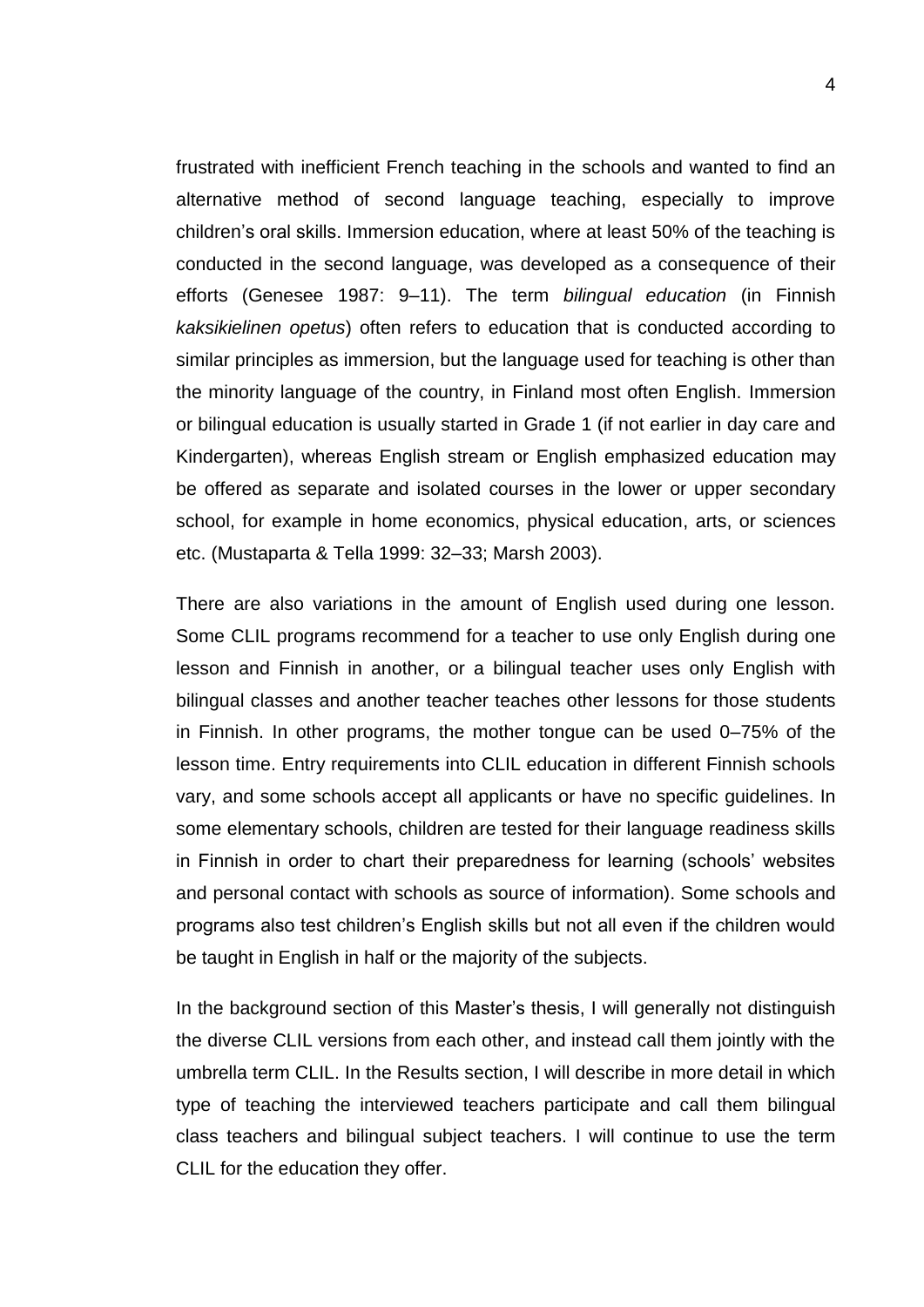#### <span id="page-6-0"></span>**2.2. Benefits of CLIL**

The objectives in CLIL education regarding students' language competence vary depending on the starting age and amount of teaching in the L2. The objective in early bilingual education is to reach functional English skills (see e.g. Genesee 1987; Laitinen 2001) and in Finland bilingual education often continues until the end of the basic school and even in the upper secondary. In CLIL teaching that starts later and is in lesser quantities the objectives are different. If students enter a CLIL class for the first time in lower or upper secondary school, they have already learned a working knowledge of the language in a traditional foreign language class.

A host of research has been conducted on CLIL education and how it affects students' language competence and content knowledge, both in Finland and in the world (e.g. Genesee 1987; Järvinen 1999; Laitinen 2001; Baker 2006; Kuoppala 2009a). Bilingual education started early has produced very good English competence. There has been a lot of research on the French-immersion program in Canada, as it was the forerunner for modern immersion education (e.g. Genesee 1987). Immersion students have demonstrated no lags in achievement in their school subjects although they have studied in a second language. Students have also achieved "a high level of functional proficiency in French" (Genesee 1987: 47) and have performed close to native levels in e.g. listening comprehension, although according to other research, they "cannot be mistaken for native speakers of French" (Spilka 1976, as in Genesee 1987: 47). Compared to students learning French as a foreign language, the Frenchimmersion students have performed noticeably better (Genesee 1987: 45).

Studies on CLIL in Finland have received similar positive results. Laitinen (2001) compared the English skills of fifth grade bilingual (she used the term immersion) education students to those in the ninth grade studying English as a regular foreign language. Her research showed that the bilingual students were more homogeneous in their English skills than the ninth graders. There were no poor performances by the bilingual students who also possessed better mastery of English skills in all tested language areas (reading and listening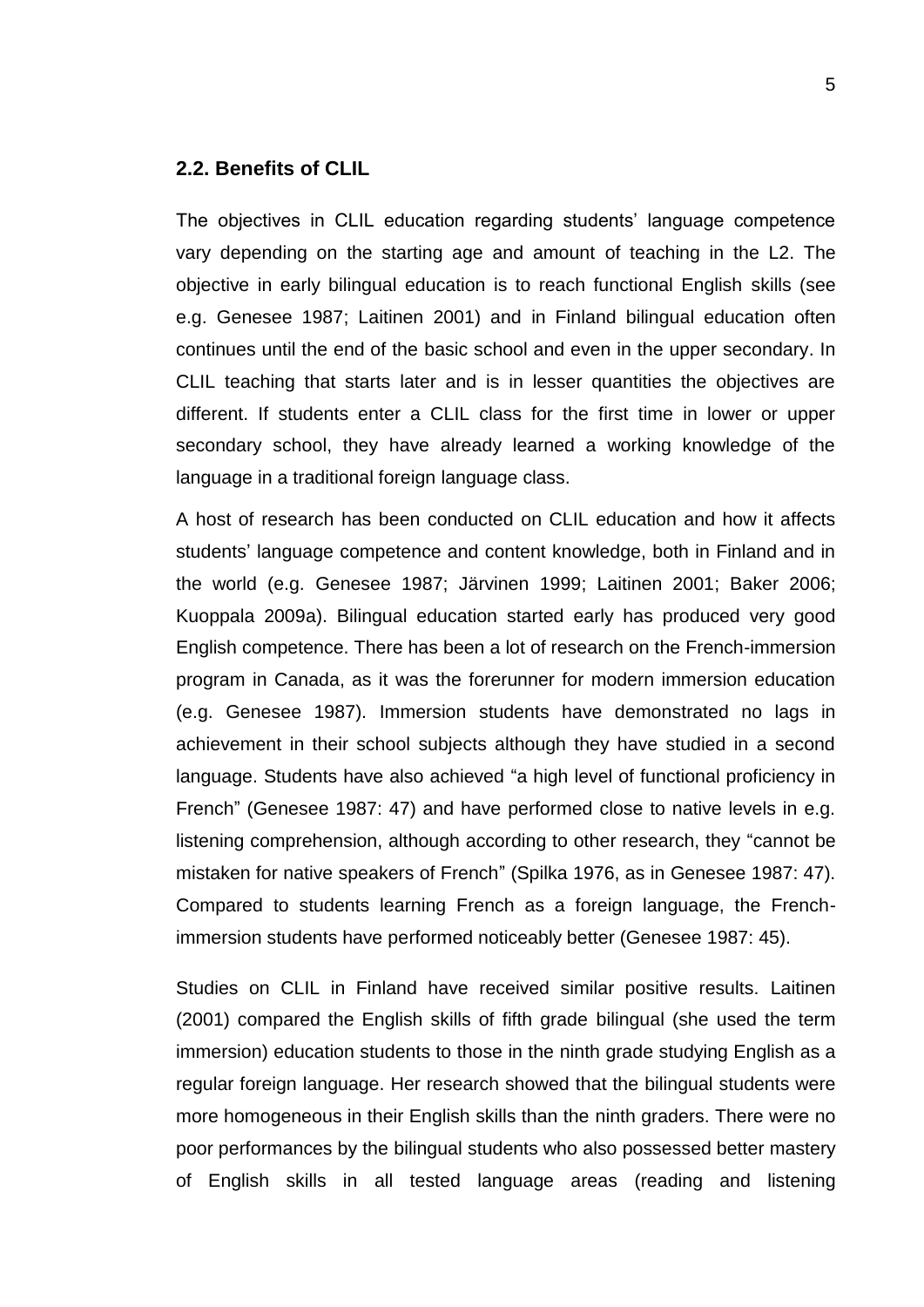comprehension, grammar, writing, oral skills, and receptive vocabulary), except for reading skills, in spite of the fact of being four years younger than the comparison group. In studies done on the attainment of content knowledge and mother tongue skills, CLIL students have performed at least as well as the students in mainstream mother tongue education (see e.g. Seikkula-Leino 2004).

CLIL education in lesser quantities has also been found to be beneficial for students L2 skills, especially as an improvement in their vocabulary, listening comprehension and courage to use the L2 (Nikula & Marsh 1997: 85–87). For example Turnbull (2001: 534) has studied L2 attainment when taking into account how much of an EFL lesson teachers speak the target language. Teachers' dominant use of the L2 resulted in higher student proficiency of that language than in classes where EFL teachers spoke mostly the mother tongue.

CLIL teaching can be considered as a way to strengthen students' language learning, and to offer them a forum to utilize their language skills in a natural way, as well as to prepare them for university level studies where a part of the education in any department may be in English, or at least many text books in almost any field are found only in English. CLIL education also goes hand in hand with the communicative language teaching recommendations in the national core curricula. Making learning more interesting by adding the challenge of a foreign language can also increase students' motivation and commitment to learning (Kaikkonen & Kohonen 2000: 8).

#### <span id="page-7-0"></span>**2.3. CLIL from Governmental Perspectives**

The Finnish system of foreign language teaching has been under scrutiny and critique over the years, also in public discussions in newspapers. For example, Koskela (2008) complained that her Swedish teacher refused to speak Swedish with the students or arrange Swedish conversation exercises among the students even after repeated requests by the students themselves. Lindman (2008), on the other hand, substituted a German teacher and was greeted by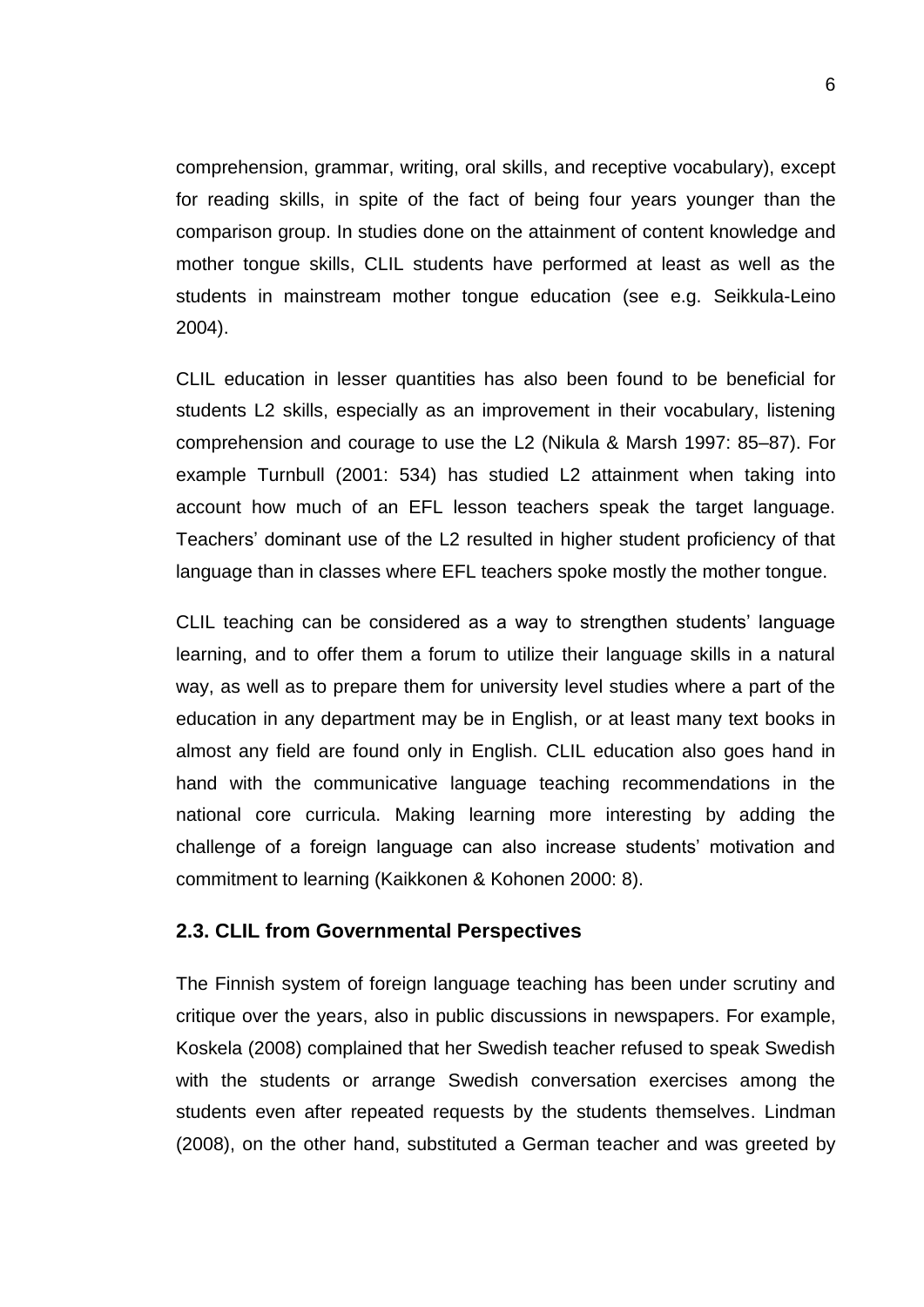astonished students because she spoke German to them – whereas their regular German teacher had not.

CLIL has been adopted and is offered as an alternative method to acquiring functional foreign language skills. The CLIL environment provides informal and natural language learning opportunities for students. The Finnish Ministry of Education agrees that foreign language teaching can be made more motivating and more efficient through integrating language and content instruction, because it is not feasible to increase the amount of time for teaching foreign languages (Takala *et al.* 1998: 141). CLIL education is also promoted by the European Union as a way to achieve plurilingualism. The European Commission has set an objective for all Europeans to have a command of three languages: their mother tongue and two foreign languages (known as the MT + 2 Formula). Back in 1995, it was already suggested as a European language policy that secondary school level students would study certain subjects in their first foreign language (European Commission 1995: 47). According to Marsh (2003), CLIL "has emerged as a pragmatic European solution to a European need." The Finnish Core Curriculum (Finnish National Board of Education 2004) also states that learning should be meaningful and experiential. Students' positive attitude is important for language acquisition. As well as elsewhere in Europe, CLIL teaching was implemented in Finland because it offers students an environment for authentic, relevant and interesting use of an L2 (Takala 1992: 141).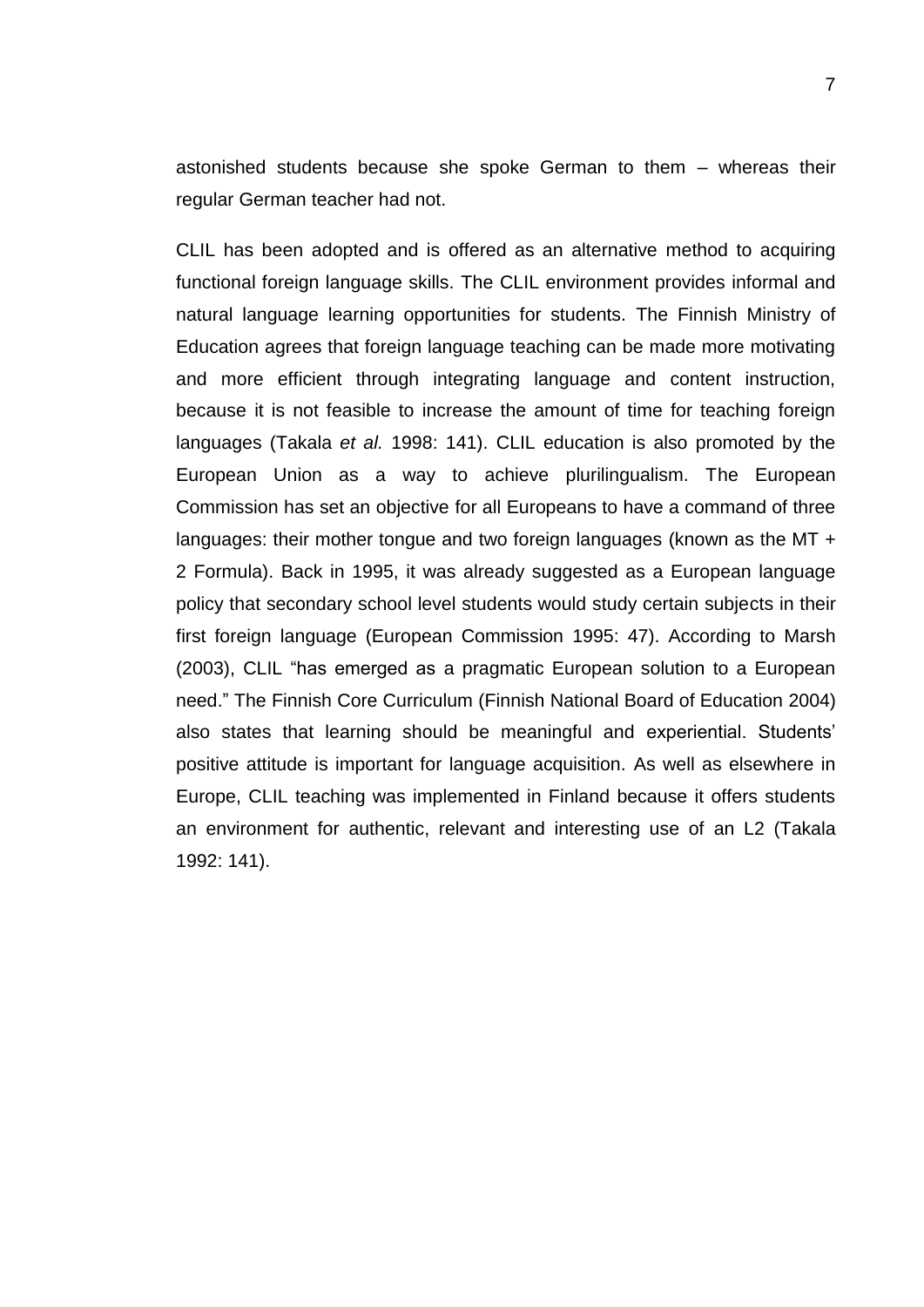## <span id="page-9-0"></span>**3. CLIL and EFL Teachers**

There is variation in the education and qualifications that different CLIL teachers have. In Finland, teachers teaching in the elementary school (grades one through six) are usually class teachers and, thus, have a Master of Education degree. Teachers in the lower and upper secondary schools are subject teachers with a Master's degree in one or more subjects. English subject teachers have a Master's degree in English Philology, or in the case of having English as their second subject, they have completed minor studies in English. As the qualifications for language teachers are clearly stipulated by the Ministry of Education, in this section I will focus more closely on CLIL teachers, as the matter is more complex for their qualifications and those requirements are not as well known.

#### <span id="page-9-1"></span>**3.1. CLIL Teachers' Language Skills**

According to Marsh (2003), teachers do not need to have native or near-native competence in the target language for all forms of delivery, although they need a high level of fluency in order to be able to run their classes efficiently in the foreign language. Marsland (1997: 36) argues that teachers need a high level of linguistic awareness so that foreign language acquisition can be actively encouraged during CLIL education. This factor is different from a usual subject class where content is learned in students' mother tongue (L1) and linguistic features need not be taken into account in a similar manner. In CLIL education, the language is a medium for producing meaning (Nikula & Marsh 1997: 7), and although meaning is the main focus of learning, focus on form is also found important to support students' language development (Baker 2006: 307). Content is taught *through* a foreign language. The automatic comprehension process, which happens when teaching is through L1, does not occur when teaching is conducted through L2 (Marsland 1997: 39). Marsland also questions whether a high level of linguistic awareness can be reached if teachers do not possess a high level of proficiency in the language they are teaching. De Graaff *et al.* (2007: 603) challenge this further by asking if it is possible for those CLIL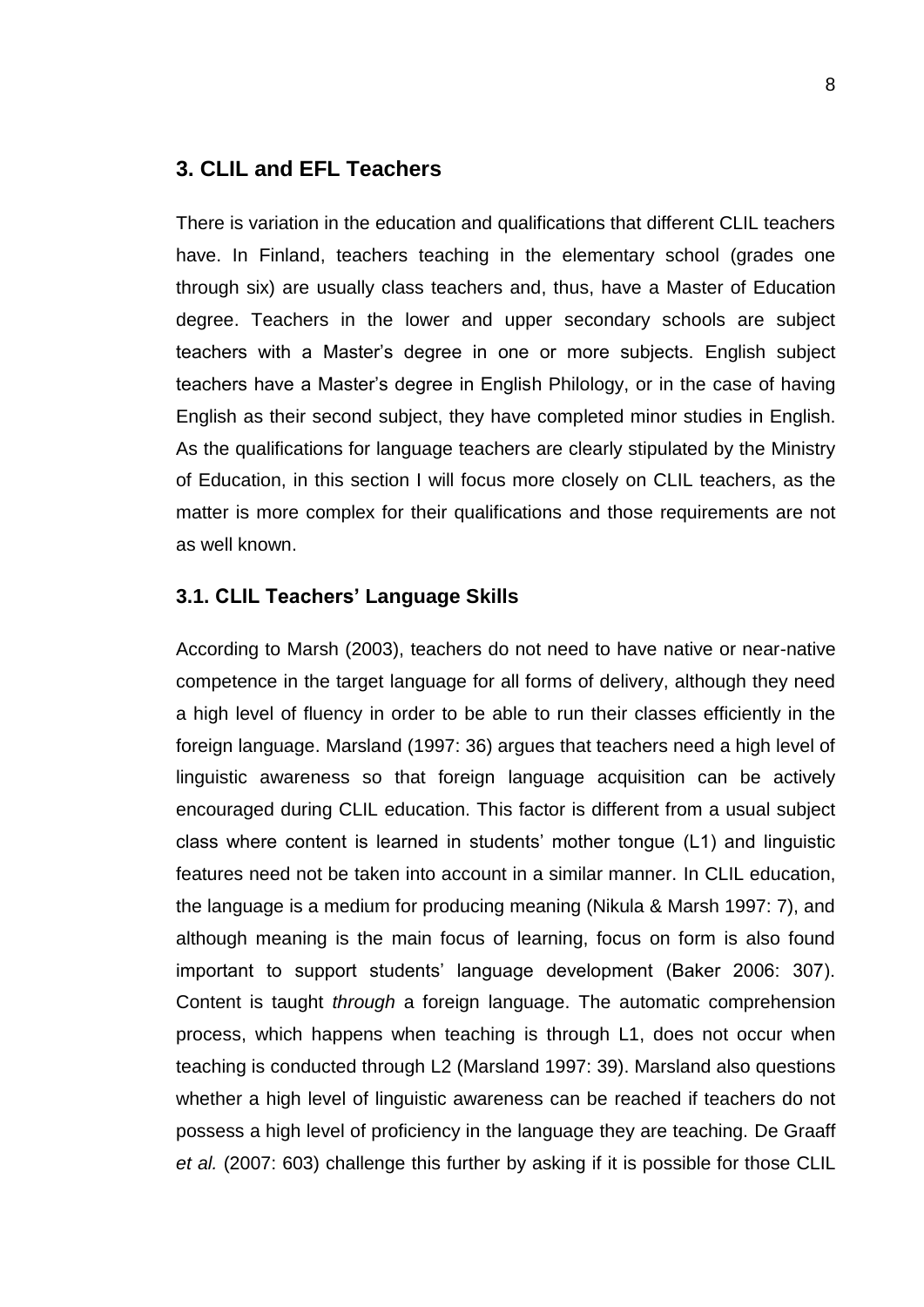teachers who speak the L2 fluently but do not have a background in language pedagogy to effectively contribute to their students' L2 development. However, earlier research has shown (see e.g. Nikula & Marsh 1997: 48) that teachers should be ready to show their own weaknesses with the foreign language. This encourages students to use the language themselves and proves that being a competent language user does not require perfect language skills. In CLIL teaching, the key issue is to have competent language skills for the teaching context (Marsh 1999: 45). This fact may emphasize teachers' self-confidence; sometimes teachers need to accept the fact that they have students in their classroom who may speak better English than the teachers themselves.

Contrary to common belief, native English speakers are not automatically better CLIL teachers. Since it is important for teachers to adapt their language to the students' level of competence, non-native speakers are often considered more suitable than those native speakers who would not understand the students' mother tongue (Mustaparta & Tella 1999: 36). Many experts (e.g. Nikula & Marsh 1997; Coonan 2007; de Graaff *et al.* 2007), however, question whether qualifications for teaching a certain subject and competent language skills are enough: training as a specialized CLIL teacher is considered to be important so that teachers can develop students' ability to learn content matter in a language other than their mother tongue with less than native-level skills. Baker (2006: 307) sees it as a weakness in the program if CLIL teachers do not have training in the special skills and techniques required in CLIL classrooms.

## <span id="page-10-0"></span>**3.2. CLIL Teachers' Language Skill Qualifications in Finland**

Since young children are in a more receptive age to acquiring especially proper pronunciation (see e.g. Lightbown & Spada 2006), according to some research, it is considered even more important for elementary level teachers to have a high mastery of English than for teachers in higher grades because of the example the teachers give to students (Nikula & Marsh 1997: 43). In higher grades vocabulary is more specialized, but mastery of high-level general language skills is still important because things are explicated through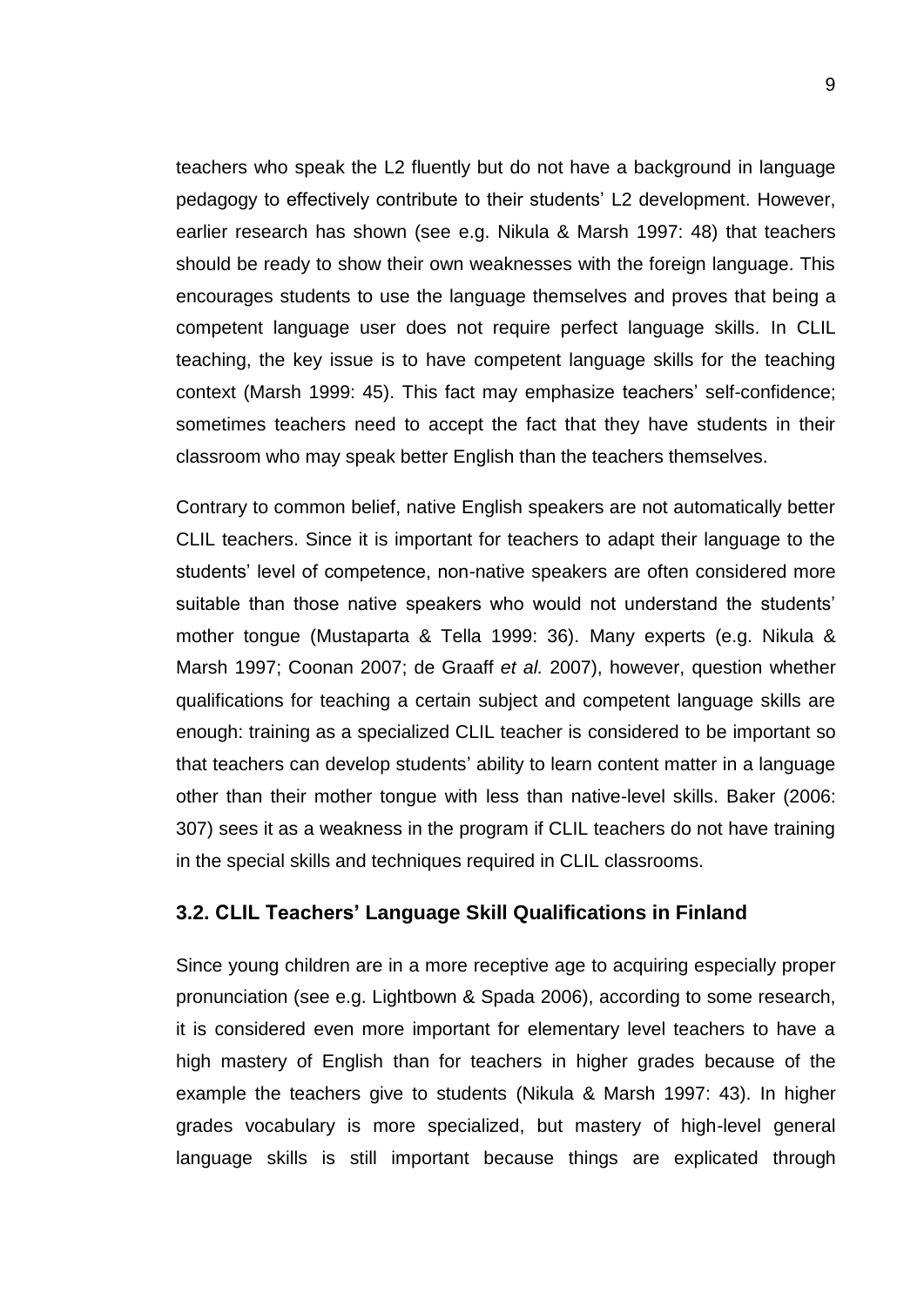explanations and description rather than made explicit by definite and distinct terms (Nikula & Marsh 1997: 45). Some CLIL class teachers are also specialized in the foreign language they teach in, but others may have learned the language while living abroad or simply learned it in school as a foreign language. A decree in Finland from 1999 stipulates that if a teacher teaches more than 4 weekly lessons on average or 4 courses in a year in a foreign language, then he or she needs either to have 80 study credits (ECTS) worth of language philology studies in that L2 at a university, or pass a general language test on Level 5 (Finnish National Board of Education 2005). The requirement of 80 study credits is in fact more than completing a minor in English, which would be 60 study credits. The general language test is diverse and measures candidates' language competence in reading, writing, vocabulary and structure, listening comprehension and speaking. Level 5 of the general language test is described as:

> Understands longer, normal-tempoed speech that is heard face-to-face and, for example, on television and radio, although sometimes comprehension may require some effort. Understands structurally and linguistically complex texts and literature from our own time. Speaks and writes clearly and fluently of diverse topics but using uncommon words or complex sentence structures may, however, cause difficulties. Usually masters grammar and vocabulary well and in diverse ways. (Finnish National Board of Education 2005)

Although the descriptions are different, Level 5 of the general language test is concordant with Level C1, Proficient User, in the Common European Framework of Reference for Languages (CEF):

> Can understand a wide range of demanding, longer texts, and recognise implicit meaning. Can express him/herself fluently and spontaneously without much obvious searching for expressions. Can use language flexibly and effectively for social, academic and professional purposes. Can produce clear, well-structured, detailed text on complex subjects, showing controlled use of organisational patterns, connectors and cohesive devices (CEF 2001: 24).

The CEF is a language competence grid developed by the European Commission for aiding international comparison of language skills and language tests. Both the general language test in Finland and the CEF have six levels, levels 5 and C1 being the second highest. Descriptions of the objectives for and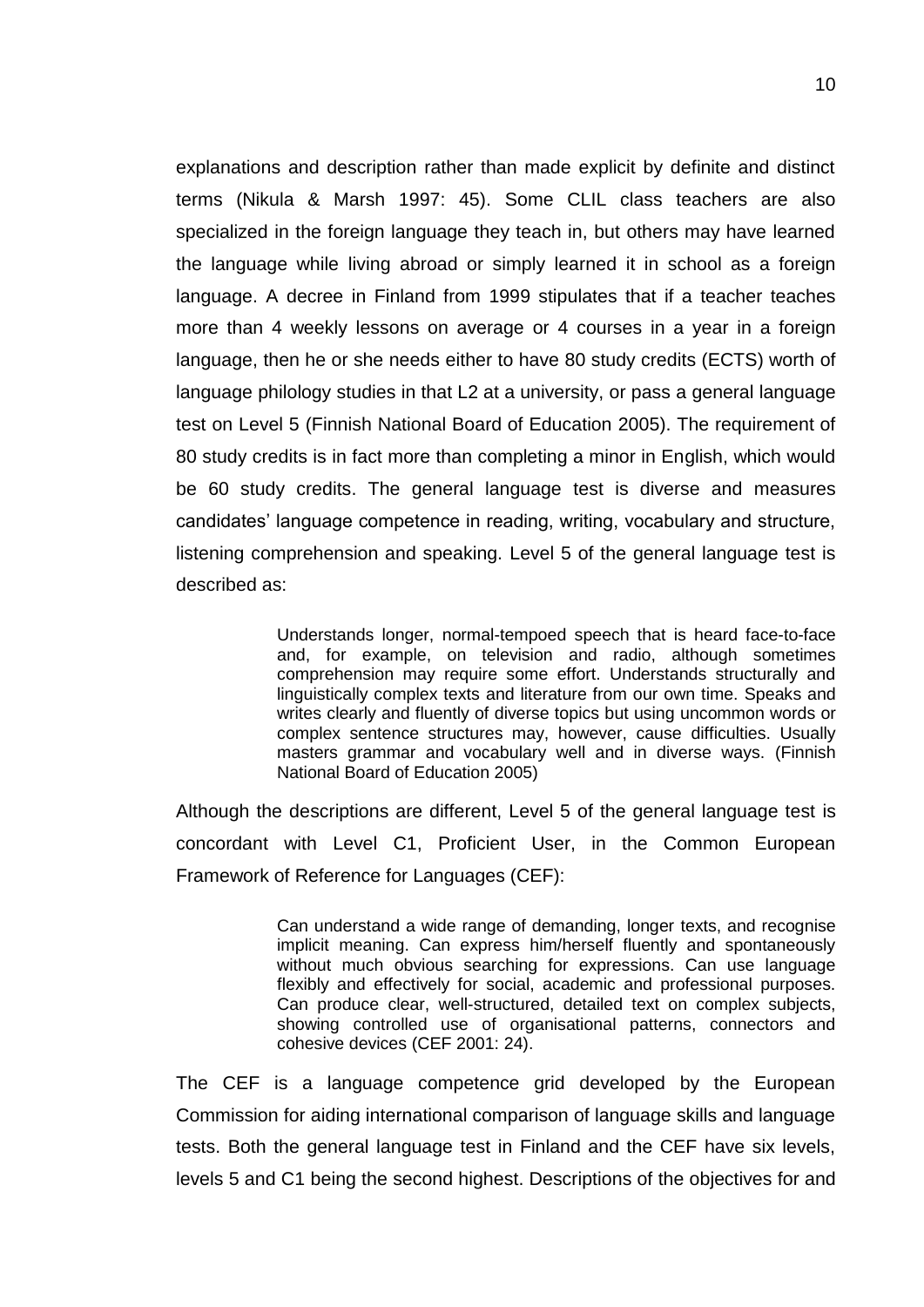assessment of students' foreign language mastery in the Finnish basic school (grades 1 through 9) is also based on the CEF levels.

#### <span id="page-12-0"></span>**3.3. Teaching Methods**

Earlier research has shown that changing the teaching language often also brings about changes in teaching methods (e.g. Nikula & Marsh 1997: 120). Teachers often need to become more concrete and more focused. Lesson planning is of high importance (Coonan 2007: 637). Lessons have a lot of repetition because teachers need to confirm students' understanding regularly. The dual-focus of learning language along with learning content also requires teachers to pay attention to the language they are using (Nikula & Marsh 1997: 52). Coonan (2007: 633) argues that CLIL has made teachers realize that students' comprehension cannot be taken for granted, and it has made CLIL teachers apply more interactional teaching methods that get students more involved during lessons. Because teachers are using a language other than their mother tongue, their personal teaching style may be affected. Some research has shown that teachers use less humour and are less spontaneous in enlivening either live discussions or teaching in general due to lack of extensive language skills (Marsh 1999: 46). However, being more concise is necessarily not negative for the students, because the core matter is then more in focus of teaching (Nikula & Marsh 1997: 55). CLIL teachers often have a heightened awareness of their students as they adjust their teaching and language in order to take into account that students are learning in an L2 (Coonan 2007: 641). Some research shows that not all teachers change their teaching methods when the language changes. Experts recommend, however, that teachers should take into account the fact that although they can function just as well in both languages, their students might not be able to do the same (Nikula & Marsh 1997: 52).

Some CLIL teachers mix languages during one lesson, utilizing both the foreign language and mother tongue intermittently. Sometimes this depends on a particular school's policy or the kind of CLIL teaching that is offered there.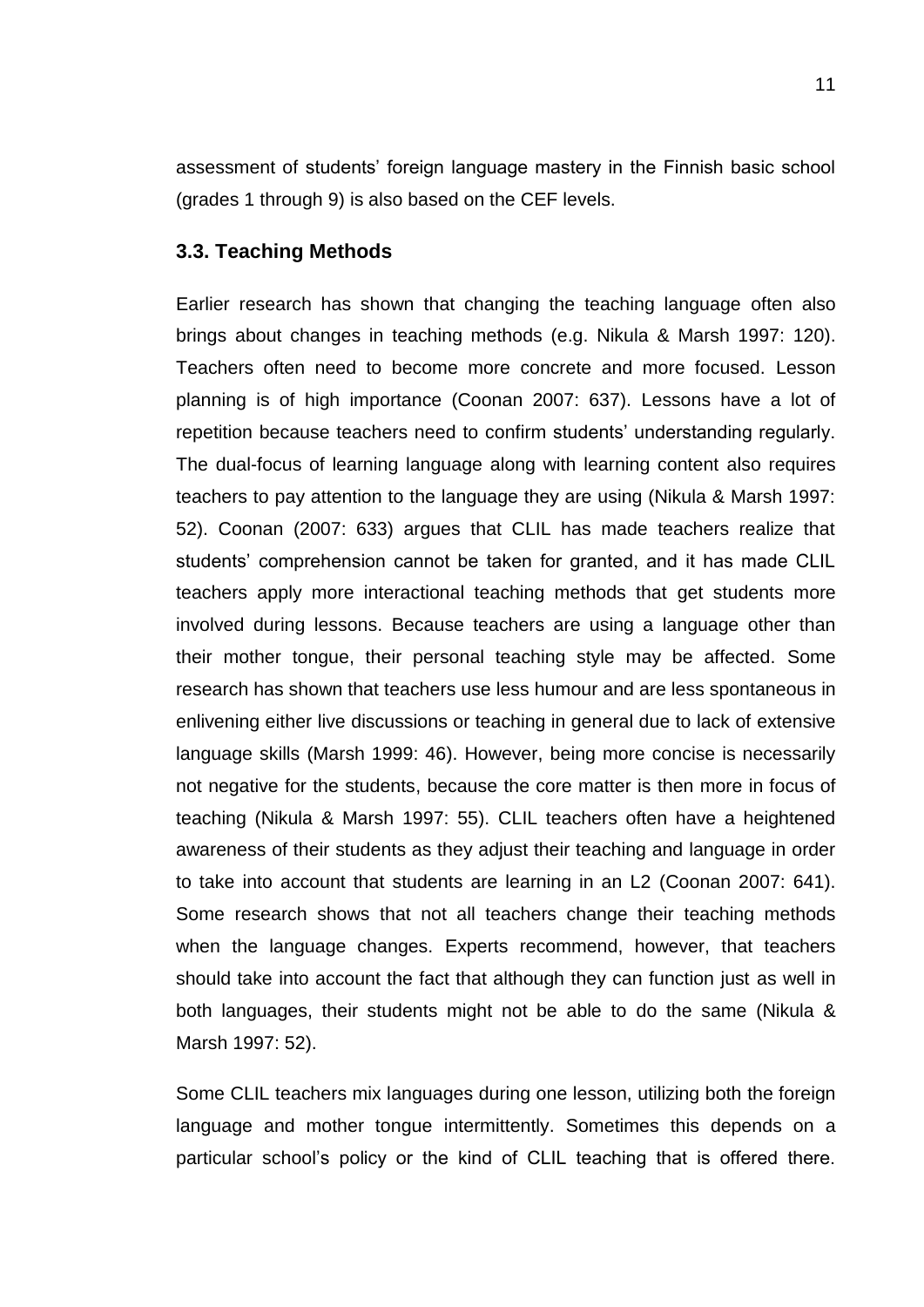According to Spada (2007: 280–281), the use of mother tongue can be rationalized if it supports students' learning of the content matter. However, Brown (2001: 99) warns that even in regular foreign language lessons mother tongue use should be kept to a minimum, so that students do not rely on it too extensively. If a teacher gives instructions first in the foreign language and afterwards repeats the same in the mother tongue, there is a danger that students completely ignore the instructions in the foreign language (Wong-Fillmore 1985: 35; Baker 2006: 234). In CLIL education, sometimes it may be necessary to review vocabulary of the matter being taught, comparing terms in both the L1 and L2, in order to enhance comprehension of the content (Nikula & Marsh 1997: 61). However, lessons need to be challenging for students so that their interest and motivation is preserved (Brown 2001: 111).

Although the Finnish Board of Education supports teaching in foreign languages through different development programs (Luukka & Pöyhönen 2007: 458), the Finnish national core curriculum mentioned teaching through a foreign language for the first time in 2004, and it does not give any clear guidelines on how to organize teaching in an L2 (Meriläinen 2008: 15). Thus, schools and even teachers themselves are left with a lot of responsibility for arranging CLIL education. CLIL teachers often have to collect and make up their own teaching material because ready-made books are not available. This is sometimes considered problematic for especially those CLIL teachers who are not language experts, because the difficulty in the level of language should match the students' L2 competence (Nikula & Marsh 1997: 49).

## <span id="page-13-0"></span>**3.4. Teachers' Self-Reflection**

An important aspect of teachers' professional development is self-reflection where teachers examine their own teaching and justify the pedagogical choices they make in their teaching (Harjanne & Tella 2008: 742). Teachers should be conscious of their personal didactics, i.e. the reasons that impact their decisions on using certain features or emphasis in their own teaching. Teachers also need to realize that their own attitudes and skills reflect their actions which in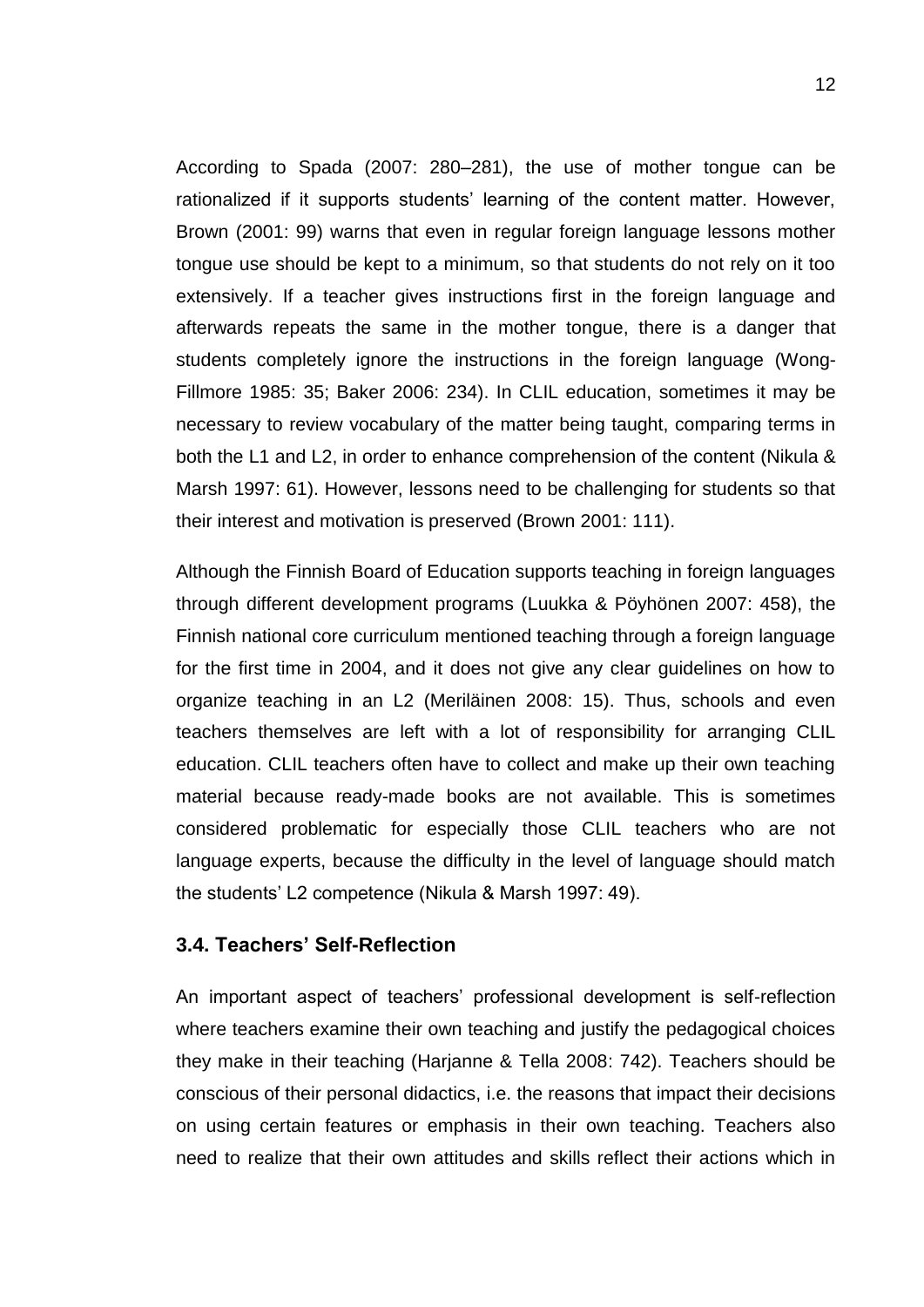turn form the learning environment for students (CEF 2001: 144). Teachers should also be prepared to explain their choices (Harjanne & Tella 2008: 743). According to Morgan (2004: 172), teachers' personality and identity have only recently emerged as a subtopic in the field of teacher education and should be considered as a pedagogical resource especially in CLIL and L2 education. They affect the teachers' teaching style and methods, which in turn influence students' learning. Teachers need to be conscious of their own beliefs and their world of values and reflect on their experiences on teaching so that they can capitalize on those experiences (Borg 2006: 283). As some of the teachers in this study will explain, being self-critical and honestly reflecting on their own teaching help to improve their own skills. This study will also show that some teachers are more conscious of the choices they make, e.g. regarding the language they use during lessons, and others are less so.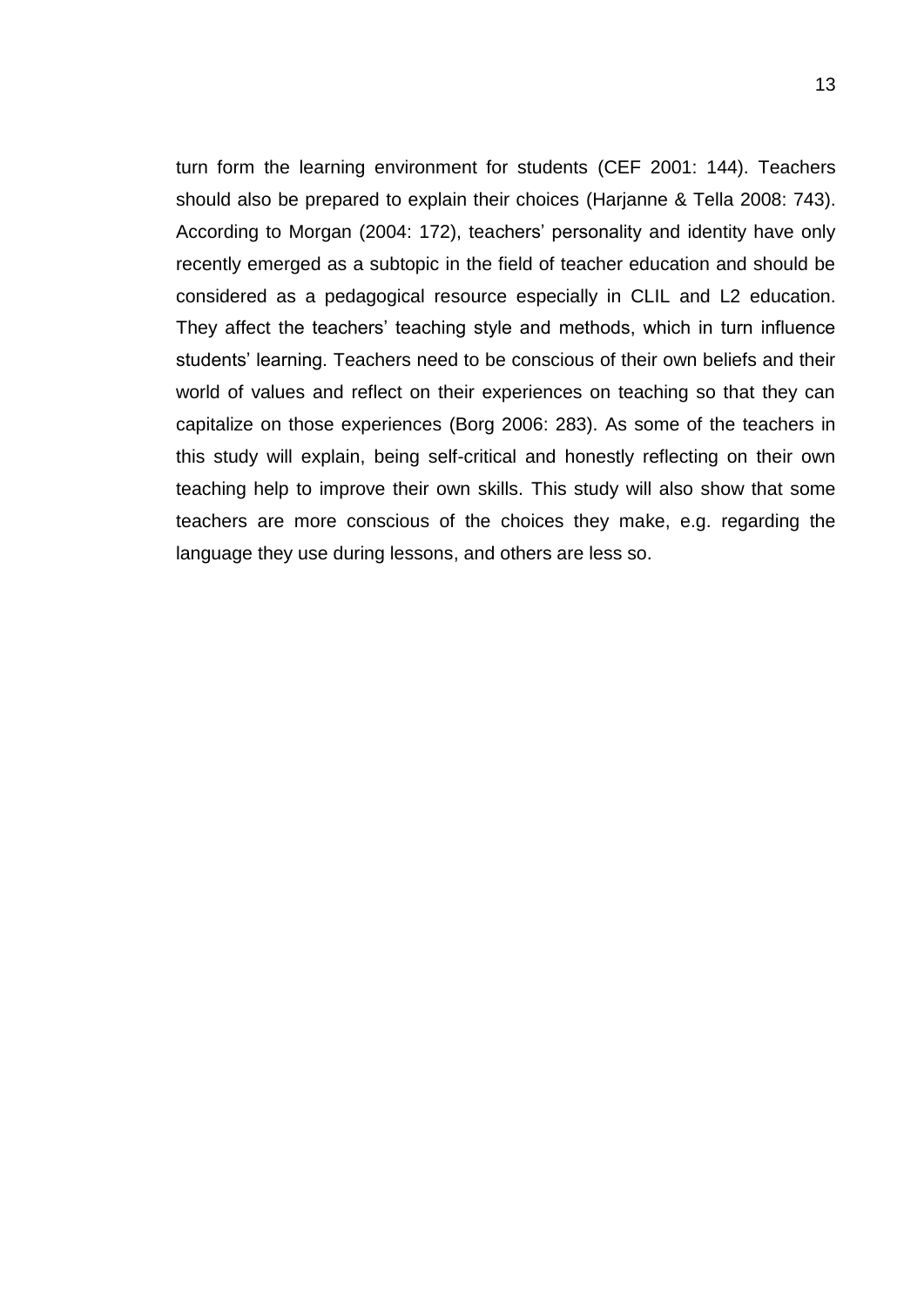## <span id="page-15-0"></span>**4. Subject Teacher Training in English**

In the mid-1990's, the Department of Teacher Education at the University of Helsinki offered class teacher education in English for two groups of students who started in two consecutive years. However, financing for the education was stopped after the second group of students graduated. Since then, the Department has only offered English language courses for international exchange students but no English-language program has existed that would grant teacher qualifications. Now, according to the *[Strategy for the](http://www.minedu.fi/OPM/Julkaisut/2009/Korkeakoulujen_kansainvalistymisstrategia_2009_2015.html?lang=fi&extra_locale=en)  [Internationalisation of Higher Education Institutions 2009–2015](http://www.minedu.fi/OPM/Julkaisut/2009/Korkeakoulujen_kansainvalistymisstrategia_2009_2015.html?lang=fi&extra_locale=en)* (Ministry of Education, Finland 2009: 29) and the *Strategic Plan for the University of Helsinki 2010–2012* (University of Helsinki 2009: 49), internationalization is seen as an essential component of improving higher education in Finland. Part of genuine internationalization is that foreign language education is provided in order to attract foreign teachers and researchers and to increase reciprocal student mobility, as well as to offer "Finnish students an opportunity to participate in foreign-language education in a multicultural environment in their home country" (ibid.). Although the Finnish school and Finnish education have already received positive attention all over the world, for example because of Finnish students' excellent results in the international PISA studies, the University of Helsinki recognizes its responsibility for improving teacher education. STEP Project (Subject Teacher Education – Teachers' Pedagogical Studies in English) at the Department of Teacher Education is currently planning and piloting subject teacher education in English that will be geared for both Finnish and foreign students (Hildén *et al.* 2009; www.helsinki.fi/teacher education/step). As I am working in the STEP Project as a teaching assistant, I wanted to ask the teachers participating in this study what they would find important in international subject teacher education.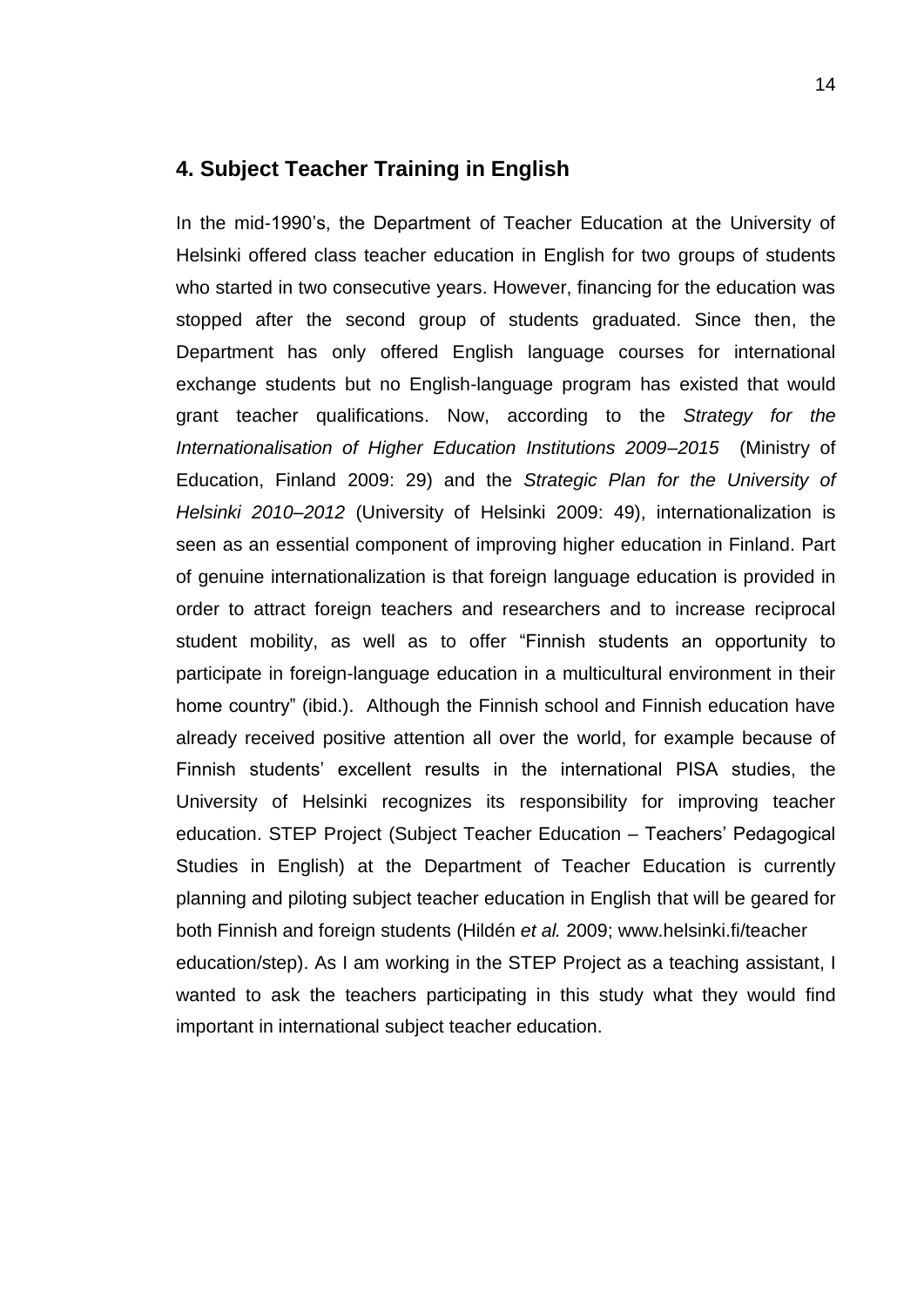## <span id="page-16-0"></span>**5. Methodology**

The purpose of this study was to find out conceptions that EFL teachers and CLIL teachers have about language and teaching of or in English. CLIL teachers teach content through English, thus they have a dual-focus in their teaching compared to the English teachers who teach English as a language subject. In this study, it is of interest how CLIL teachers experience teaching through a language that is not their mother tongue (L1) while teaching students who also speak English as their second or foreign language (L2). This is a qualitative case study where the method of data collection is interviewing research participants.

## <span id="page-16-1"></span>**5.1. Research Questions**

The following questions serve to guide this study:

- 1) What kind of language conceptions do the CLIL and EFL teachers have?
- 2) How is it for CLIL and EFL teachers to teach in English?
- 3) What kind of English competence qualifications should CLIL teachers have?
- 4) What do teachers find important in international subject teacher education?

## <span id="page-16-2"></span>**5.2. Data Collection**

The research data was collected through interviews of teachers. The interviews were recorded so that attention could be focused on the teachers and their answers, and not on taking down notes. Interviews were later transcribed to facilitate data analysis. The interviews were based on pre-formulated questions (Appendix 1) but some new questions also arose during the interviews, which is a feature in qualitative research. Thus, the interviews were semi-structured (cf. Cohen *et al.* 2000: 305) and not all teachers were asked exactly the same set of questions or in the same order. The interviews took place at the teachers'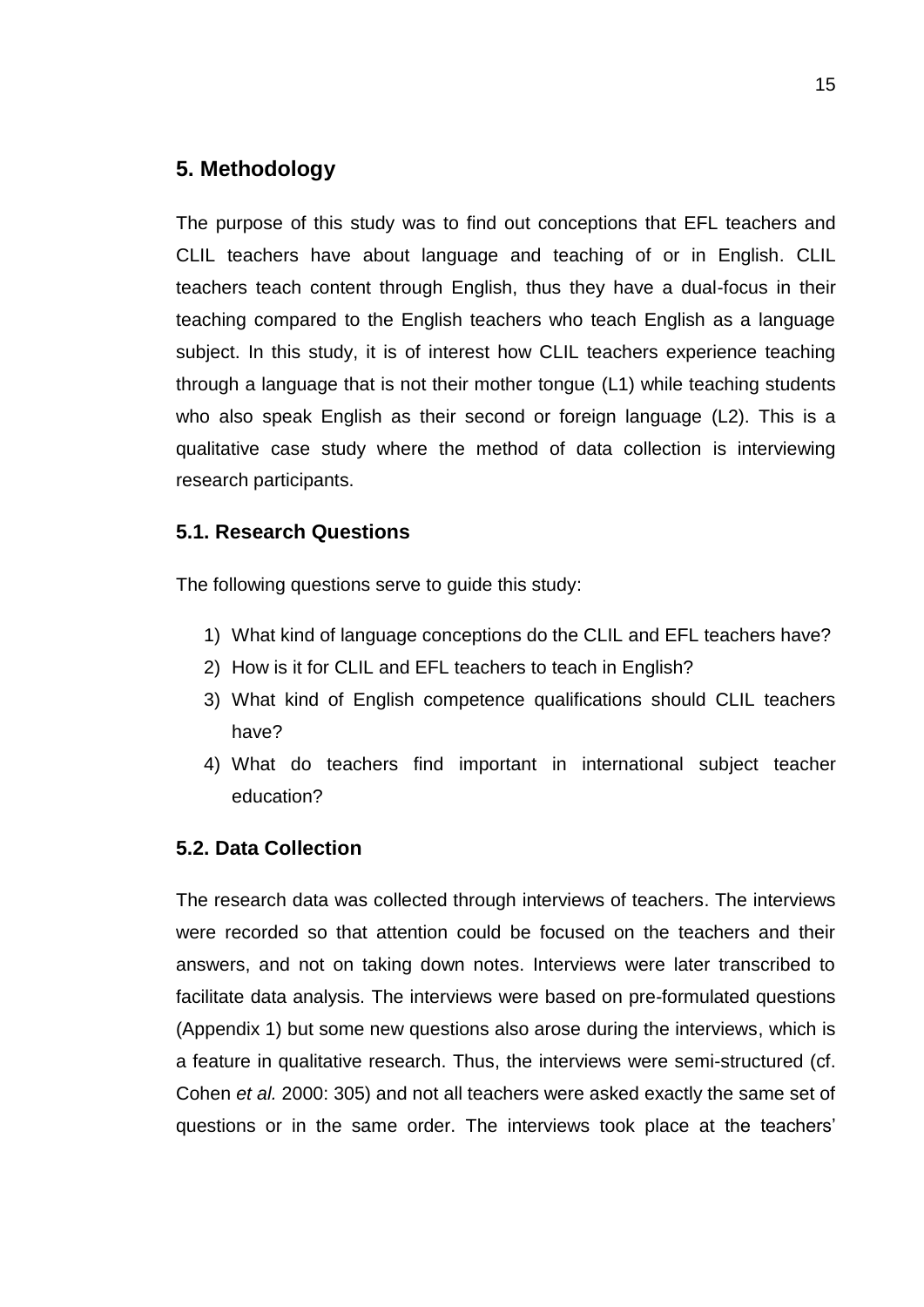schools, in quiet rooms in the morning or during skip lessons, and all took less than an hour to complete.

The data analysis does not divulge any private information that came evident about the teachers during the interviews. Also, the names of the schools will not be given, only the type of teaching that the teachers are involved in. This confidentiality is seen as an important part of a researcher's ethical work (cf. Cohen *et al.* 2000: 68).

#### <span id="page-17-0"></span>**5.3. Research Participants**

Six teachers were interviewed for this study. Two of them work as English teachers (hereafter called EFL1 and EFL2), two are bilingual class teachers in elementary school (BCT1 and BCT2) and two are bilingual non-language subject teachers (BST1 and BST2). BCT1 works at a school that has a bilingual program that tests students for their language readiness skills in Finnish, but not in English, before being accepted to the program in grade one. BCT2 works as a class teacher in a program that tests students' skills in both Finnish and English before acceptance. One of the bilingual subject teachers works in a lower secondary school (BST1) and the other in an upper secondary school (BST2). The programs in both of these secondary schools are bilingual and the majority of the students have attended bilingual education already in the elementary school.

One of the English teachers (EFL1) and one of the bilingual class teachers (BCT1) have graduated from the English class teacher education program that was offered at the University of Helsinki in the mid 1990's (see Chapter 4). The other English teacher (EFL2) has English as her second teaching subject, the first being French. Teacher BCT2 is a qualified class teacher with English as one of her minors. I use the term CLIL teacher when referring to both the bilingual class teachers and bilingual subject teachers. Neither of the bilingual subject teachers has studied English philology at a university, which was of special interest in this study, as it can be expected that many CLIL teachers are qualified teachers in a non-language subject and learned English outside of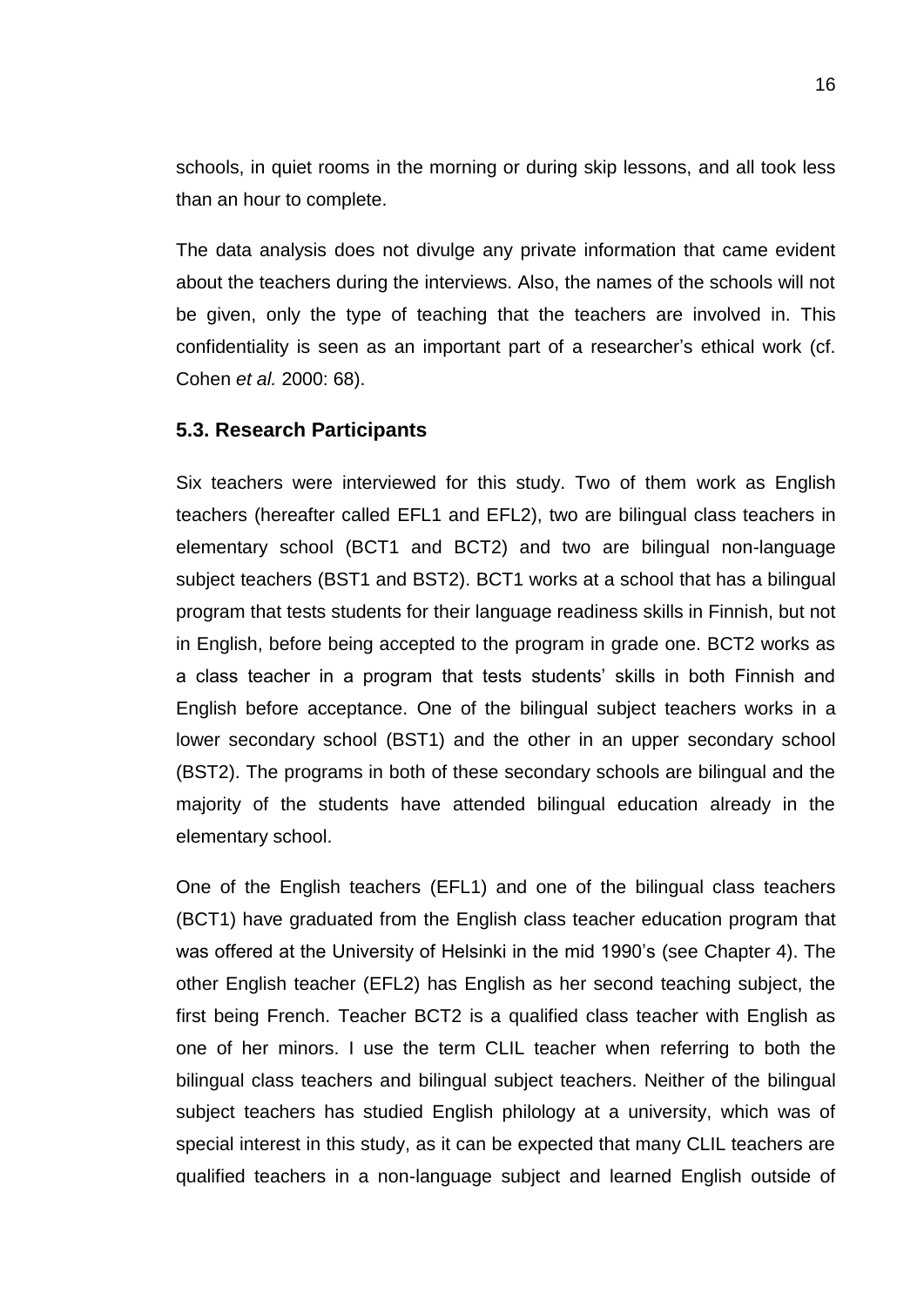formal education. It is quite rare in Finland for teachers to have a subject combination that would include a language and a non-language subject as most of the teaching posts at schools do not have such combinations either.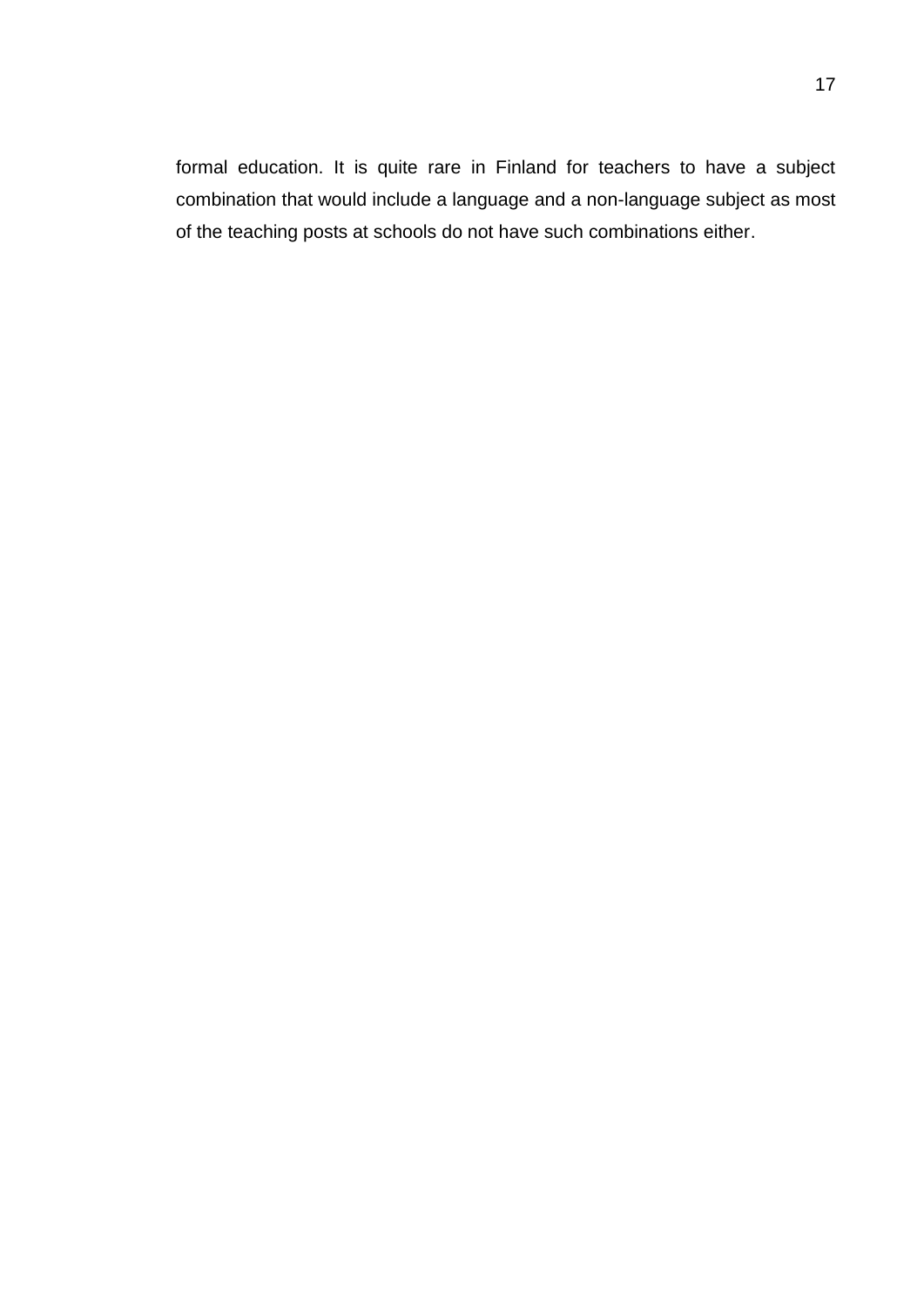# <span id="page-19-0"></span>**6. Results**

In this section of the thesis, I will explain the results that were drawn from the teacher interviews. The results are grouped under various themes that arose from the interviews and from previous research while keeping the research questions in mind.

# <span id="page-19-1"></span>**6.1. Teachers' Conceptions of Language and EFL**

This section will answer the research question:

*1) What kind of language conceptions do the CLIL teachers and EFL teachers have?* 

I had requested to interview the teachers in English so that analyzing the interviews would be more straightforward and that I would be able to provide direct quotes of the teachers' comments without having to translate their speech. I had emphasized in my emails to the teachers that I would not examine the language they use, instead I was interested in their own conceptions of it. Excerpts from the transcriptions of the teacher interviews provided here show the natural flow of speaking; the transcriptions<sup>1</sup> are written without punctuation but include pauses, hesitations and repetitions, which are part of regular speech.

# <span id="page-19-2"></span>**6.1.1. Speaking English**

One of the teachers (BCT2) wanted to be interviewed in Finnish so that I would get the right impression of what she wanted to say:

BCT2: even in this situation there is no way that i could have spoken this much this colourfully so you would have gotten a completely different impression <QUOTE

l

 $1$  Descriptions for codes used in transcription:

omitted speech [...];

transcriber's comments <TEXT>;

laughter @text@;

unclear word (text);

pause less than 1 sec , ; 1-second pause .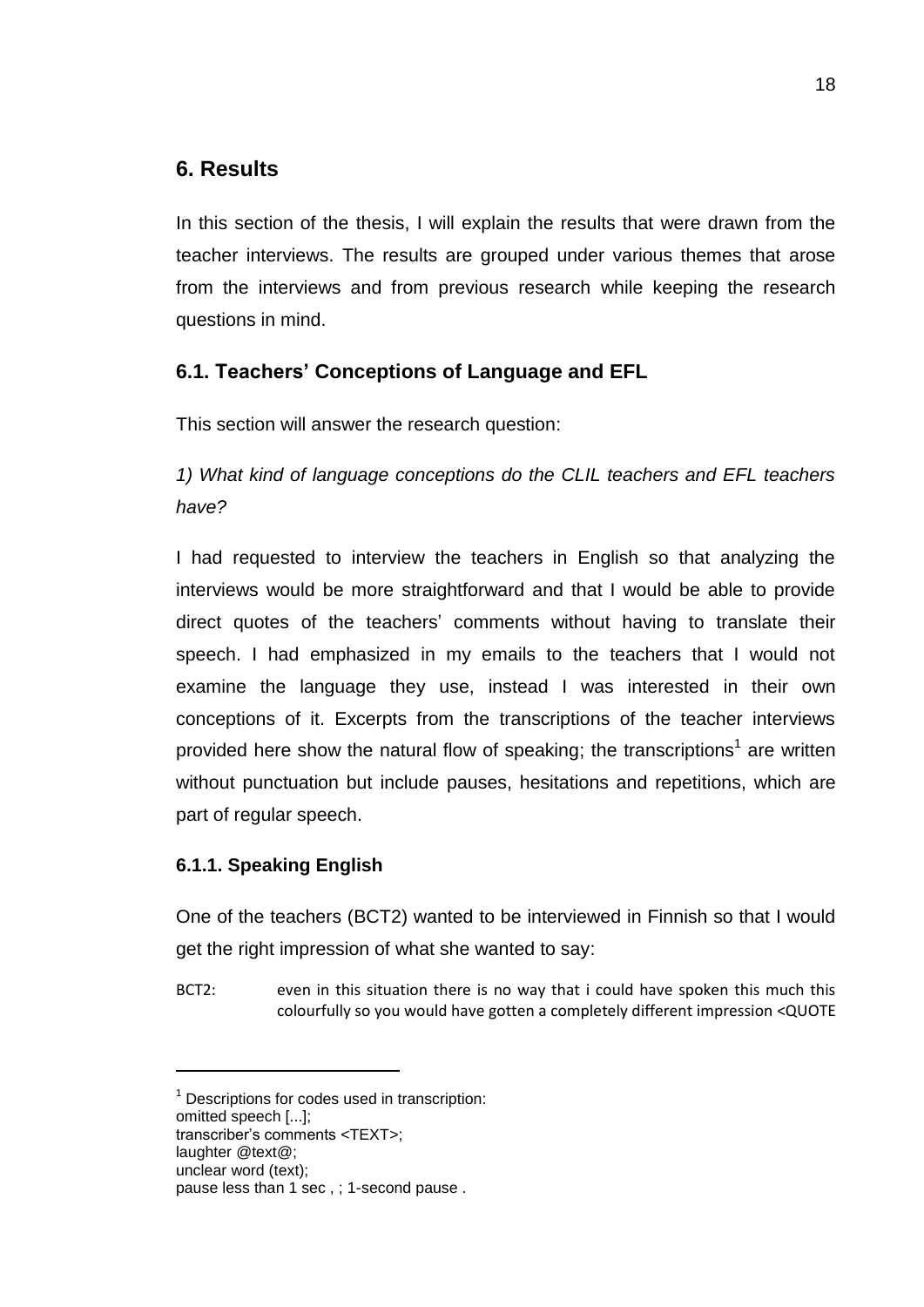#### TRANSLATED>

Even this teacher said that she felt quite confident of her English in the classroom with the elementary school students:

BCT2: i would never go teach in upper secondary school and not in lower secondary school either with these language skills but elementary school i have to be able to manage <QUOTE TRANSLATED>

She had always felt very comfortable with her English skills and described how she had been complimented by her foreign friends. In this work as a bilingual class teacher, however, she has realized that her English skills need some improvement:

BCT2: i mean my foreign friends have always complimented me on my english, but i have to admit that this fall has made me humble because there are so many native speaker teachers here [...] i am humbled by the fact that a child knows better english than i do [...] now that i've seen these native speaker children too i've realized that okay i really have to like brush up on my english [...] it has been rusty <QUOTE TRANSLATED>

Teacher BCT1 has lived several years in English-speaking countries and this has obviously had a favourable effect on her English skills and the way she views her English competence:

| BCT1:   | yeah for me just living abroad, you you sort of get a different feel to it. you     |
|---------|-------------------------------------------------------------------------------------|
|         | don't feel embarrassed, for making @mistakes all and the rest of it@ you just       |
|         | know you have to cope                                                               |
| $K^2$ : | english probably feels like your second language                                    |
| BCT1:   | yeah. and it's it's become stronger obviously, just living abroad, it it feels more |
|         | comfortable but i've felt really comfortable with it, during my studies too. that   |
|         | hasn't been the problem for me                                                      |

Although teacher BST1 has not studied English as a subject at a university, he has lived several years in an English-speaking country while doing postgraduate studies. He also uses English extensively outside of work, so using English comes naturally to him, although he felt his English could be improved:

l

 $2$  K: Researcher as the interviewer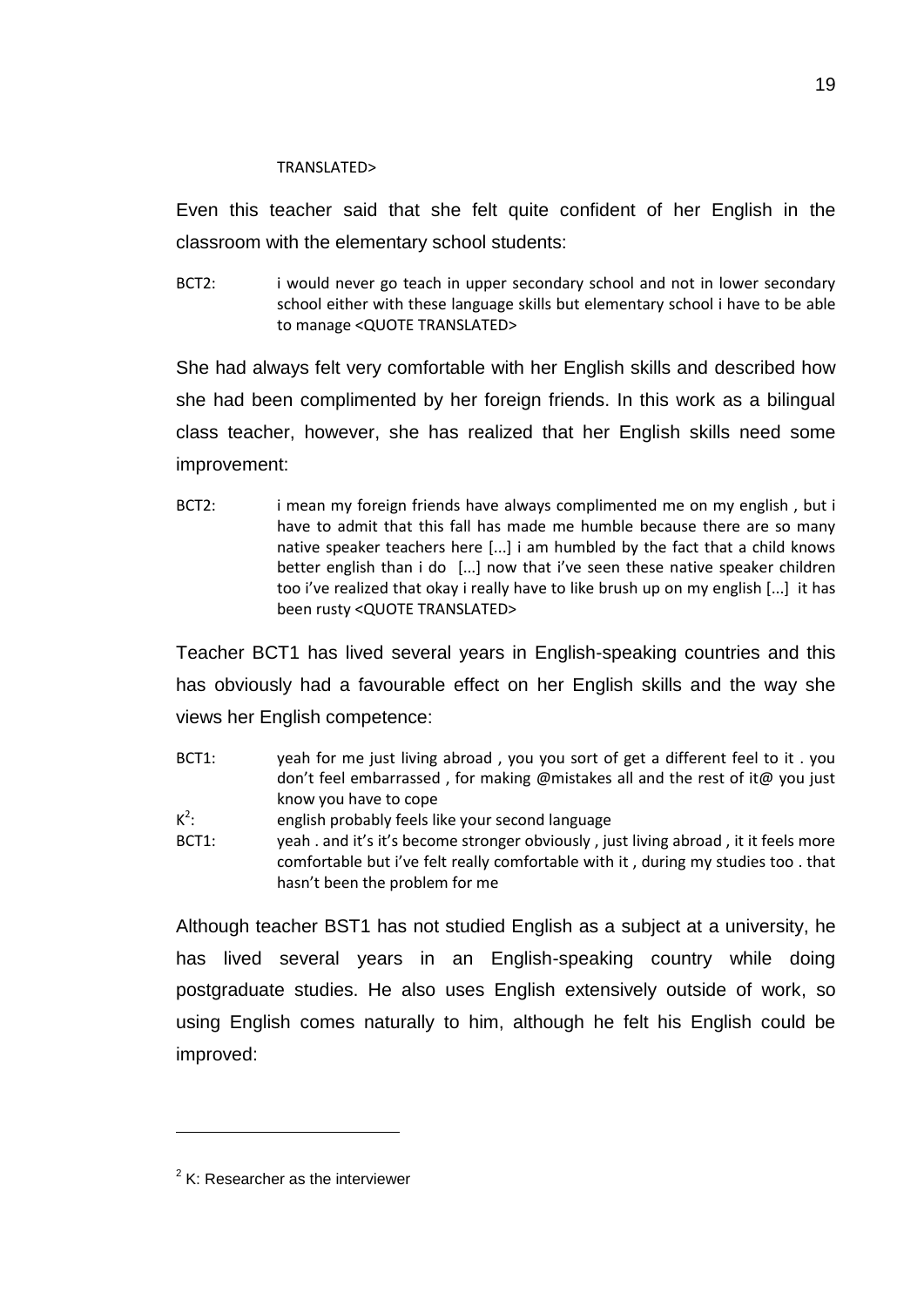BST1: this way i'm using english quite a lot in, you know kind of like family occasions so . and i have friends who are english speakers [...] i'm not entirely happy with my own english , i do make mistakes a lot and things like that . and i i do use wrong terms in wrong places

Teacher BST2 has learned his English in the comprehensive and secondary schools and from having read academic texts at the university in English. He has, however, not studied English at the university and never lived in an English-speaking country, but acknowledges how a lot of his English has been learned from the media and, for example, computer games.

BST2: well i've always been interested in english culture a bit especially in british english culture like football and stuff like that and when i was thinking about that , where do all the words and structures come from but i think also because of computer games and and media and stuff like that but ah , i think most of it comes just in a way from academic school learning and then being involved with people . day-to-day basis in school [...]

Using English in his work has helped him to improve his English through regular practice and although he admits that he makes mistakes, he also sees his strength as a communicator:

BST2: well, i think i still think in finnish in the sense that this is of course my first language . and , but as the years go by and i kind of like use , english in , on day to day basis basically in the school in school , i think they are merging a little bit so . the threshold between the languages is not that big , but but i would still of course say that . ah i make mistakes , quite often and in a way , i have to use the dictionary especially when it comes to something more complicated and stuff like that but . . but it's pretty fluent i would say [...] the stuff that usually is needed in teachers' work is is verbal interaction in a way and i think , that's something i can do probably quite well

Being competent in terms of fluency is considered the most important factor in CLIL teachers' language skills (Marsh 2003) because things often have to be explained in various ways to increase students' comprehension, and the goal in CLIL teaching is to attain a natural conversational interaction between the teacher and students (Genesee 2003: 9). Even a careful preparation of a lesson plan cannot take into account spontaneous opportunities for conversations with students or, in the case of lacking language skills, missed opportunities for natural and necessary interaction with students. Students' spontaneous use of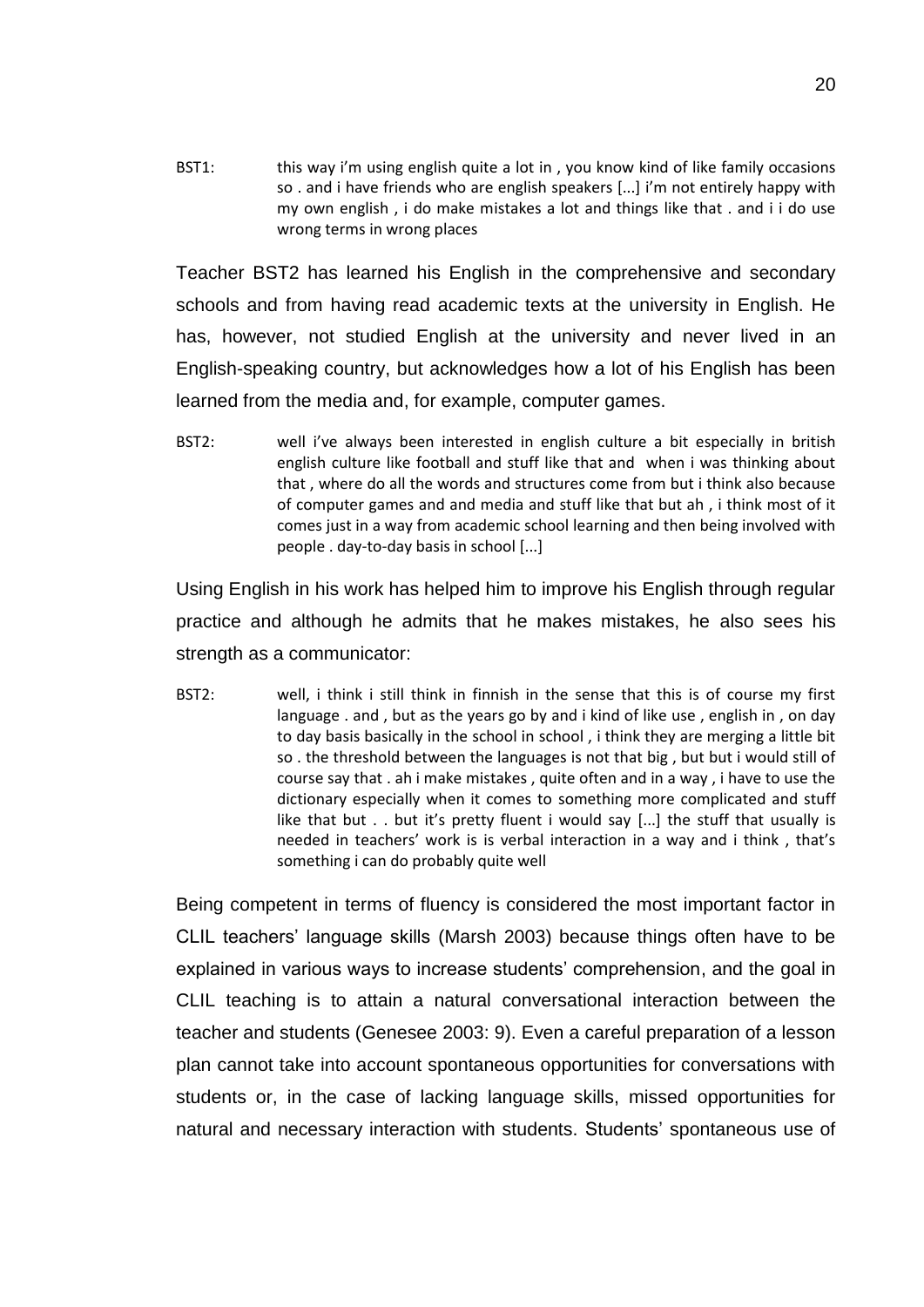language while learning content scaffolds their language learning (Coyle 2007: 553).

Teacher EFL2 teaches English and French as foreign languages. Her first foreign language is French and she does not feel as confident in English as she does in French:

EFL2: it's kind of an achilles' heel for me because as i said french is the foreign language i would say of course my first my mother tongue is finnish and then comes french . i feel at home when i'm speaking french and i feel like i can imitate parisian people but with english i'm one of those who don't have any real accent so i call it finglish

## <span id="page-22-0"></span>**6.1.2. English Affecting Personality-Related Issues**

In earlier research, some teachers have complained that using a language other than their mother tongue changes the way their personality shows due to lack of extensive English skills (cf. Marsh 1999). Teachers might, for example, worry about not being as funny in English as they are in Finnish. Some of the teachers in this study agreed with these earlier findings:

BCT2: for sure english strips off things, certainly . but because we have fifty percent <OF ENGLISH> i can compensate for it in the other classes <QUOTE TRANSLATED>

Teacher EFL1 admits that it would be difficult for her to teach another subject in English, although she felt confident with her English skills otherwise, and she brings up an interesting issue of language itself being teachers' most important tool:

- EFL1: even with me i think it is if i if i should teach some other subj subject than than english in english it would be very difficult for me
- K: okay . is it do you think it is that you wouldn't feel comfortable in your english or it is just that your brain would have to function harder in english or wh why do you say that
- EFL1: mmm . because ah .. you'd . the the most important tool . for the teacher is . the language , anyway no , matter what subject you teach and .. so so if you're , the the most important tool you're using is somehow viable <SIC> . or is . is lacking . you're less comfortable than you would be in your native tongue . then .. then . one has to be really motivated to keep doing that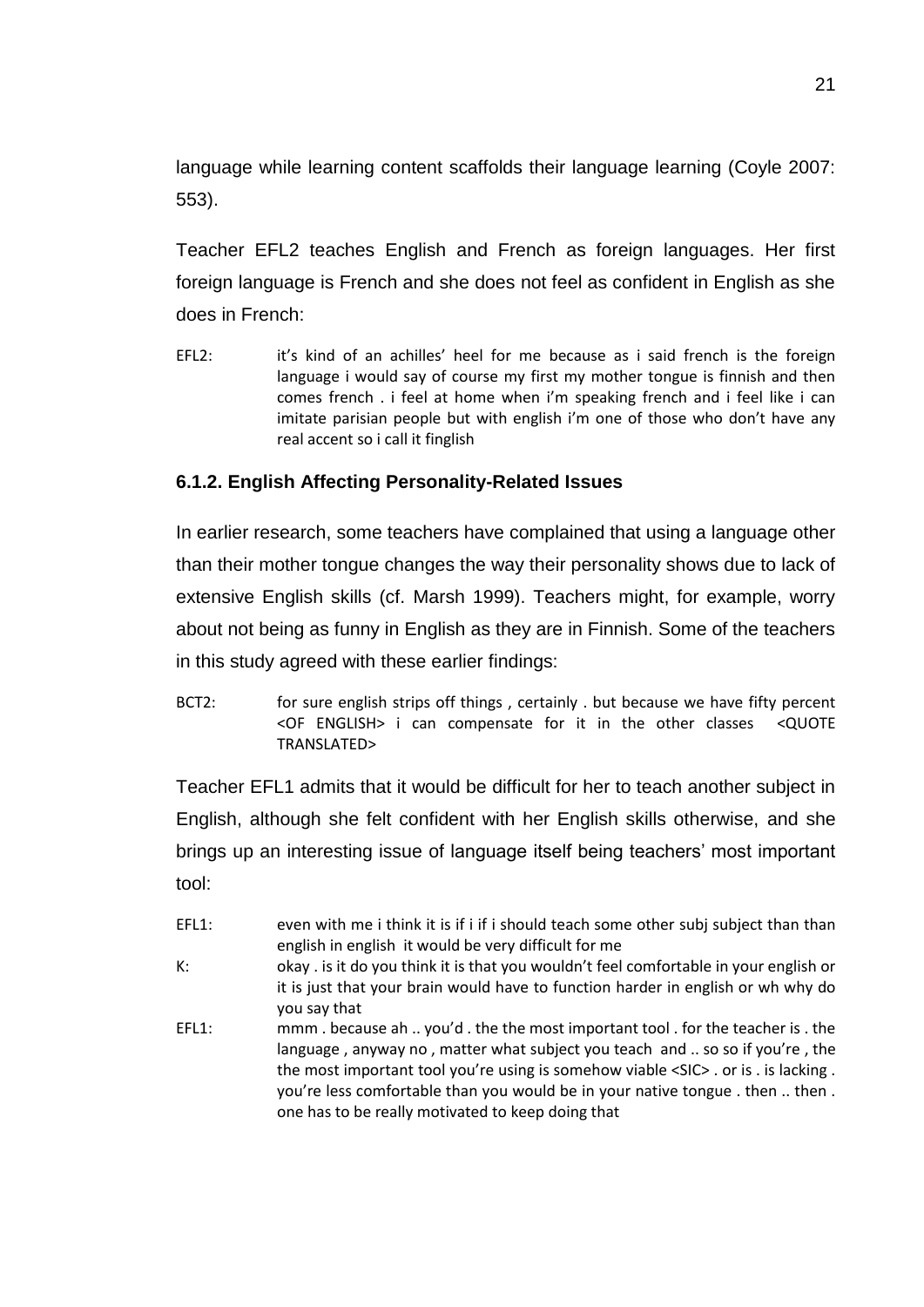Teacher BST2 explains that in the beginning of his career as a CLIL teacher it was a little stressful to deal with sudden everyday situations in the classroom, such as class management, when he was not very familiar with all the terminology and vocabulary related to those kinds of situations:

BST2: i was just thinking about the idea that for example well being funny or, telling jokes or something like that probably it's not, not the worst thing but i think in a way . but something , that is not , directly , concerning the subject matter , for example if you have to deal with something like ah , disciplinary thing . or something and you'll have to stick to , ah english and all of a sudden , find words that are not actually about <YOUR TEACHING SUBJECT> at all . in a way , in a way typical events . during any lesson , which kind of like is , is not in the plan . especially in the beginning that was a little bit . well (excited) provoking i would say . hard to all , all of a sudden to find the right words and the right expressions and the idioms and so on

This experience is in accordance with the findings in an earlier study by Marsh (1999: 45). As is expected, using the L2 in everyday teaching gets easier and more natural with practice.

## <span id="page-23-0"></span>**6.2. Teachers' Perceptions of Coping with English in Class**

The EFL teachers face a different situation from the CLIL teachers, whether or not to use English throughout the lessons. The schools that have a CLIL program (bilingual, or non-language subject classes taught in English, or other forms) normally have a strategy of how much English to use during a certain class or when teaching a certain subject. For EFL classes, the matter is left up to the teachers to decide and varies a lot (see e.g. Kuoppala 2009b), as it is not specified in the Finnish national core curricula.

In its quest to answer the research question

## *2) How is it for CLIL and EFL teachers to teach in English?*

this section will deal with various factors that influence the teachers' use of English in class: students' competence in English, official school policy for bilingual classes, attention paid on linguistic features, teaching methods and teachers' resources.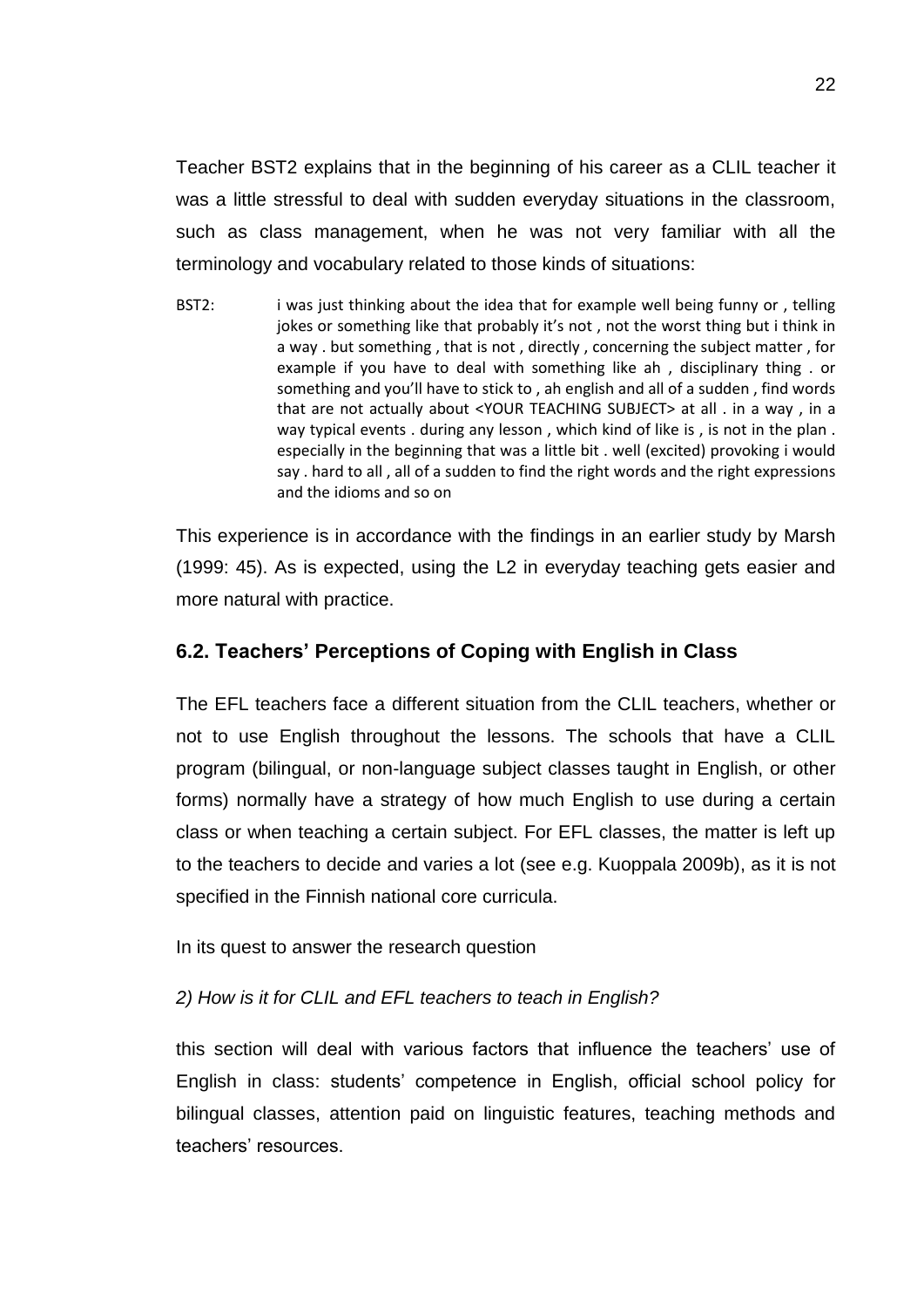## <span id="page-24-0"></span>**6.2.1. Using English in Teaching**

Research has shown that the amount of target language that teachers use in their teaching makes a difference in students' development of their target language competence (see e.g. Turnbull 2001). Although nowadays EFL teachers are not the only source of English for students, it is important that teachers would show an example as English speakers and simultaneously encourage students to use the L2 themselves. The EFL teachers in this study seemed to base their decision on which language to use during lessons on the students' mastery of English. Teacher EFL1 had initially wanted to speak only English with her classes but in practice it proved too difficult for her because she felt so many students did not understand her in English because of their weak English skills:

- EFL1: ah well i speak more finnish than english i would say yes
- K: why do you do that
- EFL1: because the children they don't understand me [...] i started with the eight graders and i thought that okay i'm gonna speak english but they didn't half of them the weak ones they didn't understand anything about it so i had to repeat everything once again in finnish

Teacher EFL2 said she speaks only English in some of her classes but needs to speak Finnish in some others because of her students' level of English competence:

- K: during your classes . do you ah do you use only english when you speak to the children or do you use also finnish
- EFL2: it depends on group .. ah . at comprehensive school in finland it depends on area where you teach . some children they hardly understand a word when i meet them first time at the seventh grade and some speak fluent english . so as a teacher i must plan my lessons so that everyone can follow them . so in some groups usually , i say that we speak only english and you can answer me in finnish but always grammar rules i teach in finnish . that would be very infair those for those who have troubles or who are not so good at languages . but there are some groups that i must also teach in finnish part of the time . otherwise they can't follow

For CLIL education, schools often have their own policies of when and how much of English to use. In practice, this does not always hold true. Teacher BCT2 is supposed to use only one language in one subject, but she says it is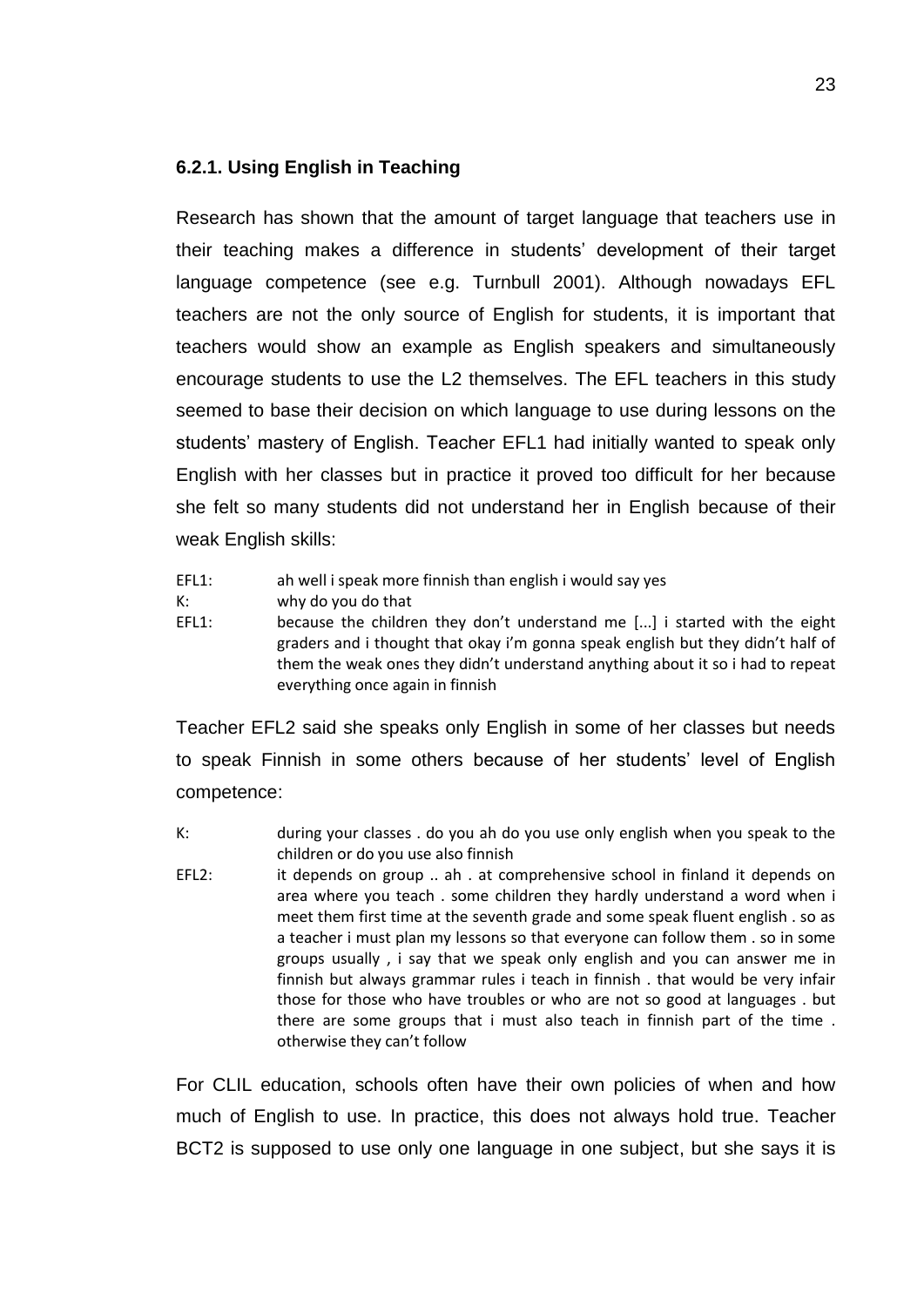difficult if you are supposed to use English but not all books are in that language. She teaches science in English and the text book is in Finnish:

BCT2: if the book was in english then the whole lesson would be run in english. it would be somehow more natural now that we have to speak 100 per cent english <IN ONE LESSON> but the book is in finnish it's a little strange . in maths everything is in english, even the verbal questions , so it's really easy to run the lesson <QUOTE TRANSLATED>

Also the fact of being new in this type of teaching is still taking time for teacher BCT2 to get accustomed to. In the current school, a teacher is supposed to use only English in certain subject lessons and only Finnish in another subject. In an earlier school where teacher BCT2 taught, the system was different and teachers were allowed to use 25% of Finnish in each lesson and English for the rest 75%.

BCT2: and probably that this is still new for me, i have to concentrate on this english and have to concentrate on not speaking finnish sometimes <QUOTE TRANSLATED>

Teacher BCT2 admits, however, that she does not hold onto the 100-per cent-English rule:

BCT2: but if i start to speak to the kids about class management issues then i do it in finnish , i suppose many here also do that in english [...] i do it in finnish so that i get all the rules clear [...] and i notice that things are understood better when i speak finnish [...] i notice when i start to speak finnish and really start to , then they listen noticeably better <QUOTE TRANSLATED>

It remained unclear, but would be interesting to find out, whether the reason for her students' varied attention levels to class management in different languages is the language used or perhaps changes in teacher BCT2's personality in Finnish versus English, or the teacher's own English skills. After all, teacher BCT2 finds her students' English skills excellent and was more concerned of the level of their language skills in Finnish:

BCT2: i am amazed at the way they can use that english . . they are extremely talented in it . they don't understand at all of how talented they are . . but then at the same time i am kind of like . . especially at those whose both parents are finnish especially at those families i am so enraged , how they have let their finnish get so poor . . [...] so how can it be that the child doesn't understand idioms and words in finnish <QUOTE TRANSLATED>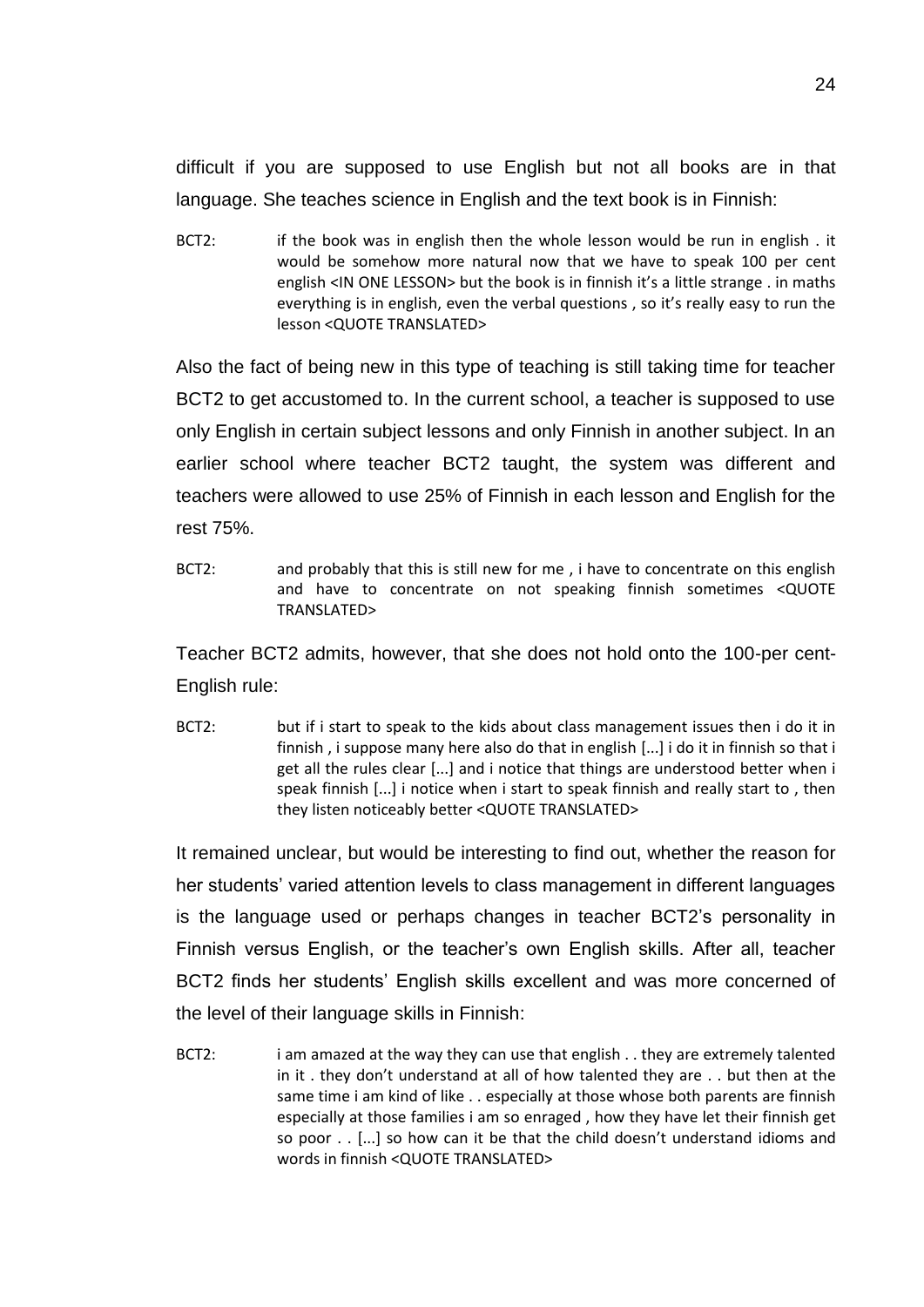In practice, sometimes the question of whether or not to use only one language in one lesson in CLIL education – regardless of the official requirement of the school – is determined by the English competence that the students possess, which was the case in the EFL classes as well:

| K:    | okay so in one class . or during one lesson, you would speak both finnish and<br>english                                                                                                                                                                                                                                                                                                                                                                |
|-------|---------------------------------------------------------------------------------------------------------------------------------------------------------------------------------------------------------------------------------------------------------------------------------------------------------------------------------------------------------------------------------------------------------------------------------------------------------|
| BCT1: | . at the worst case yeah                                                                                                                                                                                                                                                                                                                                                                                                                                |
| К:    | okay . so you consider that bad                                                                                                                                                                                                                                                                                                                                                                                                                         |
| BCT1: | i consider . yeah i do, i do see, a lot of problems in it . i would rather, as a<br>teacher i would rather speak one language                                                                                                                                                                                                                                                                                                                           |
| K:    | to the like to particular students                                                                                                                                                                                                                                                                                                                                                                                                                      |
| BCT1: | to to the kids in general i would rather speak one language [] yeah i do see<br>that as a problem coz with the kids that would need that extra encouragement<br>of of putting the extra effort and they know that you understand them<br>anyway they just yeah, they don't they don't put the extra effort in $\ldots$ and i<br>do see as you said, sort of an. an identity problem too because, i'd like to<br>identify as, one-language, teacher more |

Teacher BCT1 would have preferred to use only English with her students so that they would have identified her as an English-speaker and would have been encouraged and challenged to speak only English back to her. Perhaps if she would hold onto her determination to speak only English, her students would not try to "take the easy way out" and would also be challenged to try harder and eventually acquire stronger English skills naturally. Nixon (1997: 155) agrees that there is a natural tendency to rely on mother tongue if use of L2 is not encouraged.

Sometimes the parents of some students have expressed their concern for the children not learning as much as they should when teaching is completely in English and have asked the teacher to use Finnish:

| BCT1: | even in in these math lessons i would i would first do the whole thing in english   |
|-------|-------------------------------------------------------------------------------------|
|       | and then, i'd go, through it all again in finnish, just briefly, to say the idea ah |
|       | and probably, just ask them to write @some of the finnish words@ in their           |
|       | english mathbook. just to make sure that they understand because it came up         |
|       | with, with some emails from the parents, or they would bring up and say that        |
|       | hey listen my kid doesn't understand anything what's happening in the math          |
|       | lesson can you . sort of review, a little bit of it in english                      |
| K:    | or in finnish                                                                       |
| BCT1: | sorry in finnish. and and . the parents themselves wouldn't have the ability to.    |
|       | to help them out                                                                    |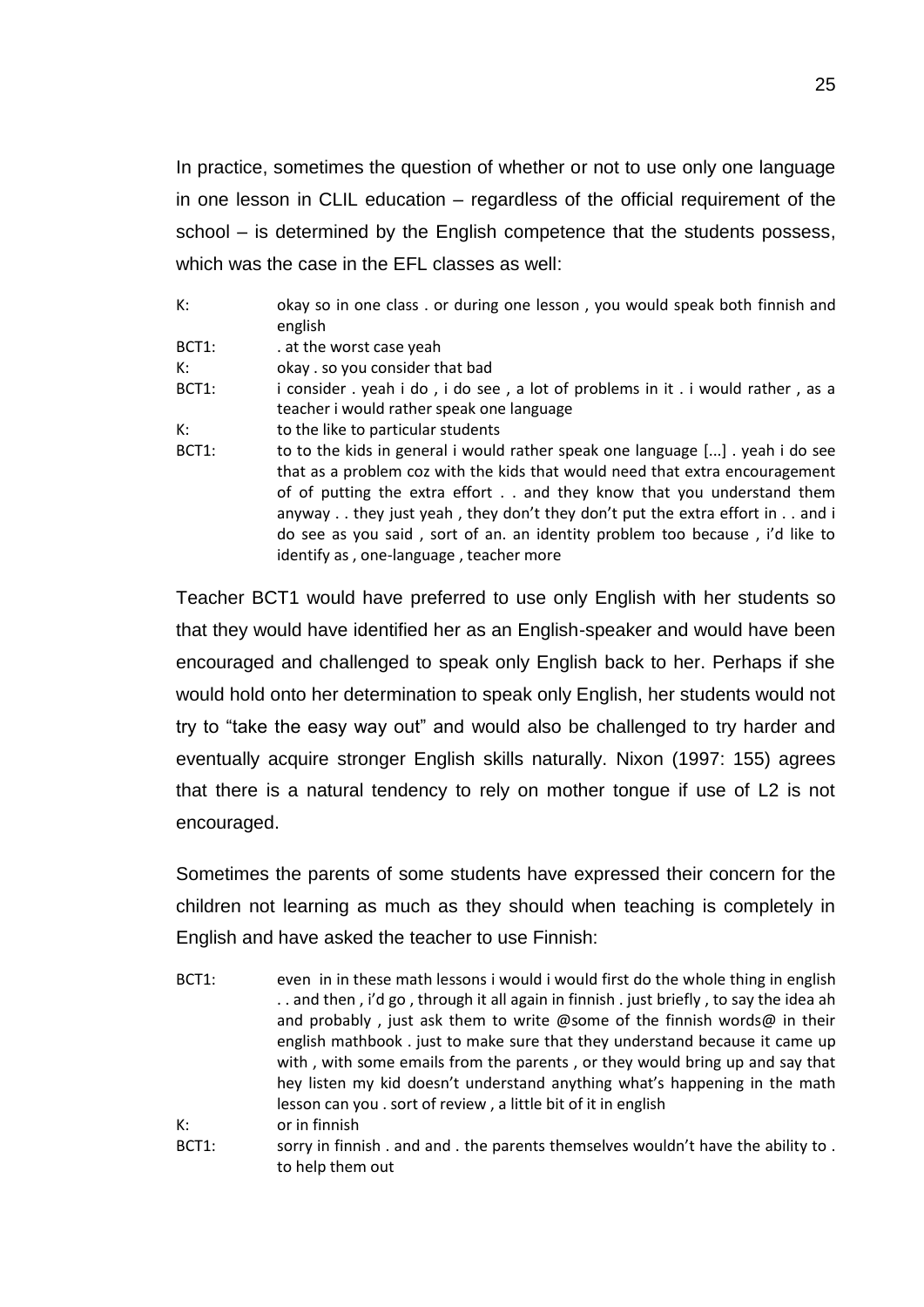The danger here is, however, that the students wait until the teacher switches the language to their mother tongue and they ignore the first explanation attempts in English (Wong-Fillmore 1985: 35; Baker 2006: 234).

Teacher BST1 makes a conscious choice of using only English with his students, both in and outside class. He has experienced that students follow the example of speaking only English back to the teacher when the teachers themselves are strict about it:

- K: okay do you use only english during your classes or do so sometimes , uh revert back to finnish
- BST1: uhh . i try to avoid it as , much as possible . i . . for example with , with my own class , i . ev every , this kind of , when i have to inform them about something events related to what we're doing , other things what we do about , events and and celebrations what we have i do . i give them detention in @english and things like that@
- K: alright so even class management is then
- BST1: that's right , and when i see them on the corridor . i try always to speak english
- K: and do they speak english back to you
- BST1: they do . they learn it you know from the first day, of the seventh grade [...] i have noticed that when , when you start to speak in english from the very first moment when you see those new seventh graders and when you've done it for two years or eventually more than three years then it's , it's kind of normal thing to do . and sometimes my old students uh when i see them on the street in helsinki city center , they start like automatically , to speak @in english@ to me although i haven't seen them for three years or so it's quite funny

Teacher BST1's students have identified him as an English-speaker and thus automatically use English themselves when they meet. It can, however, be of benefit to have a common mother tongue with the students and there are moments when its use is justified:

BST1: if there's something very sensitive like there's been cases, cases of like ah bullying or something , or or a student has some , some personal problems and it's clearly difficult, for him or her to talk about that issue in , in english . then i change the language of course to , to the first language of that person

According to some experts (see e.g. Baker 2006: 294), the mother tongue should only have a support function and not be a second medium of language in a CLIL lesson, although nurture and development of students' mother tongue is, of course, important in other lessons. In the Finnish context, however, it is usually found important for students to learn also the Finnish concepts in, for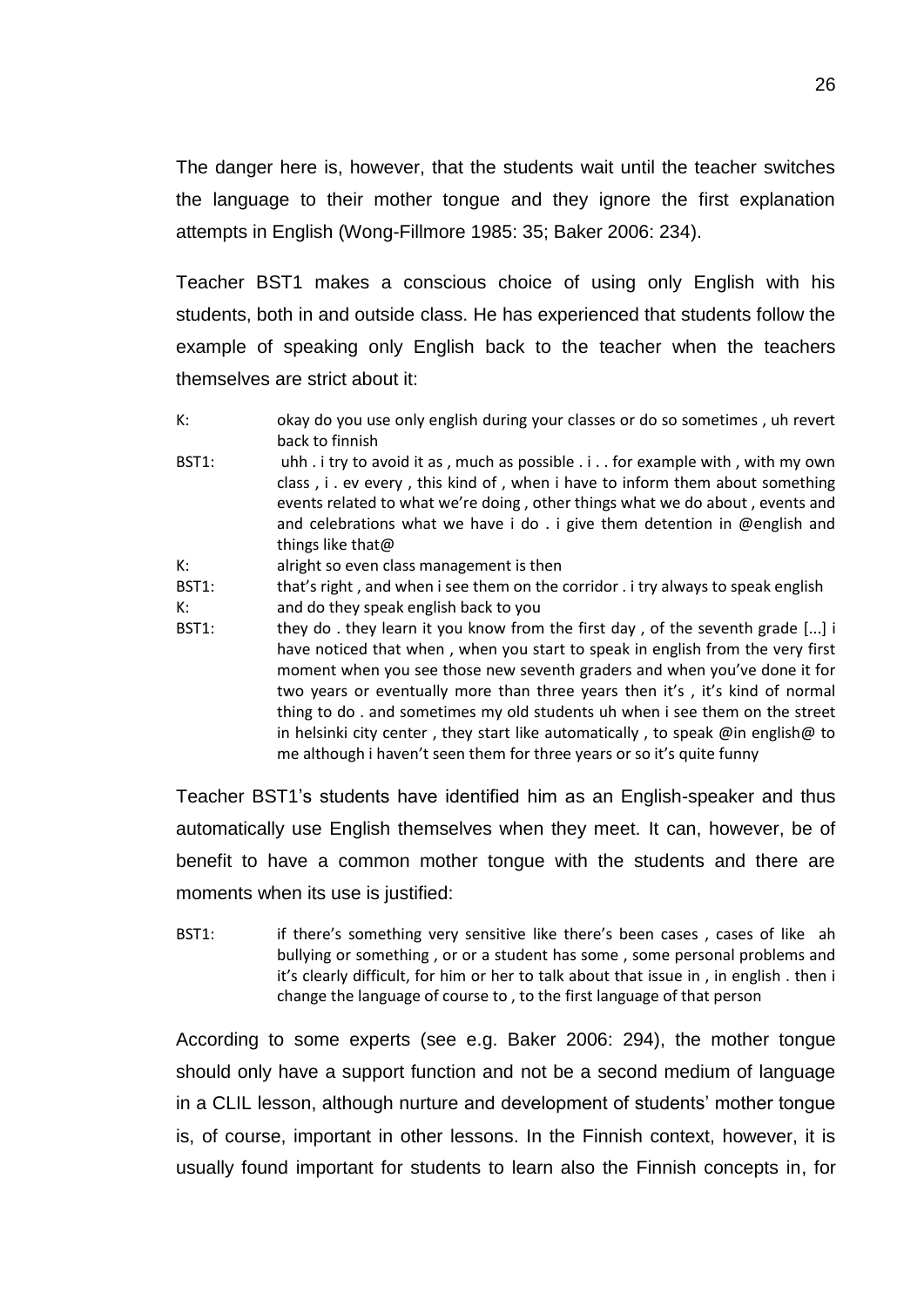example, biology and history, because we do after all live in Finland. Often students have Finnish text books where they read the concepts in Finnish and teachers provide their own material in English. Although he does not think switching from English to Finnish is very typical in his lessons, teacher BST2 explains his use of Finnish as a support:

BST2: i try to be kind of like . sensitive to the moment in a way . it's it's very much determined that who are the students in the classroom and what is the . what is the course all about  $[...]$  usually it's kind of like the complexity, of the phenomenon , that we're discussing or some technical , terms or , or something like that

For a bilingual class or subject teacher to have fluent English skills is not enough, but there is a lot of specialized vocabulary related to the content being taught that has to be learned. Elementary school teachers teach all different subjects so they need to acquire a large vocabulary from diverse fields. Teachers BCT1 and BCT2 elaborated on this issue:

- BCT1: for me the challenge has been more of, of just really having all . all the subject, vocabulary in english . . and being a primary teacher , because you have to have to teach all the subjects , in english
- BCT2: and then the vocabulary , if i take the cogwheel and friction , they certainly haven't belonged to my @active vocabulary@ so you truly have to think of what i'm supposed to teach now , friction . <QUOTE TRANSLATED>

Subject teachers in lower and upper secondary schools go deeper into the subjects, thus they need to learn a larger vocabulary in their own field, especially in mathematical subjects. However, according to Nikula & Marsh (1997: 45) subjects in the humanities require mainly strong general language skills because concepts are abstract and difficult to illustrate and describe. Also, as both the bilingual subject teachers explained, sometimes the most difficult things to discuss in English are something very particular to the Finnish life and society:

- BST1: in <MY SUBJECT> especially when we're not studying you know uh, british society or american society but the finnish system , it makes it pretty hard to explain every kind of , uh , phenomena which are like particular to our society and but i try to improve my skills
- BST2: so it must be sometimes for example if it's related to let's say . something typically finnish . then of course might in a way think that this should now be discussed in finnish or , or . . but those are very very rare moments really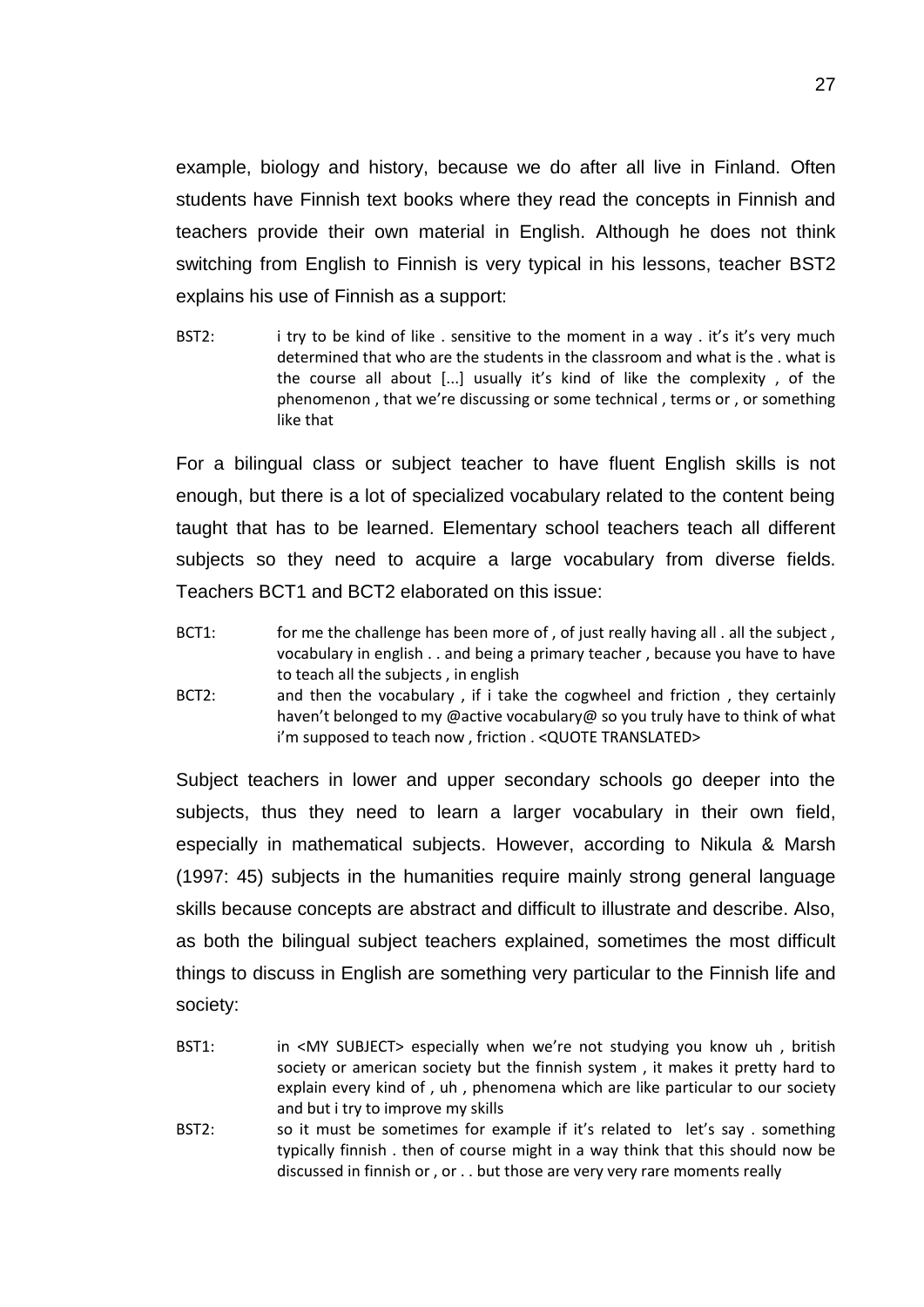## <span id="page-29-0"></span>**6.2.2. Focusing on Form and Vocabulary**

CLIL teachers have a dual-focus in their teaching. The primary focus is on teaching content matter but increasing students' awareness of the linguistic features, such as vocabulary and form, is also found important (Marsland 1997: 36). Paying attention to vocabulary has a more direct influence on learning content matter but three of the CLIL teachers in this study mentioned that they also pay attention to form, some more than others. In regular EFL classes students in general have a lesser command of English than students who also study content through English. Giving students opportunities to use English in oral communication practices in an EFL class is nonetheless essential for their language learning.

The EFL teachers were asked how they divide time between focusing on form and having communication exercises and whether or not they correct students' mistakes. Both English teachers EFL1 and EFL2 encourage their students to practice speaking during communication exercises and do not correct their students' mistakes in oral production:

- EFL2: right but what i do is when it's about talking i want to encourage them to use the language so i tell them forehead <SIC> this is there are no grades about it i don't give any grades it's just you do your best and i i don't correct them at all . but when it's writing i tell them it's more important because then you can see it
- EFL1: not always . if we have some communication . exercises or like . then i don't correct the . ah form .. i let them just produce something . it's good to get their brains going so to say

However, teacher EFL1 stressed the importance of both grammar and vocabulary in speaking:

- EFL1: but the thing is that if they don't have grammar . they cannot speak freely . they cannot produce anything produce anything
- K: do you think that's because if they think that if i don't know how to say it correctly i'm not gonna say anything or
- EFL1: no they just can't . they don't they try to they think . i want to say this but they don't have they have neither vocabulary nor grammar to produce anything .. it would be the same if i asked you to speak in hindi . please speak speak freely .. yeah don't pay attention to the grammar . and vocabulary neither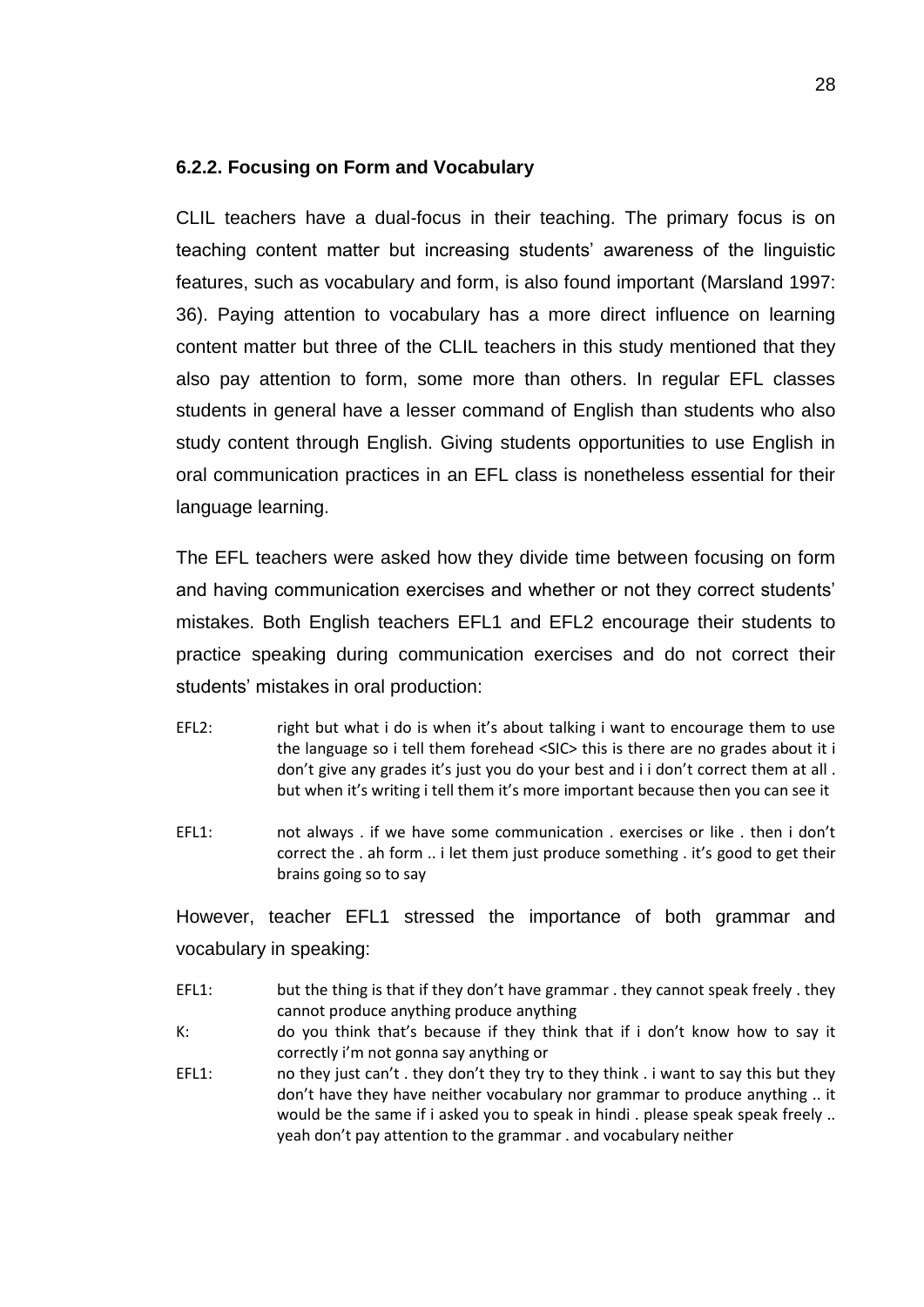Teacher EFL2, on the other hand, emphasized that it should be kept in mind that it is more important to be understood and understand others, instead of focusing on perfect grammar and pronunciation. She sees language teachers divided into two groups: grammar and vocabulary oriented, and communication oriented teachers. Teacher EFL2 considers herself as one in the latter group:

EFL2: i speak finglish but ah. nowadays i'm quite comfortable with it because i'm telling myself that is it . if it's sort of lingua franca isn't it the main thing that we understand each other . not the correct pronunciation . or ehm. that you know all the grammar rules by heart . now i'm talking about students . i know them by heart nowadays because i teach them every day

Three of the CLIL and bilingual class teachers paid attention to form regularly. Teacher BCT2 said she rarely needs to pay attention to form in the students' spoken English but more so in their written work:

BCT2: i don't .. well in biology a thing came up like there was leaf so then i asked if they understood that this is singular and plural but very little [...] these kids are very good and they just naturally know the english . all third person s's . you don't need to tell them because it just comes out right [...] well in writing when they produce text then i have to . it is not so much in grammar but in words . they can't write words . but never in speech because they speak such good english <QUOTE TRANSLATED>

Teacher BCT1 had noticed that her students' English skills were not very strong and stated that it is important to help the students with the proper way of saying and writing things because they often prove difficult for her students:

BCT1: you'd have to pay a lot of attention to the concept but also the way of saying things because , the the the kids wouldn't have the ability to make up . correct sentences . sometimes of just telling the answers . ah in a correct way , so you'd have, you'd have'em both

Teacher BST1 also explained how he wants to support the students' learning of English:

BST1: and of course when i'm teaching in english i, i got to explain the vocabulary and and things like that . i got to explain some some terms and definitions of them and , ahh but i think they're doing fine , because , most of the students have and it's getting better and better , they have a very good background of using english [...] i try to give them also advice how to, how to say things like academically correctly and , and how to , and how to improve . especially when we study <THIS SUBJECT> how to , how to use correct terms and what would be a better word for , for saying this to make you , understood correctly and and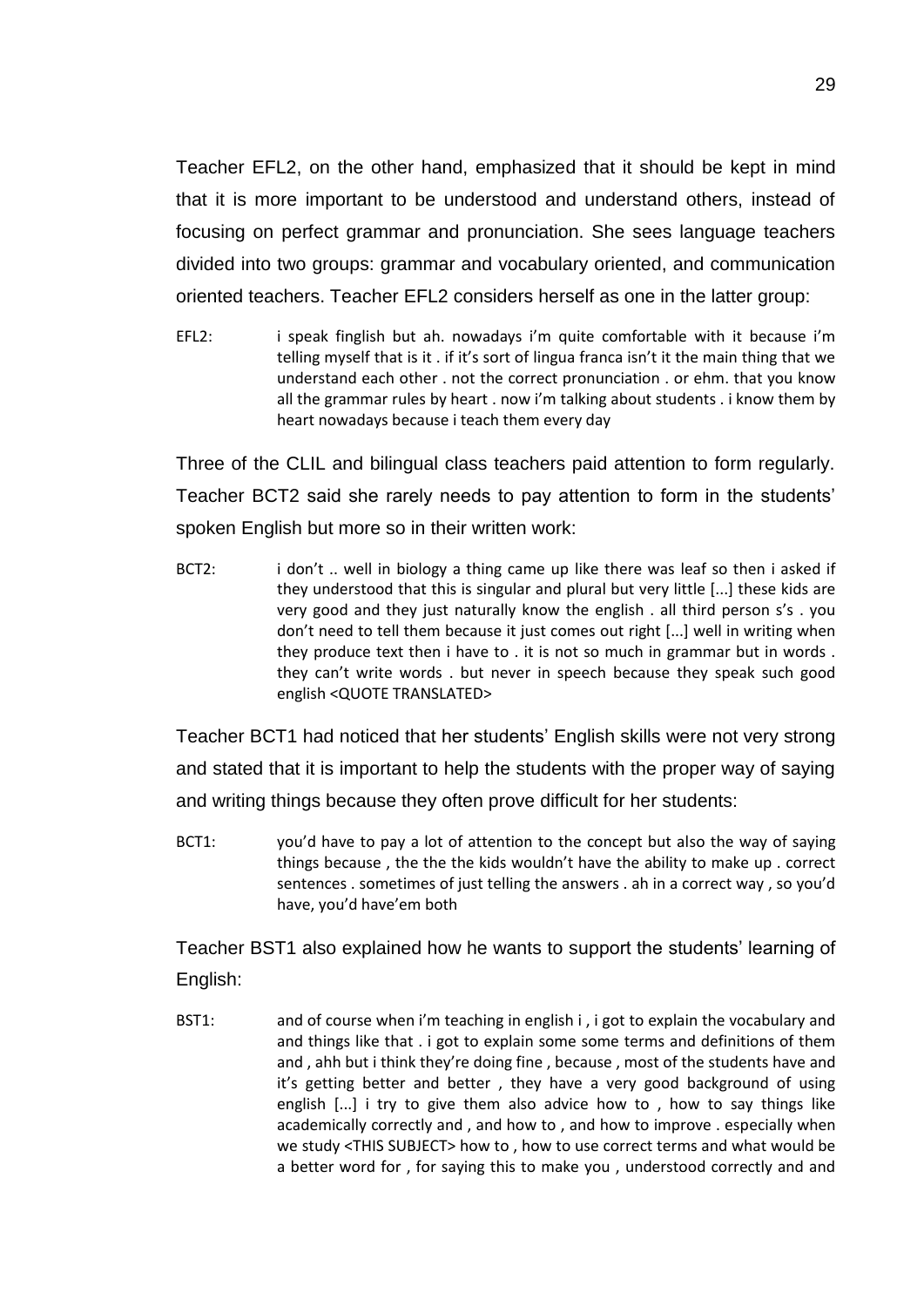things like that [...] yeah i try to , also to support their learning of of english language

He rarely corrects students' mistakes in front of the classroom because he has noticed how it had discouraged some students from speaking in class, but occasionally if there is need, he does so privately:

BST1: hmm . sometimes . but i , i don't do it that much because , i have noticed that it discourages some people ah , with some students it's fine but if they are , a little bit shy or something it may, like, shut them up, really [...] it's usually when i when i say something about like, about grammar issues i try to do it like, face to face

Because of not having formal training in English, teacher BST2 says he does not pay attention to grammatical issues:

K: [...] you don't focus on form , that you don't focus on the grammar BST2: no . i wouldn't find being competent, really, that way, that i would . yeah

According to some experts (e.g. Marsh 1999: 44), material made by a teacher not specialized in the foreign language might contain various linguistic errors that can have a harmful effect on students' learning of proper spelling of the core concepts. Perhaps this is a bigger problem with younger students. Older students might be more knowledgeable and eager to point out any possible mistakes to the teacher. Teacher BST2 explains that his students sometimes correct his mistakes, which he finds quite important, because it also shows that they are paying attention in class.

BST2: i wouldn't correct them usually . they correct me . not usually the spoken, but the written <LAUGHTER> and i think that's something that might happen also when if it , with the finnish thing , if there's for example , er a power point slide or something where there's a grammatical or typing mistakes they usually , politely , correct me . i find that very important actually

In earlier research, this element of "learning together" has been found to have a positive effect on the class environment (Nikula & Marsh 1997: 48).

Marsland argues (1997: 36) that CLIL teachers should pay attention to linguistic features in order to actively encourage students' L2 acquisition. De Graaff *et al.* (2007: 603), however, question whether this is possible for those CLIL teachers who do not have a background in language pedagogy. A lot of the CLIL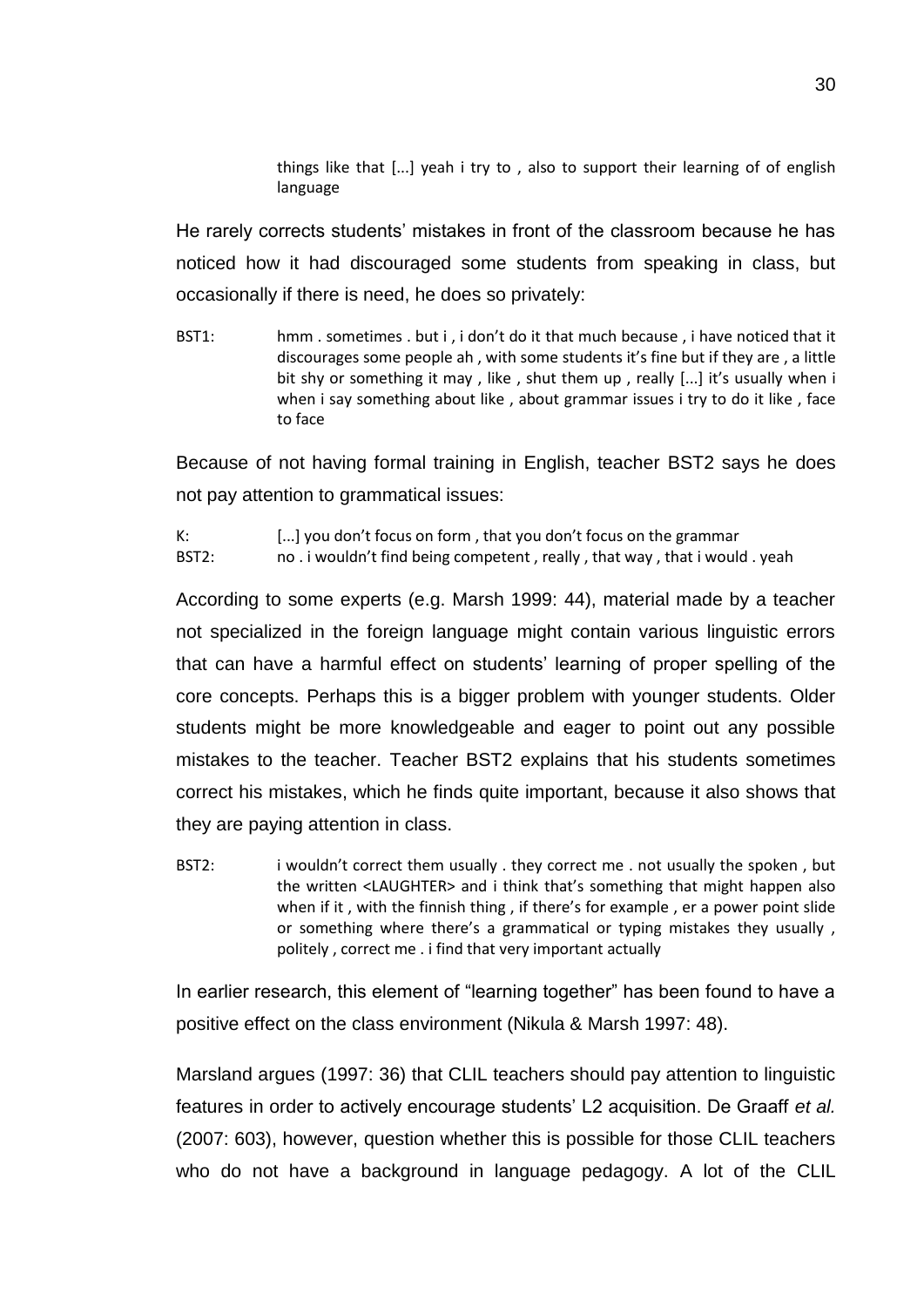teachers in Finland and elsewhere in Europe do not have formal education in English even if they are fluent in speaking English (Nikula 2005: 28; European Commission 2006). The bilingual subject teachers in this study reminded, however, that students in Finland also attend English language classes where the emphasis of learning is on the language itself:

BST1: and of course because they have a very good tuition in our school in english language (itself) it's . many . many of them do write uh amazingly good , english although not speaking at home or , or something like that

## <span id="page-32-0"></span>**6.2.3. English Affecting Teaching Methods**

When teaching in a language that is not the students' first language, comprehension is necessarily not as automatic (see e.g. Marsland 1997). Thus, it is considered important to check for students' understanding of the taught content. Teachers need fluent English skills in order to be able to explain things in diverse ways instead of reverting back to Finnish. Teacher BST1 makes a conscious effort in encouraging students to ask for clarification without switching language:

BST1: please interrupt me if you don't understand something it's very important, that you don't just copy notes . but you ask if you don't understand something , and then i explain . but again what i try to avoid , is to say , the sentence , in finnish , i try to explain it in other words in english

Having two languages in a lesson can sometimes also complicate things. The need for Finnish can, of course, depend on the students' English competence:

BCT1: sometimes i feel with with, the two languages you sort of, just try to make sense of it and make sure that everyone understands and , okay this is , this is the word in english and this is . did you , did you all know what i'm saying and . it's it's sort of a more . . . at least with science i i found it , pretty problematic . it's a bit of a puzzle , trying to , to build it up so that everyone would really . really follow , what's happening . . [...] so it really , it really gives you a lot of challenge

The two bilingual class teachers said that progress during lessons is slower because things have to be gone through twice and therefore some things have to be left out.

BCT2: this principal told us to take into account that teaching is slower that some of the things in the text book can't be dealt with <QUOTE TRANSLATED>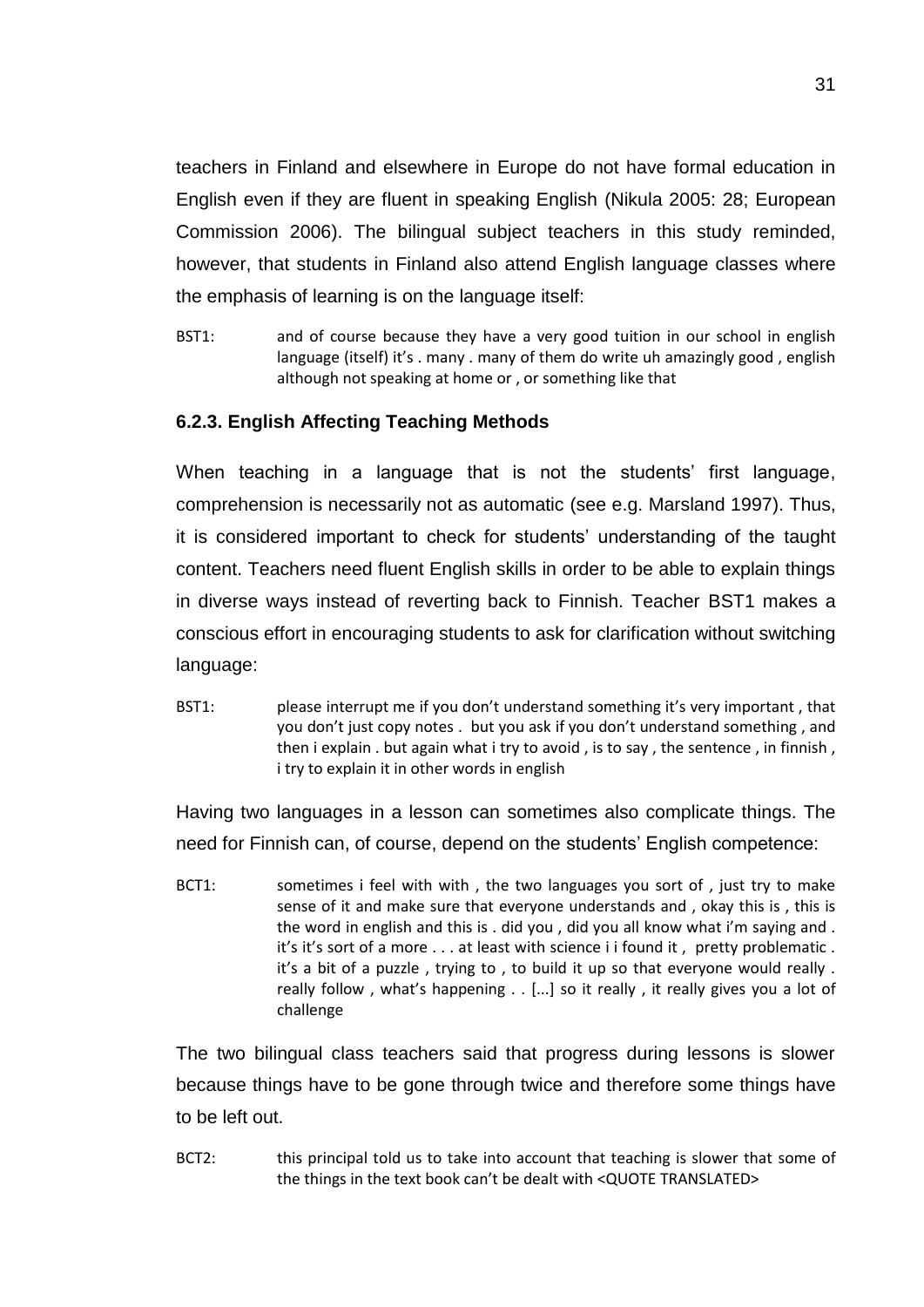K: so you have to choose like the most important themes

BCT2: you have to drop something out, yes it is quite slow, in a way things are gone through twice <QUOTE TRANSLATED>

The bilingual class teachers in elementary school seemed to have more problems in the lessons because of students who do not possess strong language skills compared to the bilingual subject teachers in lower and upper secondary school. The secondary school students have of course studied in English longer, so their English skills have developed over the years. In the elementary school, the teachers find that it is the students' language skills that often cause the need to go through things repeatedly, or even in Finnish. Teacher BCT1 found her students' weakness in written English, for teacher BCT2 it was also in spoken English. Sometimes a teacher needs to do "detective work" to find out whether the reason for a student in not understanding something is due to the language or the topic of discussion:

BST2: well if it's not evident , if it's not kind of like that they don't understand the concept or a word , er . then , you have to be a detective there and start in a way inquiring into it , but i would say that typically in the subject that i'm teaching , in a way . the fact that something is difficult , it is the point actually , kind of like showing that well it is difficult and it is not in a way easy to understand or explain

Repetition is something that is frequently reported as one of the main differences in CLIL teaching methods compared to education in mother tongue (e.g. Nikula & Marsh 1997: 56; Met 2003: 168; Coonan 2007: 640). By repeating a matter by reformulating it, students get more chances in learning and absorbing the information.

Three of the teachers had experienced problems with students who lack a strong mother tongue and thus have difficulty in understanding more complicated things or phenomena.

BST2: the worst situation is with . with some children who don't seem to have any first language at all , so that they've been travelling abroad a lot and they've been in in . many different , linguistic climates and in a way when they then return to finland if they've been finnish originally then their finnish is poor their english is quite poor . and then there's also a third, fourth language they're studying so. in those situations are quite complicated really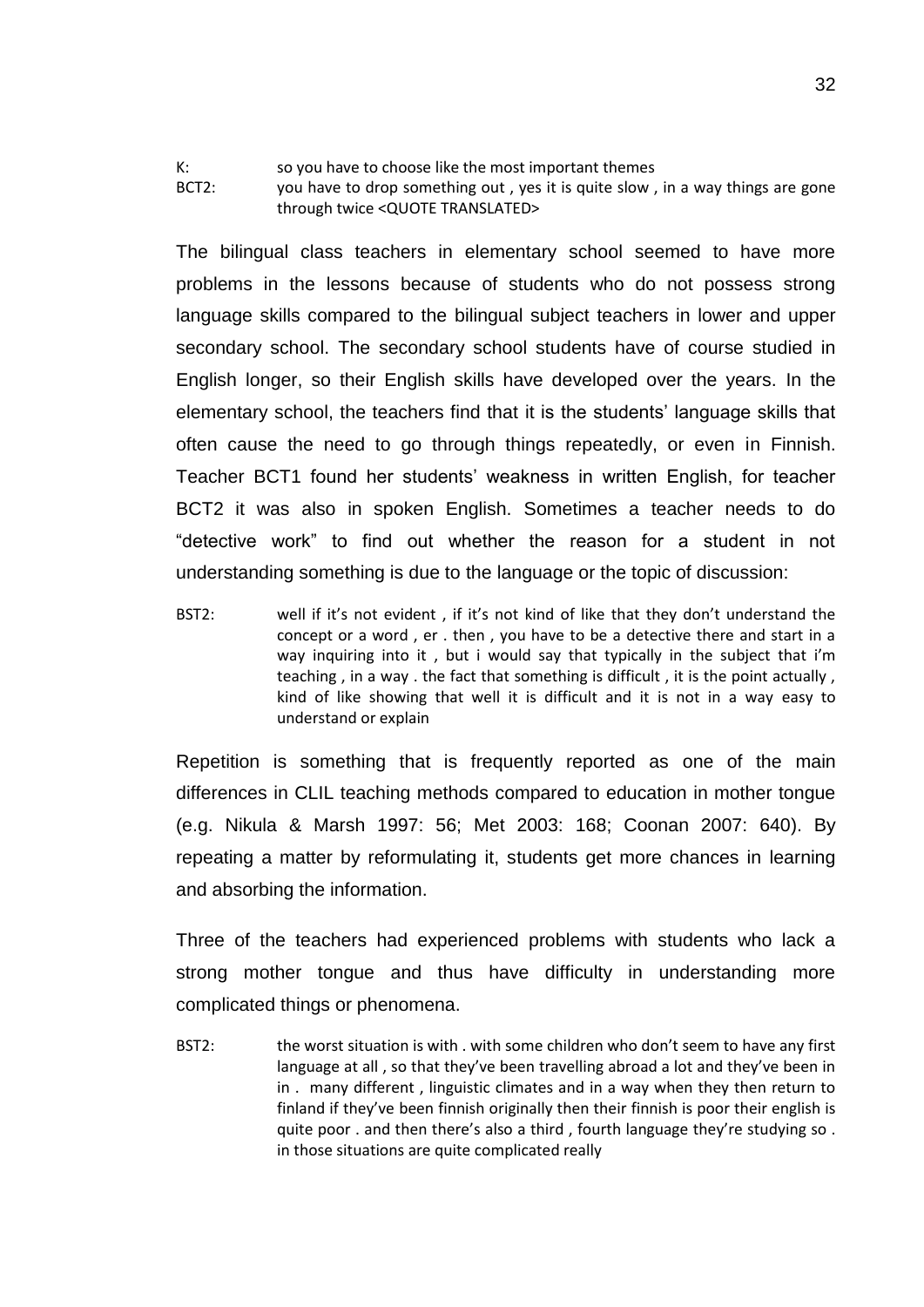A good command of the first language is considered important for foreign language learning. Research has shown that a good foundation in the student's mother tongue is a solid base upon which to build foreign language learning (Lightbown & Spada 2006: 186). In these elementary schools that the interviewed teachers work, students are tested for their linguistic readiness. The entrance tests help to weed out children who might possibly have learning problems or difficulties with language. According to research, CLIL students have performed well or even better than peers in learning both language and content (e.g. Järvinen 1999, Laitinen 2001, Jäppinen 2003). Of course, these tests do not always pick out children with possible weaknesses; the teachers in this study had experienced that some students who lack strong mother tongue skills can develop learning problems.

BCT2: they are halflingual in both languages . i think that you need to have that one language strong as a foundation and then you start teaching them english . so these kids are halflingual <QUOTE TRANSLATED>

Teacher EFL1 had taught in bilingual education before and she had similar experiences of some students who spoke more than one language but none of them well:

EFL1: actually it's . it has more to do with the the cognitive skills than the language .. the talent . if the if the kids have the talent to do that bilingually . because they might become halflingual if they . have some . their brain it's not functioning . K: did you ever notice problems like that with your students EFL1: yes yes yes . absolutely. some of them had even three languages . and they don't speak any of them properly

Personally, I find it perplexing if parents do not transfer their child into a class taught in the child's mother tongue if they realize that the child is having recurring problems in understanding lessons taught in English and is not able to follow the teaching. It is also not fair for the other students who possess good English skills that they are denied the opportunity to be in a completely English environment if that is what the school policy is for a particular class. The more Finnish a teacher speaks in class, the more Finnish the students are also prone to use themselves. If a student lacks strong skills in his or her mother language, it would also be sensible to strengthen these skills by having the child educated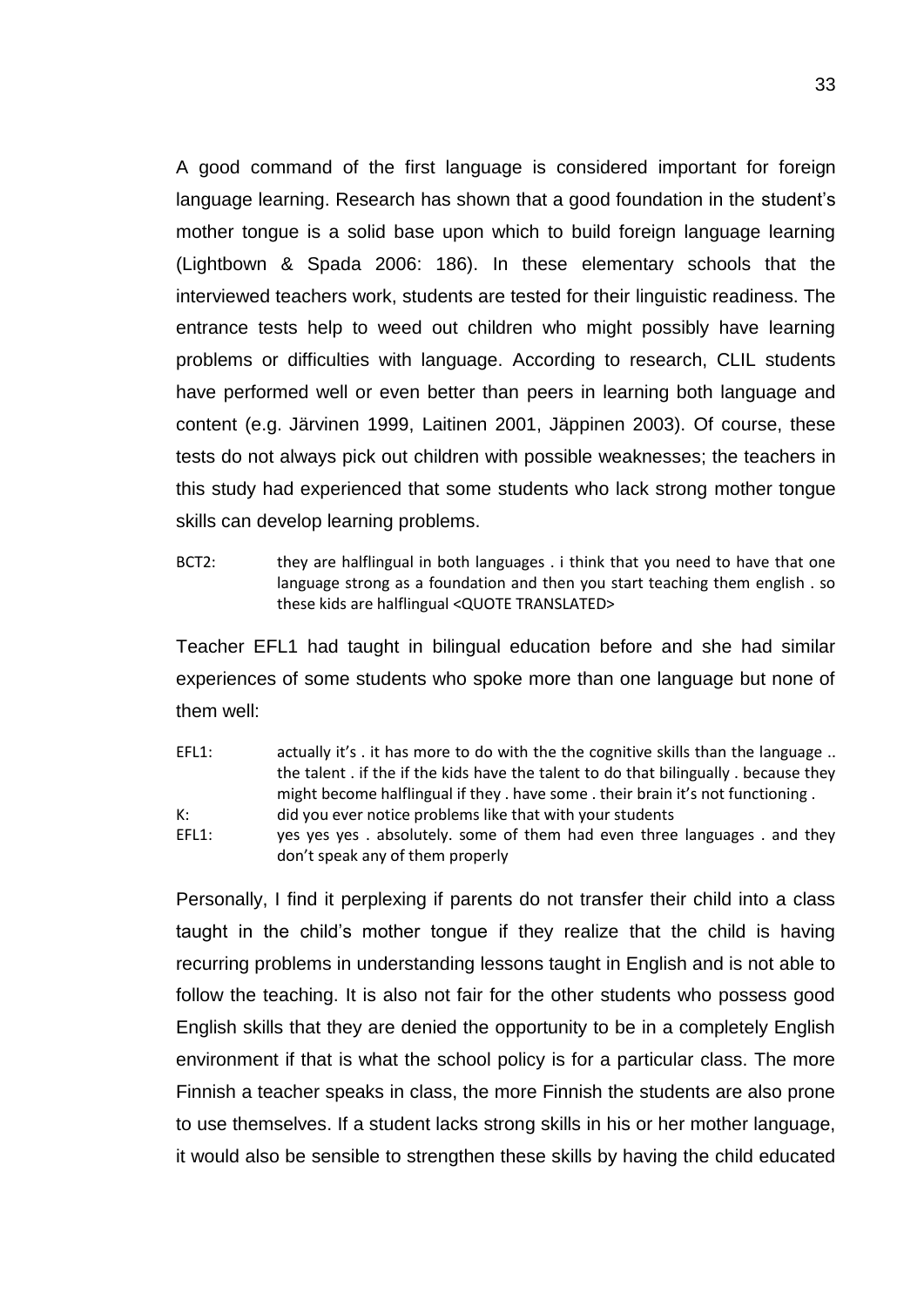in that language. As Marsh (1999: 82) states, teaching in an L2 should not be done at the expense of the development of a child's mother tongue. Teacher EFL2 has noticed that sometimes parents' expectations for their children are too high and they are not always willing to see what is best for the children:

EFL2: i think when parents choose something different from the mainstream so they are . are ready to . encourage and help their children and mainly it's those . students are very motivated but sometimes it's parents' choice they have . expectations for their children's future and it's so sad to see . small children who have really difficulties with languages learning difficulties . and their parents sort of . force them to continue . their studies even though they have great difficulties and that'a sad thing

In CLIL education in Finland, teachers do not often have English language text books to offer for the students. Not having proper text books makes a difference in teachers' teaching methods. The problem of accumulating teaching material is dealt with in the next section, but the reality of dealing without ready-made English material was elaborated by all the bilingual teachers in this study but not all considered it a huge continual problem. Teacher BST1 explained how the lack of an English text book affects his lessons:

- BST1: um, yeah yeah the, the lessons are different, i suppose, there's not that much like this traditional , that read from page 26 to 31 and do the exercises , from one to seven . . you cannot do that because you don't @have the text book@ K: that's right yeah
- BST1: you got to ah . ah , talk to them . discuss with them and , make them to take down notes and and things like that and then do exercises on the basis of , you know some , original documents and and things like that

He emphasized how his teaching includes a lot of discussions with the students and as a teacher it requires being more creative. However, he did not feel that teaching in English would be any more difficult for him than teaching in Finnish. Teacher BST2 agreed:

BST2: . . . it's not a big deal really . whatever the language is, that sometimes you could say that there are some some . some specific subjects or issues that i sometimes find a little more complicated to discuss , in english , but usually there's no big difference at all

According to research (e.g. Nikula & Marsh 1997; Coonan 2007; de Graaff *et al.*  2007), CLIL teachers need to use more demonstrative language in L2 when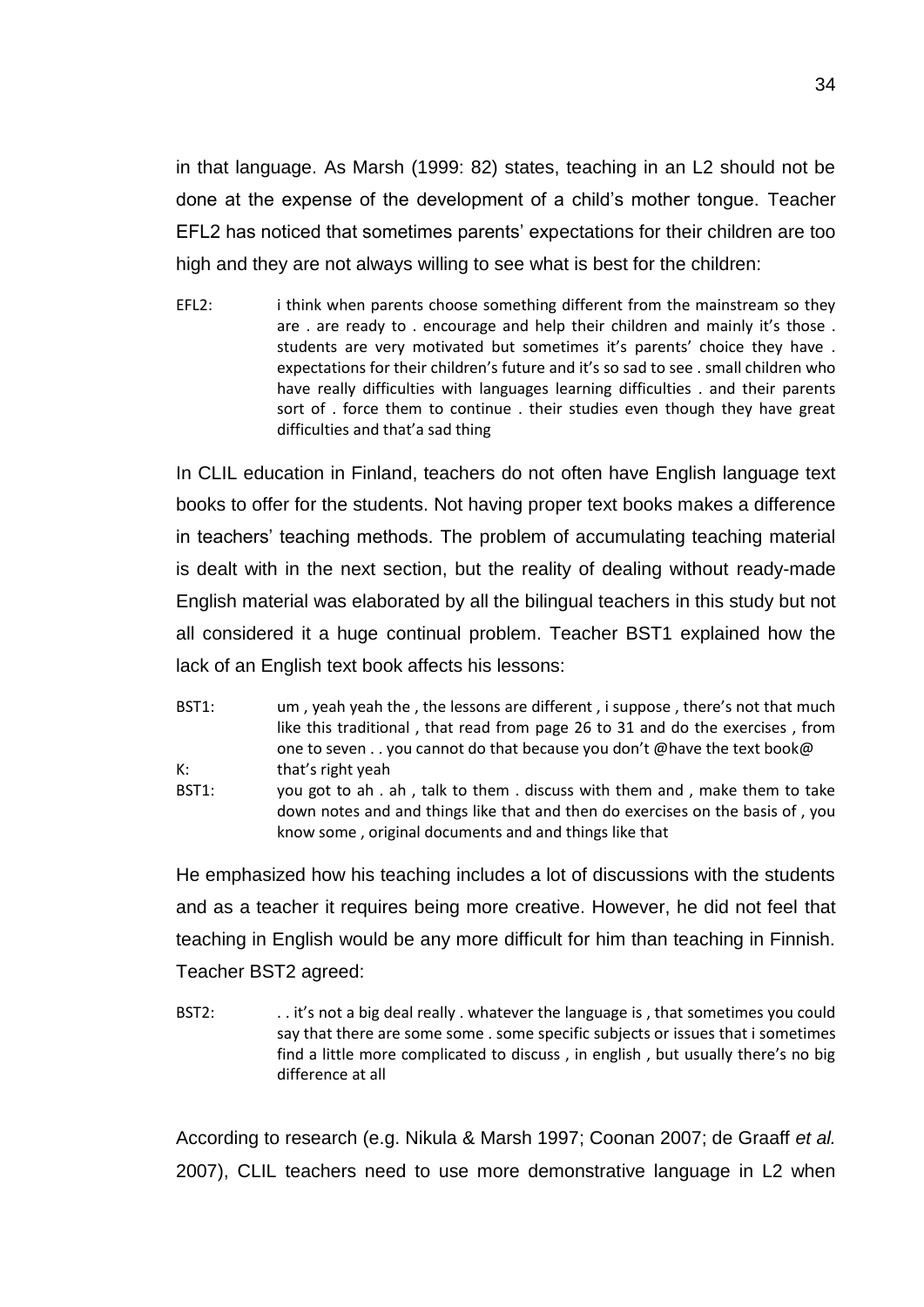explaining matters to students. Teacher BST2 did not agree with this being a teaching method purely for CLIL teaching but a pedagogical strategy and choice. He felt, however, that English creates possibilities for applying different teaching methods because of access to English material, for example, on the Internet:

| BST2: | when it comes to methods of teaching, i think once again i think english just is                                                                                 |
|-------|------------------------------------------------------------------------------------------------------------------------------------------------------------------|
|       | kind of like a kind of like a, yeah enables or in a a way makes, creates                                                                                         |
|       | possibilities for for creating different kinds of learning environments or .                                                                                     |
|       | applying different kinds of methods or approaches                                                                                                                |
| К:    | yeah . so, do you think that because of the language you'd have to be more                                                                                       |
|       | demostrative in, you know in explaining things                                                                                                                   |
| BST2: | hmm. I wouldn't say so . well i tried to in a way also emphasize visualization but                                                                               |
|       | that's not because, the bilingual aspect, it's just because it's more like<br>pedagogical thing in a way, that i think that in a way, having, having visual cues |
|       | is important . no matter what the language is                                                                                                                    |

Teacher BST1 has sometimes translated his English material into Finnish if he has taught a class in the mother tongue. Using material besides a ready-made book can help make lessons more interesting and something out of the ordinary for the students.

BST1: what i've actually done uh for a couple of times is that when i've been teaching the the , the finnish language lessons i've translated my materials into finnish and done the same thing in finnish and it works fine . . and at least the students say so but , they have liked them

Teacher BST1's experience has been positive, and his teaching style has worked well both in English and Finnish. This example concurs with teacher BST2's opinion that a teaching method does not necessarily depend on the language used but teachers' own teaching style.

## <span id="page-36-0"></span>**6.3. Teachers' Resources**

For mainstream education teachers in Finland, having proper text books for each subject is quite self-evident. Sometimes complaints can be heard of having to use the same books for several years in a row so the books look worn-out. For teachers teaching in a foreign language, the problems with materials are of very different kind: often teachers have no ready-made material but instead have to spend countless hours searching for some or for making up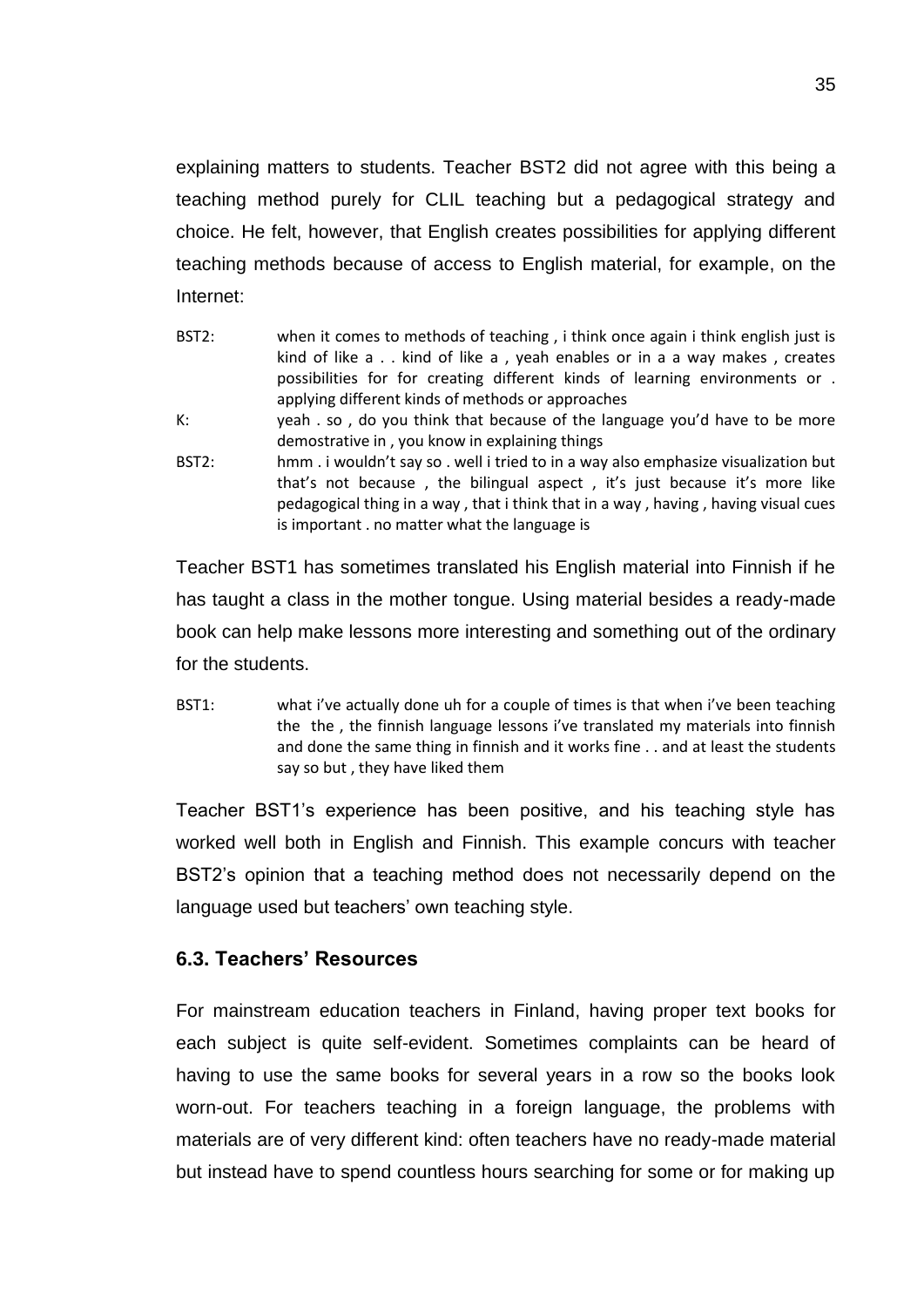their own material. Sometimes CLIL teachers benefit from cooperation with EFL or native-speaker teachers and can use them as a resource.

## <span id="page-37-0"></span>**6.3.1. Collecting Teaching Materials in English**

Even when an experienced teacher begins to teach CLIL classes, it can take several hours of preparations for one lesson (Marsh 1999: 44). Teachers often have to search for suitable teaching material because ready-made books are not available. In Finland the reason can be, for example, that English language books available in the United States or Great-Britain do not correspond to the curricular requirements set by the Ministry of Education. In practice, this often means that teachers gather their own material from their own sources or, for example, from the Internet. Marsh (1999: 56) says that materials made by CLIL "teachers themselves should be of a very high L2 standard."

Although teacher BCT1 has found that teaching in English is sometimes slower, a greater problem is to know what to choose to teach of all the Finnish material and then make up or find suitable English material:

BCT1: and and the problem also is is, ahm that it, it has not been very well, ah. instructed . . what to teach in english and what not . it's really left , up to the teacher a lot . . so . . um , you sort of , you sort of have to go through so much work . you first see what's in there to teach . and then you sort of see what of these would i teach in english and what not

She felt that teachers are left with too much responsibility on the decisions and it takes a lot of extra work from the teachers. The Finnish national core curricula does not give any clear guidelines for arranging teaching in English either. CLIL teachers have to put a great amount of time and effort into gathering their own materials. In teaching content, the national core curricula (Finnish National Board of Education 2003; 2004) must be adhered to, thus, for example a foreign history textbook might not be suitable. Rasinen (2006) calls for development of core curriculum work for the success of CLIL education. If criteria for a bilingual syllabus was gathered and determined centrally, it would ease the burden on CLIL teachers to do the job individually.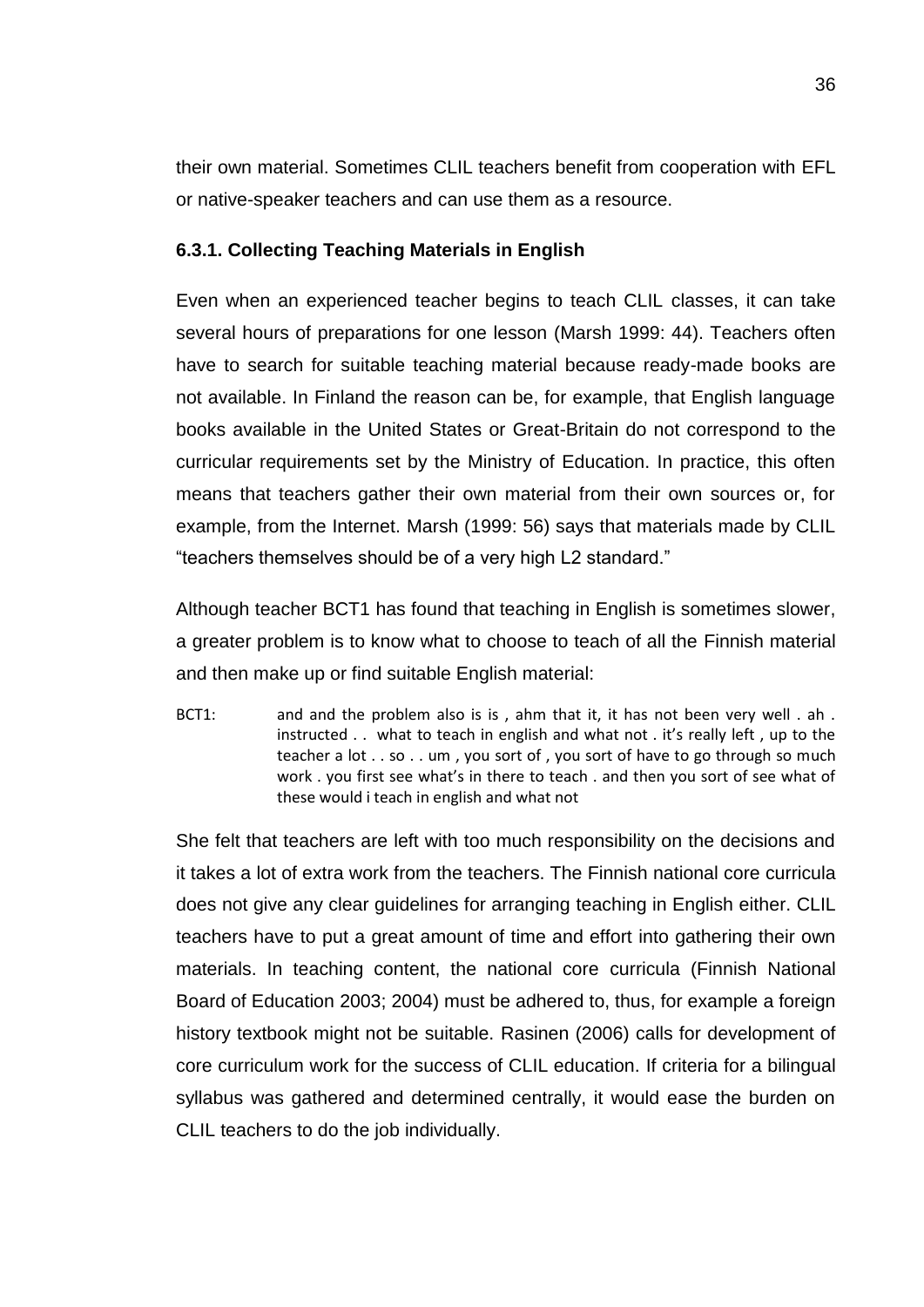It seems that the problem of having to devote a great amount of time for material existed when CLIL education was first started in Finland (e.g. Nikula & Marsh 1997) and it has persisted elsewhere in Europe as well (e.g. Coonan 2007), and little advancement has been made in improvements or cooperation between teachers and schools. One positive exception is a mathematics text book that is now available in English for the elementary school grades from the Finnish publisher WSOY (http://www.wsoyoppimateriaalit.fi/oppi/?aste=AA#). Teacher BCT2 has only one of her text books in English, the mathematics text book, but some of the material in the other subjects has to be used either in Finnish or made up or collected on her own:

BCT2: there are some copies of material made by previous teachers, yeah, but a lot of it you have to make up on your own  $[...]$  it's a bit corny that first we read this friction chapter in finnish and then i'm supposed to run the lesson in english <QUOTE TRANSLATED>

Teacher BCT1 finds the lack of suitable material problematic and the job of looking for it enormous, as well as the schools lacking a system of teachers sharing material unfortunate:

- BCT1: a huge amount of work . . yeah i think this might vary from school to school but at least at <SCHOOL NAME> where i've been , the materials are just poor . and and for teachers who . do the material themselves . they just wouldn't . the system doesn't work that you would just sort of . give them to the others and, you know that it would work as a sort of a common library . you know , it's it's so funny every year you make these . piles . of papers about human biology and K: and maybe there would be another teacher who would have good material for you to use
- BCT1: at the worst case the teacher would tell me i'm not giving them to you i've done such a , big job myself
- K: [...] what would be an incentive for teachers to share work
- BCT1: yeah i don't know it's. maybe it should be made @compulsory@ <LAUGHTER> . . i don't know , but i think it , really , at least , the experience that i've had it's it's been one of the biggest problems really [...] so much work . it really . it really kills you

Teacher BST1 is of the same opinion that accumulating material is a lot of work and that the material that is available does not meet all the requirements in the Finnish core curriculum:

BST1: ahh , i use . mostly , ninety percent english material , but that's a huge problem . it took years to , to get all that together and we still don't have proper text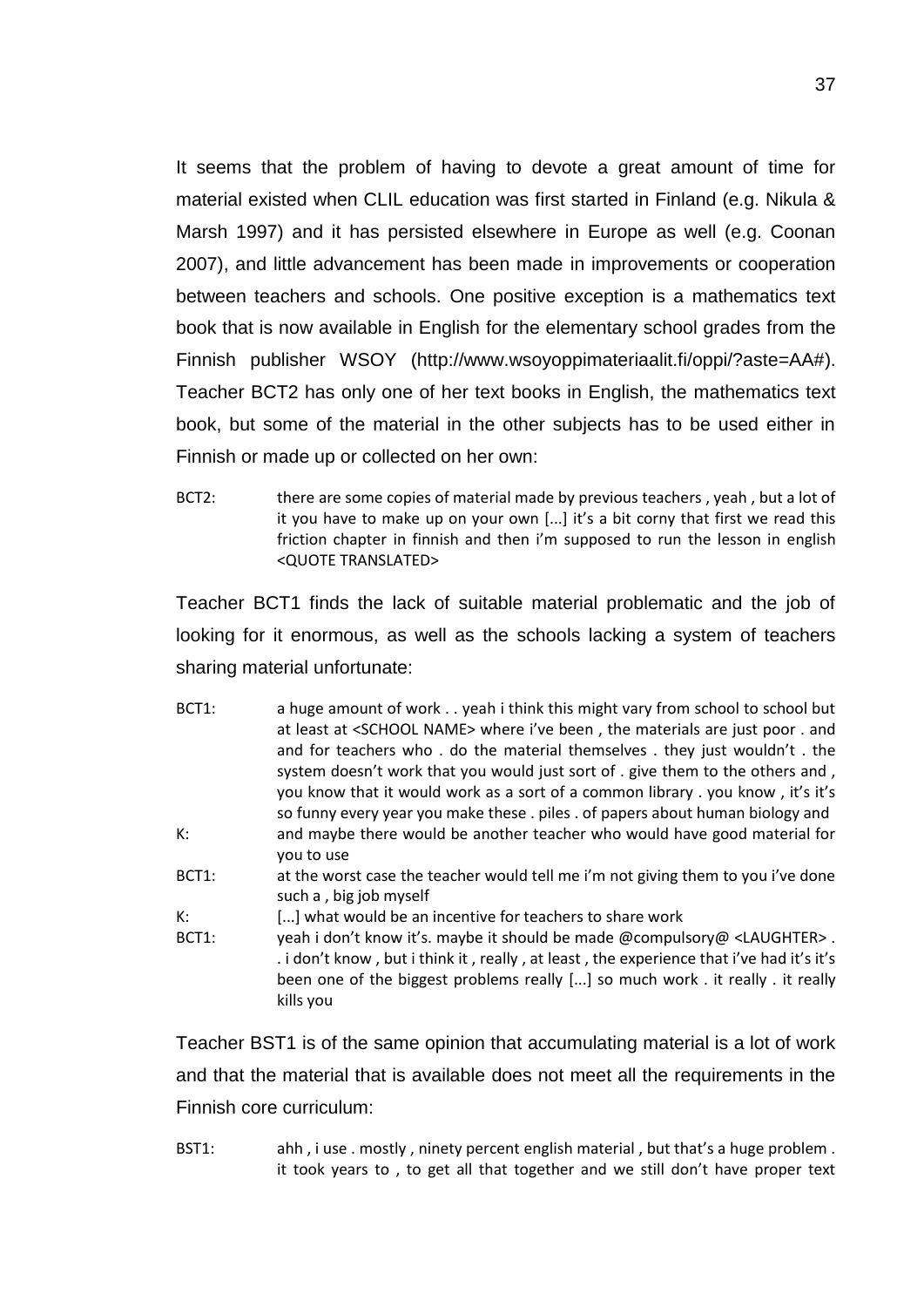books . for the eight graders i'm using the english <TEXT BOOK> which is for secondary students but of course it doesn't cover the whole finnish curriculum , which is a problem . but then i have written quite a bit material myself and and then gathered bits and pieces from , from the net and from various books and and so on yeah

For subject teachers, the job of collecting material may be slightly easier as they often teach only one or two different subjects at different grade levels. Class teachers can teach various subjects to the same group of students through three or four years in the elementary school and they need different material for each grade level. Once subject teachers have taught for a few years and worked at collecting their material, they only need to update the material, and thus the burden of accumulating enough material is not as great any longer. Teacher BST1 makes interesting points in the matter of sharing teaching material with other teachers. For one, it is difficult because there are not so many schools offering CLIL education in the lower or upper secondary school levels in Finland. Each school may have different subjects taught in English partially based on the availability of suitable teachers. Each teacher also has his or her own style of teaching and can require and use material differently:

BST1: on the other other hand all , in all that material there's , they are like my lessons and that's like my personal approach to the topic , so basically if , if i would hand some , some of these transparent , films or anything to to some other teacher they , wouldn't make much sense to the person , because there's you know my lectures behind that , that material they're all connected to the stuff which i speak to the , students in the classroom so . of course if there's some like ah , photocopies of some some , like documents [...] and that would be , of course , handy , to to share with other people and and so on

Coonan (2007: 625) argues that the job of searching for teaching materials requires such professional competences that CLIL teachers without linguistic expertise may not have because the work has to be done in the L2. Teacher BST1 acknowledges that having a background as a researcher is an asset in collecting material:

BST1: with getting the materials, i think that i've been trained as a researcher it's, it's been mostly helpful

There is a lot of material available for example on the Internet, and although it is important to have the material challenging enough for students, it is yet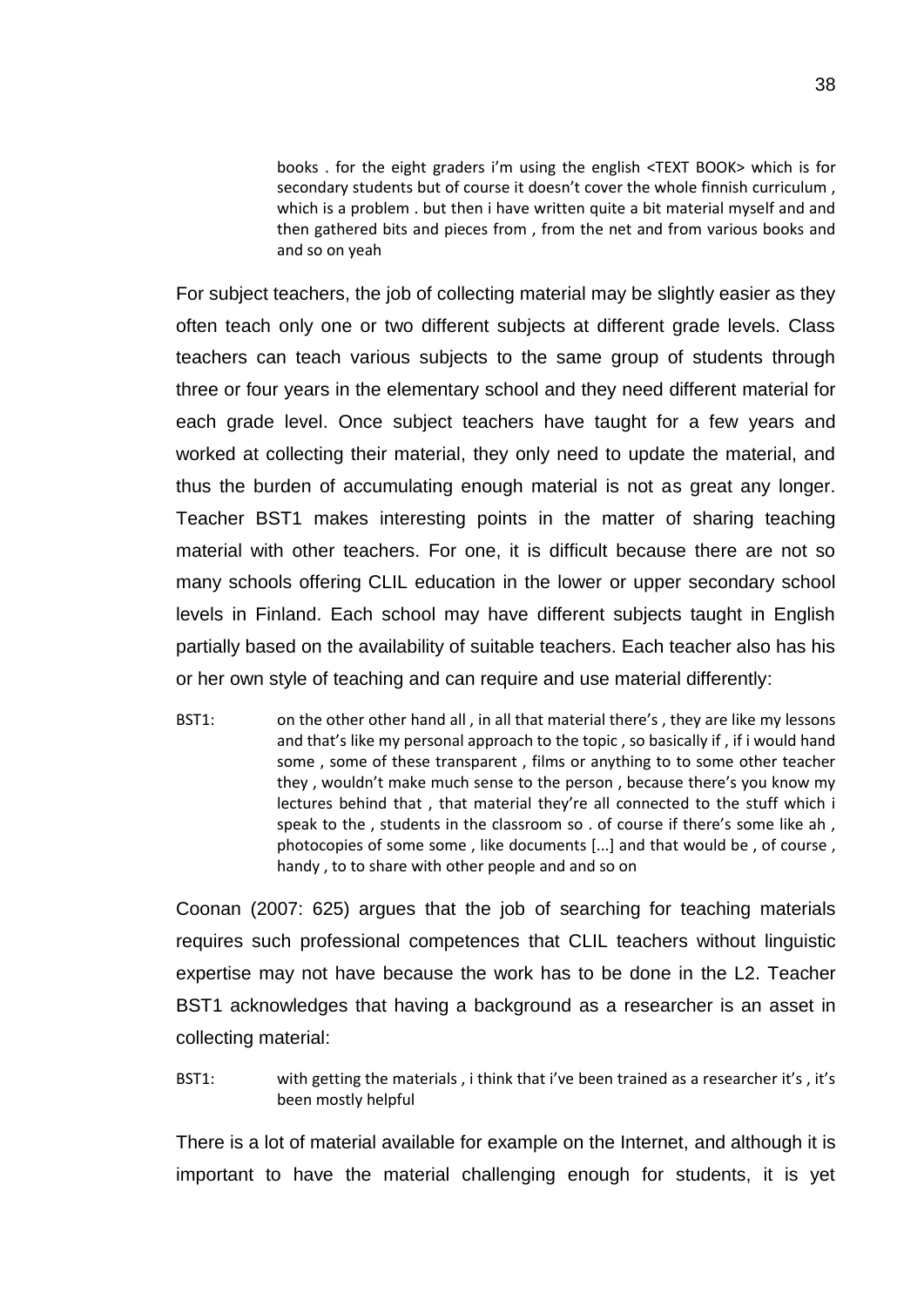important to match the level of language with that of the students' skills (Nikula & Marsh 1997: 49). Teacher BST2 admitted that finding material was timeconsuming in the beginning, but he feels using English as teaching language is beneficial and an asset in many ways because it creates new learning environments and students can, for example, use English websites for searching for information:

- BST1: it's an asset in my opinion in a way, it kind of like enables many things
- K: like, what kind of things
- BST1: like use of resources materials it's, much much more, variety and opportunities when you can also, expect that students can, read english text and they can, when they browse the net for example , or look for information they can use english website and so forth

## <span id="page-40-0"></span>**6.3.2. CLIL Teachers' Cooperation with EFL and Native Speaker Teachers**

Traditionally, teaching is not viewed as team work amongst teachers. Teachers work in their own classrooms with their own group of students with their own lesson plans, and little cooperation has existed between teachers. In CLIL literature (see e.g. Mustaparta & Tella 1997: 48; Marsh 1999: 48), cooperation between EFL and CLIL teachers is seen as a definite benefit to the success of CLIL education and it is highly recommended. In practice, however, there does not always seem to be much cooperation or team work between teachers. It is understandable for the sake of time constraints:

- K: should there be cooperation between english teachers and clil teachers
- EFL2: there should definitely there should
- K: and even if it's not a clil class but .
- EFL2: i think it's not a question of interest it's more like nowadays as we are hands full of work . so to find that time to do something together i i guess that's the point

Teacher BCT2 receives some help from other teachers, and she says that the school's native-speaker teachers are used as a resource for checking proper pronunciation and terms of English expressions:

BCT2: those native speakers . do i say this thing this way or that way, that's where we always check that things would go right <QUOTE TRANSLATED>

If there were cooperation between teachers, then both parties should feel that they benefit from the effort, or the school should have a certain amount of work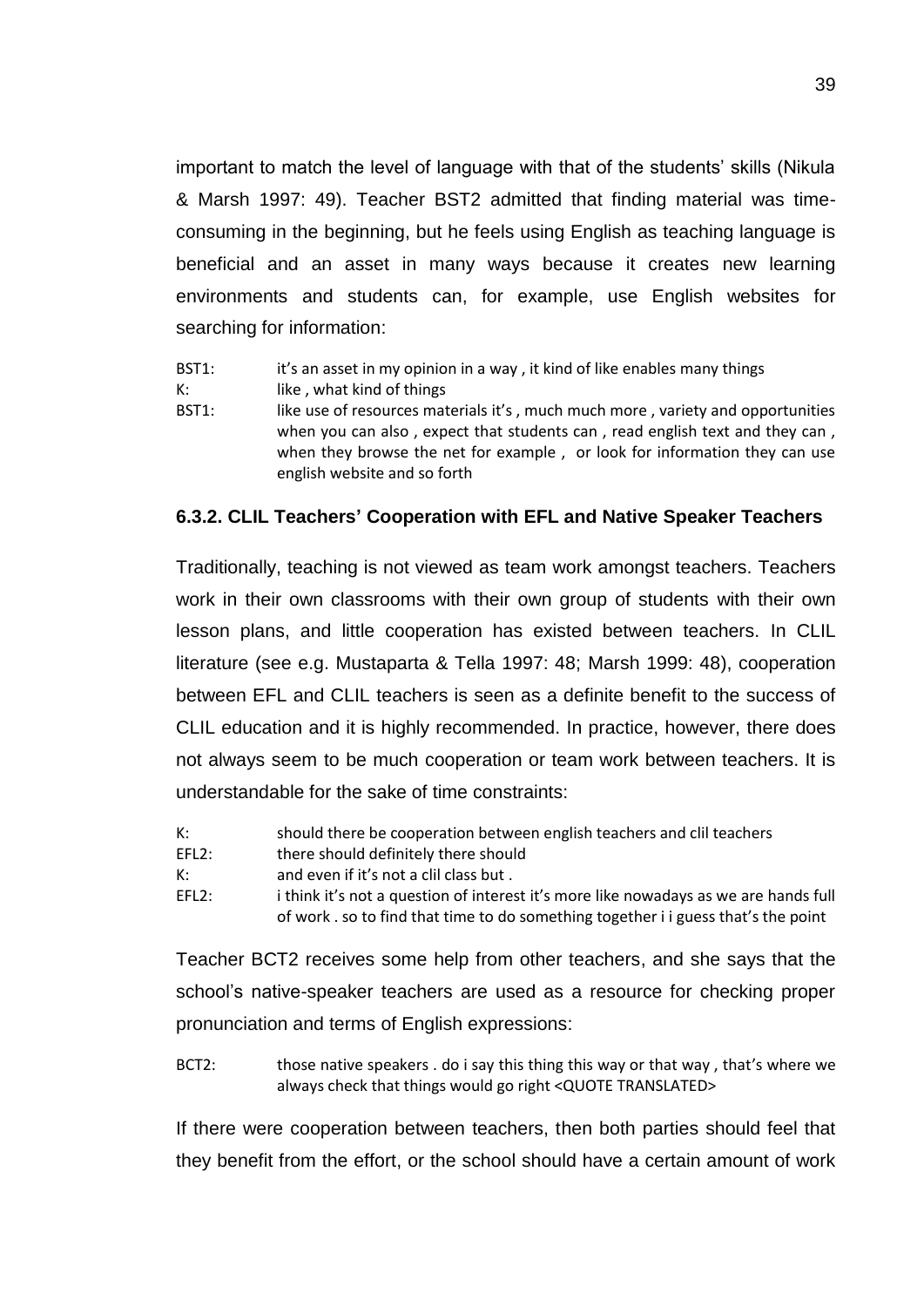hours dedicated for the EFL or native speaker teachers, for example, for translating material so that they are not exploited for their expertise or that they do not feel frequent requests for help as nuisance. Teacher BST1 explained that it was partially for the worry of extra work for the other teachers that he has not consulted the native speakers at his school for terminology and other linguistic issues:

BST2: ive thought about that but then again i think it would be just extra labour for them i, i don't want to kind of like . . burden them or give them any extra work. yeah i've thought about it but i haven't done it

He also told, however, that he does not feel that he would really need or see any real benefit in consulting the native speakers as any material gets tested in class with the students and is revised or rejected if need be:

- K: or would there be any value for you
- BST2: could be in some situations but then again . hmm . . . i'm quite confident, and i believe also in a way , most of the material that i have produced they are already . used many times and in a way stuff that doesn't work has been rejected and stuff that is incorrect has been corrected and so on

Teacher BST1 is the only teacher in this study who cooperates a lot on a regular basis with a native speaker teacher. He has a native English speaker as a colleague teaching at the same school. In addition to getting confirmation on proper terminology, they also share ideas about teaching in general and their team work is beneficial for both:

BST1: well i have almost , if not daily , three times a week discussions with with our , english teacher and uh , sometimes we talk about , well . how to . how to say something about , particular to finnish society how to explain that in english . you know technical issues related to english language and and it's , it's of course great help , help to me and . but then we , we talk about , generally about teaching techniques and things like that, we we do have lots of @cooperation@

## <span id="page-41-0"></span>**6.4. Language Skill Requirements for CLIL Teachers?**

English is no longer the property of only the native speakers in Britain, North America or Australia. Millions of people worldwide speak English as a lingua franca and do not necessarily even try to adhere to the traditional English rules in pronunciation and grammar etc. In Finnish schools, English is still taught according to the native speaker rules and although communicative competence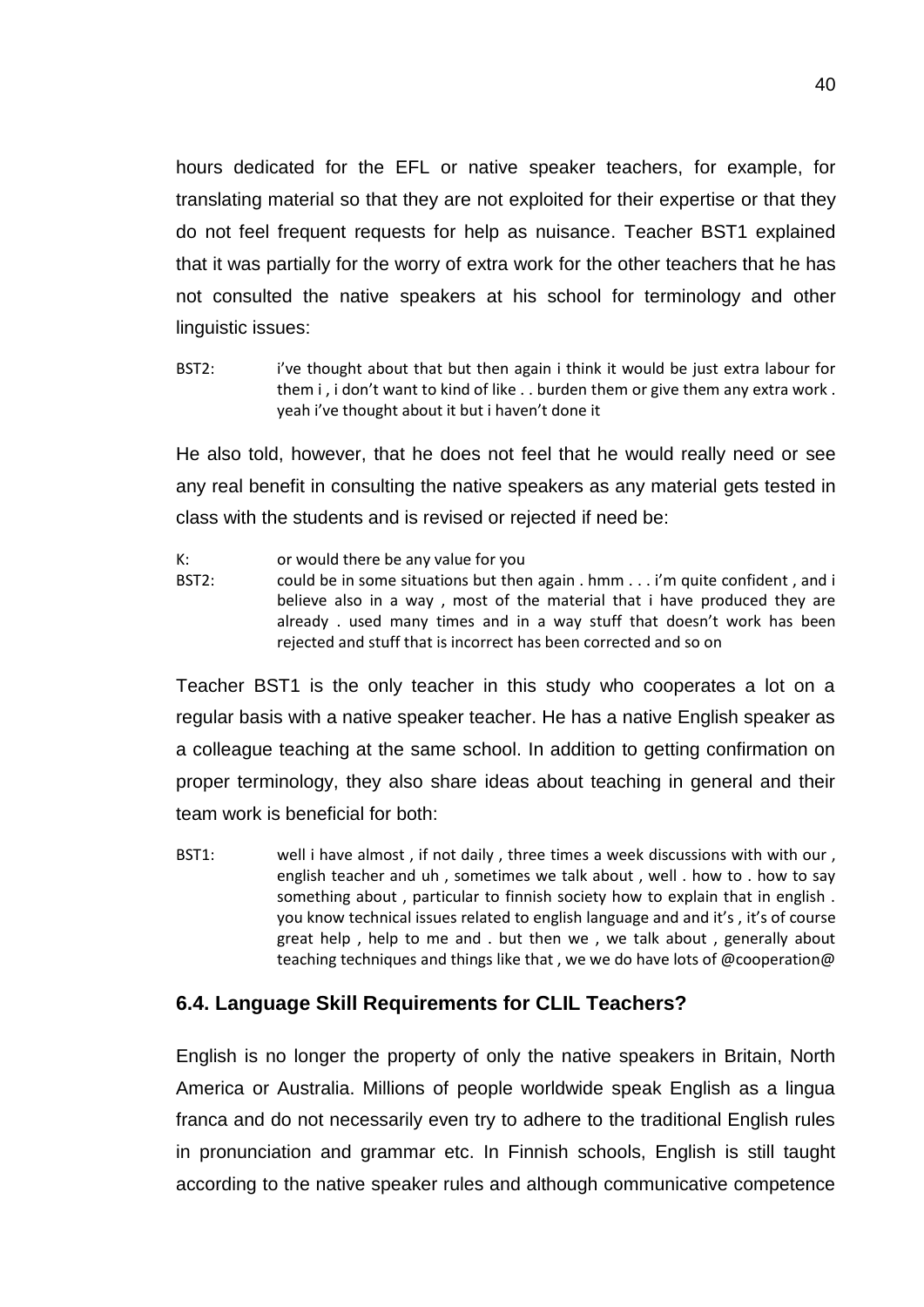has emerged as the main objective (CEF 2001; Finnish National Board of Education 2004), I wanted to find out what teachers themselves hold as the ideal example for English or if they find it important.

This section will answer the research question:

*3) What kind of English competence qualifications should CLIL teachers have?* 

Five of the teachers thought that showing a good example to students is important.

BCT2: i have to say that of course it sounds nice if you sound like a native speaker. that when i listen to a minister on tv and it's like my finnish english then it does hurt your ears . of course i would wish myself as beautiful pronunciation as possible [...] so i do think that it would be great to speak beautiful english , but then on the other hand i encourage <STUDENTS> when thinking of the regular classes that all english is okay , that the english people don't laugh <QUOTE TRANSLATED>

However, it is difficult to know where to draw the line: what kind of English is good enough for a teacher to have or what kind of requirements should there be for CLIL teachers. One teacher (EFL2) thought that it should be more important for a subject teacher to be a specialist in his or her own field and questioned the ideal of native-sounding English:

EFL2: that isn't it more important that those teachers are specialists in their own subject . so students get right the . ah content what they are studying . is it really so important if the pronunciation or structure sentence structure is correct is it so important i'm not sure

Teacher BST2 thought that having a standard for CLIL teacher's language competence would be good but he did not think that adhering to strict nativestandard rules would be necessary:

- K: what do you think like for clil teachers . ah , do you think there should be a standard of how good english they speak
- BST2: actually i think that would be a good idea but then again . once again practical problems probably would arise
- [...]
- K: so what do you think do you still think that we should adhere to the native standards or , do you think it's fine which ever way you speak
- BST2: <LAUGHTER> i think of the latter of course because if if all of a sudden i would have to pay more attention , to some specific dogmatic rules conserning the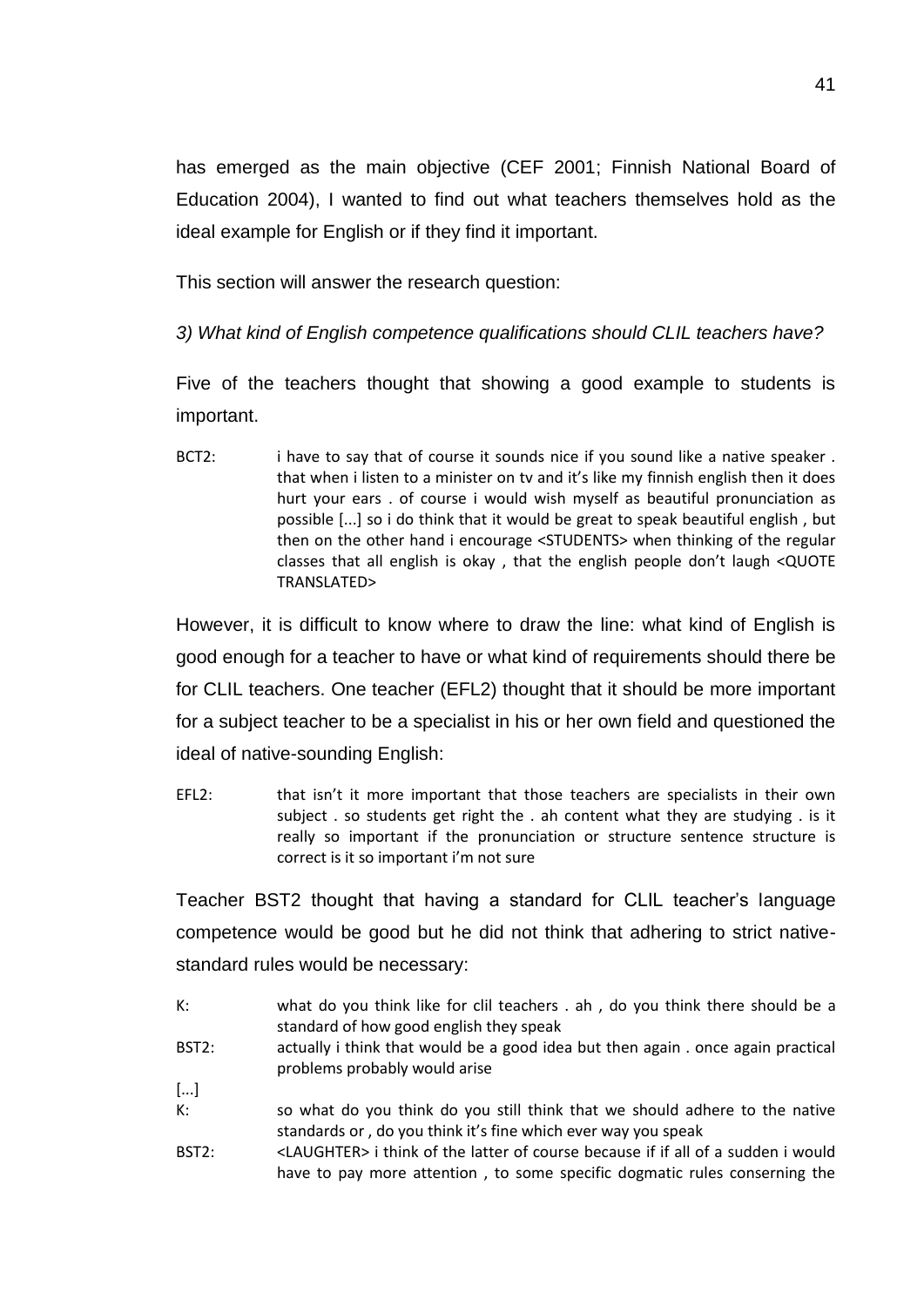english language i would be in . difficulties there , because i know quite well that , that ah , i i have big gaps there

K: your english sounds very good

BST2: but especially in written form and . especially when i have to display something that i have written or in a way if i'm reading their essays and i would have to pay attention more to things like that . it would be much much more work . i'd have to really really study [...]

Also, there is obviously the question of simply not being a native speaker of English and as is well documented (e.g. Lightbown & Spada 2006: 69–70), learning native-sounding pronunciation is one of the hardest things to acquire in a foreign language. Also, there are many different native accents of English and different attitudes towards them. As teacher BCT1 explains, a teacher is an example to the students, and although she thinks it would be best if all CLIL teachers had a native-sounding accent, it is not possible for all:

- BCT1: i think it's better to do your best than not to, not to do it
- K: well what do you think like for teachers that are teaching in english . how good should their english be
- BCT1: that is a hard one . that is a hard one because you think you are there as an example to the kids and . um . yeah it is , i don't know , i don't know
- K: what do you think yourself
- BCT1: i mean of of course it would be better if everyone would have a . sort of a native sounding accent . . of course that would be a lot better than having a funny finnish accent  $\ldots$  ahm  $\ldots$  but then  $\ldots$  if if the option is not , not having the english at all . i think it's it's better to have that something and then again i think . that a lot of people just can't help it . it's just the way they speak or they view language or hear it and all the rest you can't really force anyone . . to do it in a different way . but then again where , where does the whats what sort of requirements should we then have . like if i'm accused of having , having a midatlantic accent would i would i be , you know good enough to , to , give an example to the kids

Teacher BST1 brings up the issue of teachers needing to update their skills in the content matter that they are teaching. Further education can also be useful for teachers teaching in English:

BST1: okay confidence is, is like a starting point . then i suppose if you're not that . . if you don't feel that confident with your english , you can study it , and you can improve your skills for sure , and that's , i i suppose teachers should like update . like in, in, in the real, uh well in the subject what they're doing they should update their skills all the time , and and it applies , i try to do it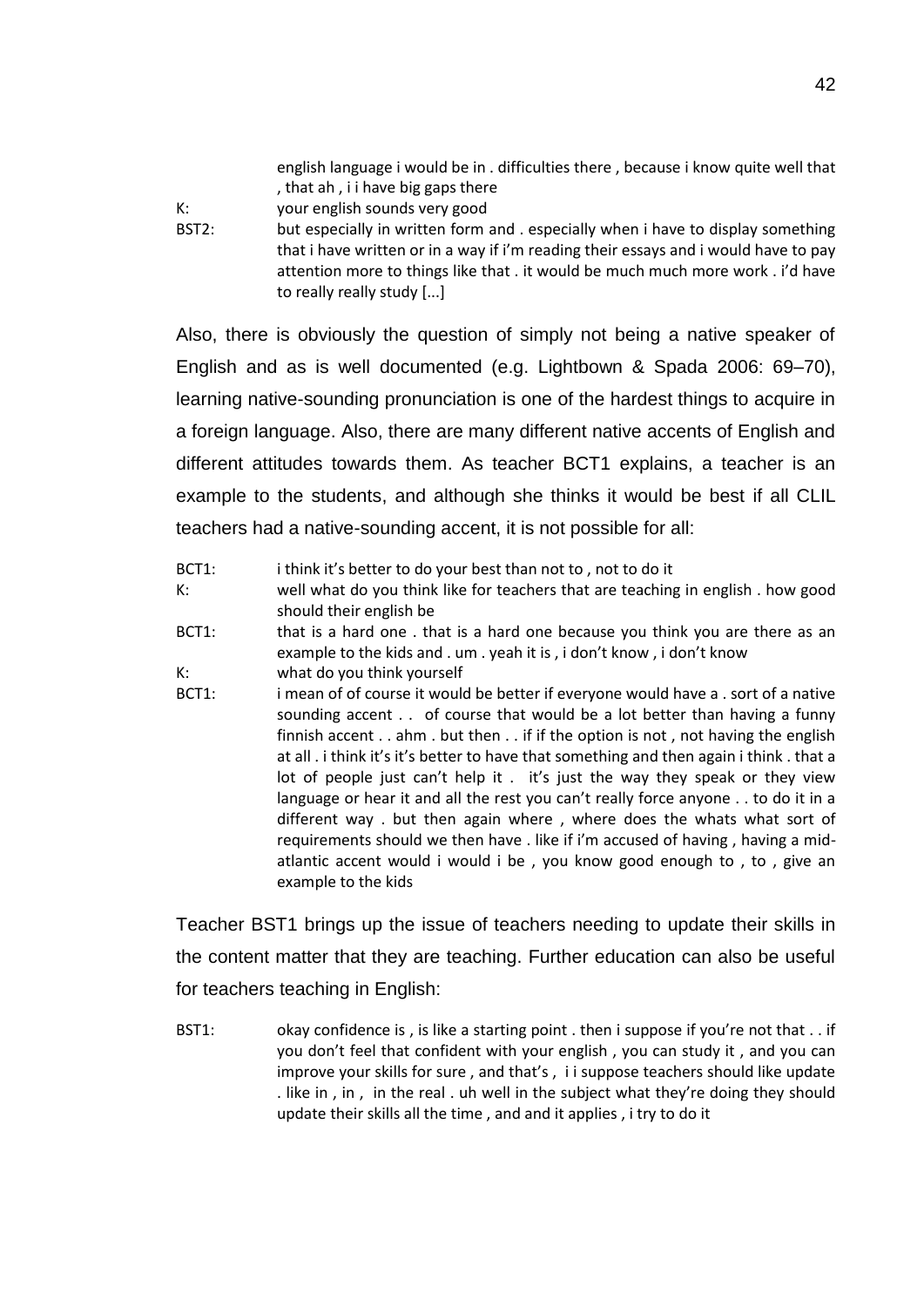Many CLIL teachers who are specialized in their teaching subject do not have formal qualifications for teaching in English. Sometimes the request to teach in English comes from the school. Two of the teachers (EFL2 and BCT2) felt it was a sign of those teachers' courage and confidence to teach in a language that they had not studied:

- EFL2: that i don't feel that i'm really up to it . or it would be a lot of work for me . i could but i should prepare those lessons so carefully . so there is a pressure as you mentioned is there any harm then i would feel that . so i must sort of admire those teachers who don't feel like that
- BCT2: but i do take my hat off to those teachers who dare to go for it . maybe it is not quite right for the students when the english is not perfect <QUOTE TRANSLATED>

None of the teachers in this study knew that the government has actually set language qualification standards for teachers teaching in a foreign language (see Chapter 3.2.). However, one of the teachers (EFL2) knew other teachers who had taken the general language test. The decree for CLIL teachers' language competence was stipulated already in 1999, but not all schools or principals or teachers themselves seem to be aware of it. All of the four CLIL teachers had been hired into their posts after the language competence requirement took effect.

Two of the teachers (EFL1 and BCT1) in this study thought that the teachers teaching in English should have formal English education. Teacher EFL1 thought CLIL teachers should not only be qualified in English but also be bilingual.

EFL1: hhh well that person should be really good at both and it's very difficult to find competent mathematics teachers as such even . so there absolutely it would be very good if one is capable of do that of doing that K: but you think they should have then . do you think that they should have formal english education EFL1: I think they should have a lot of english education in order to be able to do that [...] yes because you're trying to you're not only trying to teach some simple things but you're trying to ah get across some bigger issues as as well and if , you should be bilingual to do that in my opinion K: [...] do you think the teachers should have formal education in english BCT1: yes, definitely . yes yeah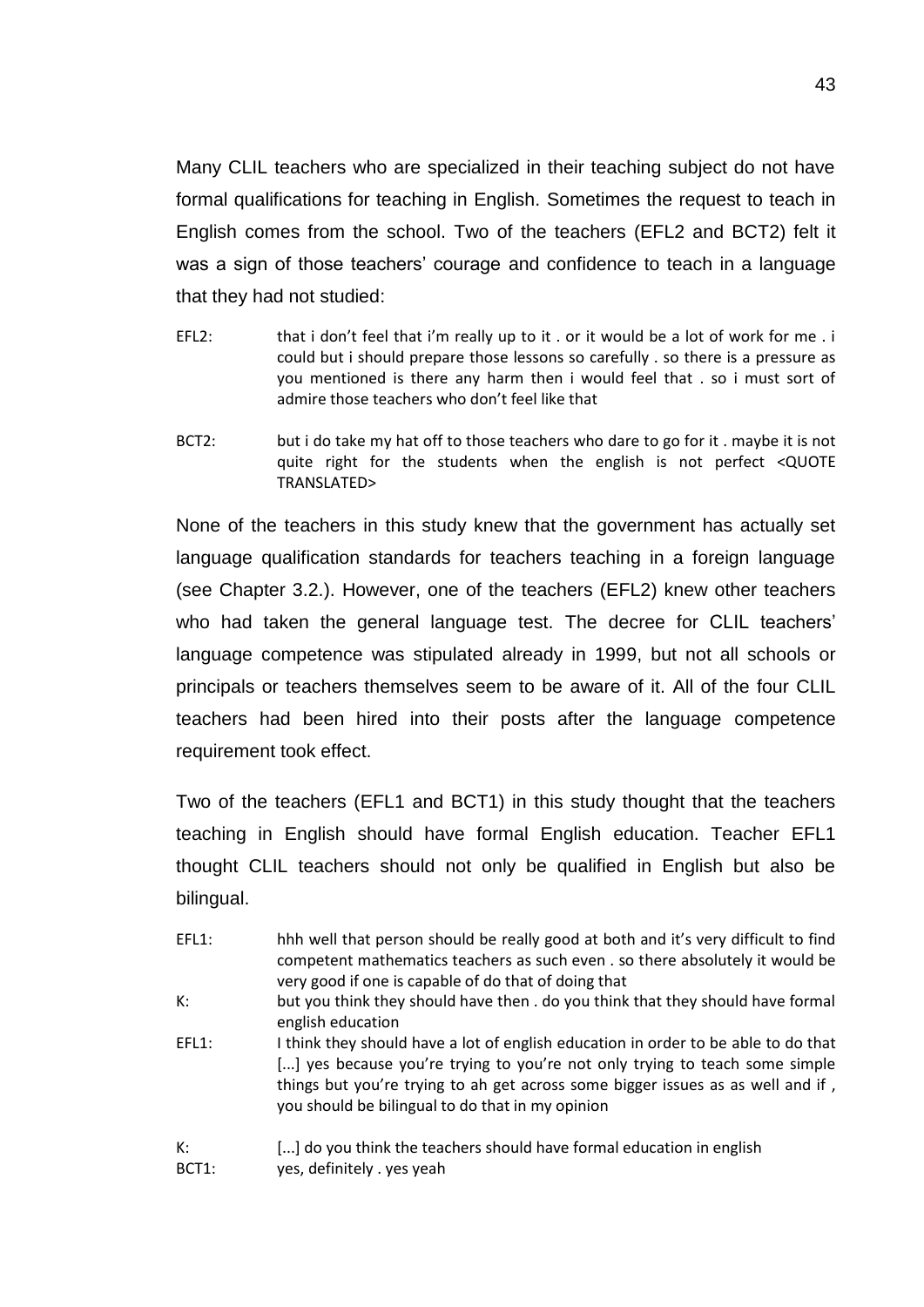Teacher BCT2 thought that a teacher's language skills should be tested, possibly by the principal of a school, and that would be adequate:

BCT2: i think the teachers' english should be checked, whether they can speak it and write it . so if i was a principal , that's what i would do , i'd test if the teacher can teach and that would be enough for me , i wouldn't go after any qualifications <QUOTE TRANSLATED>

As many schools (or their principals) appear to be unaware of the decree on CLIL teachers' language skills, until now it has been left up to principals to determine whether a teacher's English is good enough to teach a CLIL class. However, who would determine the principals' competence in assessing teachers' language competence? And which criteria have principals been using until now in determining their teachers' language competence? There is no guarantee that a principal is a language expert. Teacher BCT2 shared her experience of her job interview for the current job:

BCT2: then the other interviewer said that you have quite a strong finnish accent then i was like what , i've always been complimented , always <QUOTE TRANSLATED>

Teacher BST2, on the other hand, was surprised that his English competence was not checked in any way when he was interviewed for his position:

BST2: i was a bit surprised that no one really, there was just this very formal job interview and that's it

Both the bilingual subject teachers without formal English education also emphasized how it is up to the teachers themselves to take charge of their English skills:

- BST1: i've just taken . um several <ENGLISH> courses, at a language center
- K: okay

BST1: well basically as many as they can offer

Jäppinen (2004: 200) emphasizes how a CLIL teacher's genuine interest in the teaching language and commitment to lifelong learning of the language are necessary factors of successful CLIL teaching. Teachers' self-reflection is an important aspect of this so that they can honestly consider their own abilities and actively enhance their professional competence.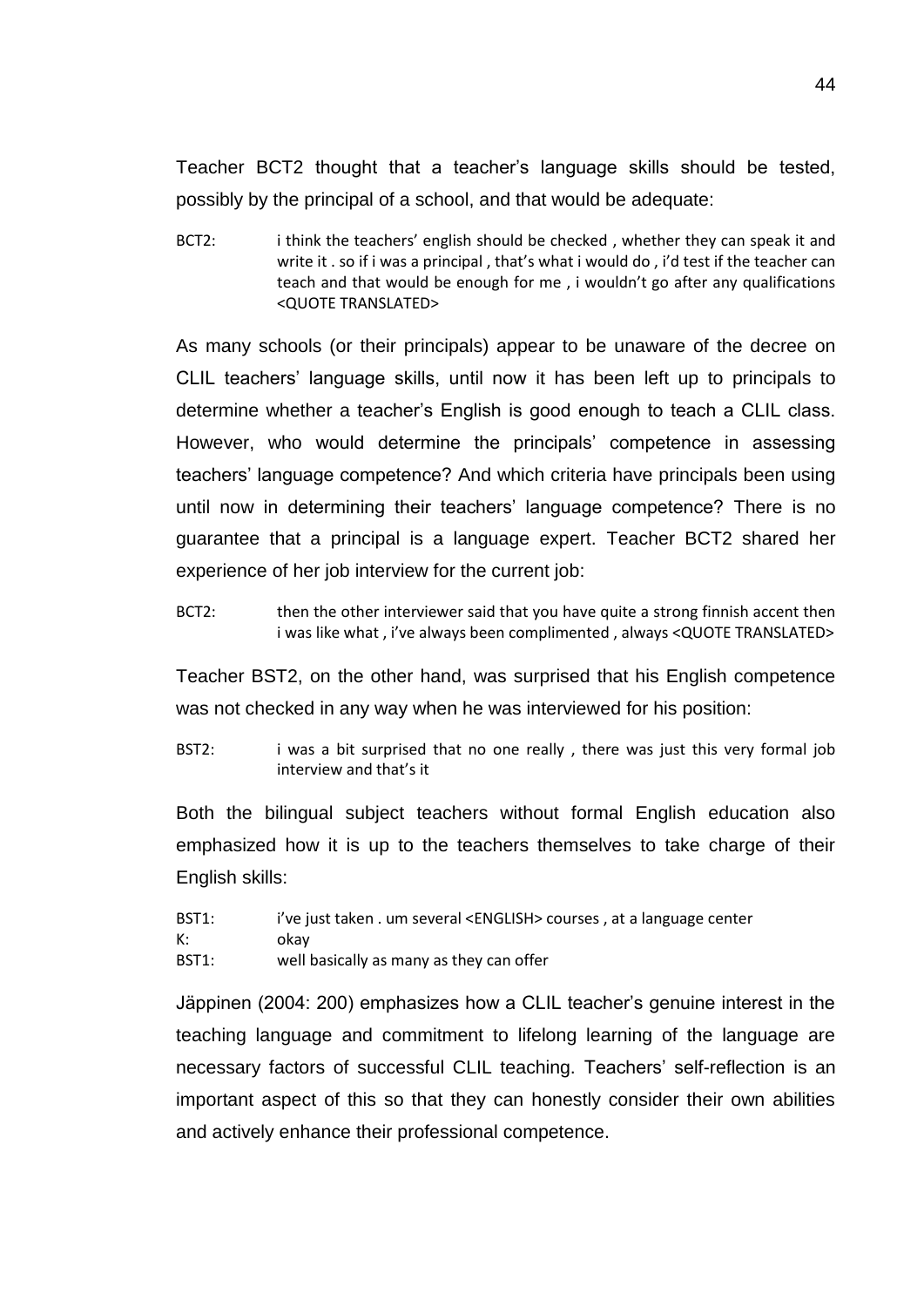Careful planning of CLIL lessons has been found to be a key to success according to other teacher interviews (Coonan 2007: 637). Teacher BST2 has made certain to prepare his classes well and described how it was vital for the success of his lessons, particularly in the beginning of his career as a CLIL teacher:

BST2: but of course i must say that i've been self-critical in this matter i've tried to in a way prepare myself very well for for all the lessons , especially in the beginning it was vital because i knew quite well that if i , didn't kind of like go deep into it , i would be in deep , big problems so , so of course it's probably required a little bit more attention to the whole thing

Although teacher BST2 has considered the notion of harming students' English development because of sometimes having imperfect grammar, he questions whether it really makes any difference in the end, and whether it is an exaggeration that students would be harmed by a teacher who does not speak native-level English.

- K: do you think that it can have an effect on the kids' language skills if there's . like if you would write things wrong on the board or BST2: yeah i have definitely thought about that, in a way . and ah. i think that's, possible of course but then again . um . damaging someone . . . what would that be then , eventually that they would learn the , the words or the sentences or the ideas in a wrong way . i don't know K: ahaa . maybe it wouldn't be the ideas if the content comes through  $[...]$
- BST2: i would say still that it's a little bit petty issue in a way . . ah . if i have for example sentences or words the wrong way around , that in a way the bigger mistakes that teachers can make are much much more substantial , and frightening and and all that

Teacher BST2 challenges the claim that teachers could harm students by their less-than-perfect English skills and brings up the issue that there are considerably more serious things that teachers could do wrong and which could be shadowed by the language question. This can certainly happen as well, and L2 competence should be considered as only one of the necessary components of CLIL teachers' professionalism. There are also ways for teachers to improve their English skills in case they are lacking. However, since the Ministry of Education in Finland has set standards for CLIL teachers' language skills after recommendations by language experts (see e.g. Takala *et al*. 1998: 141), it would seem questionable not to enforce these rules.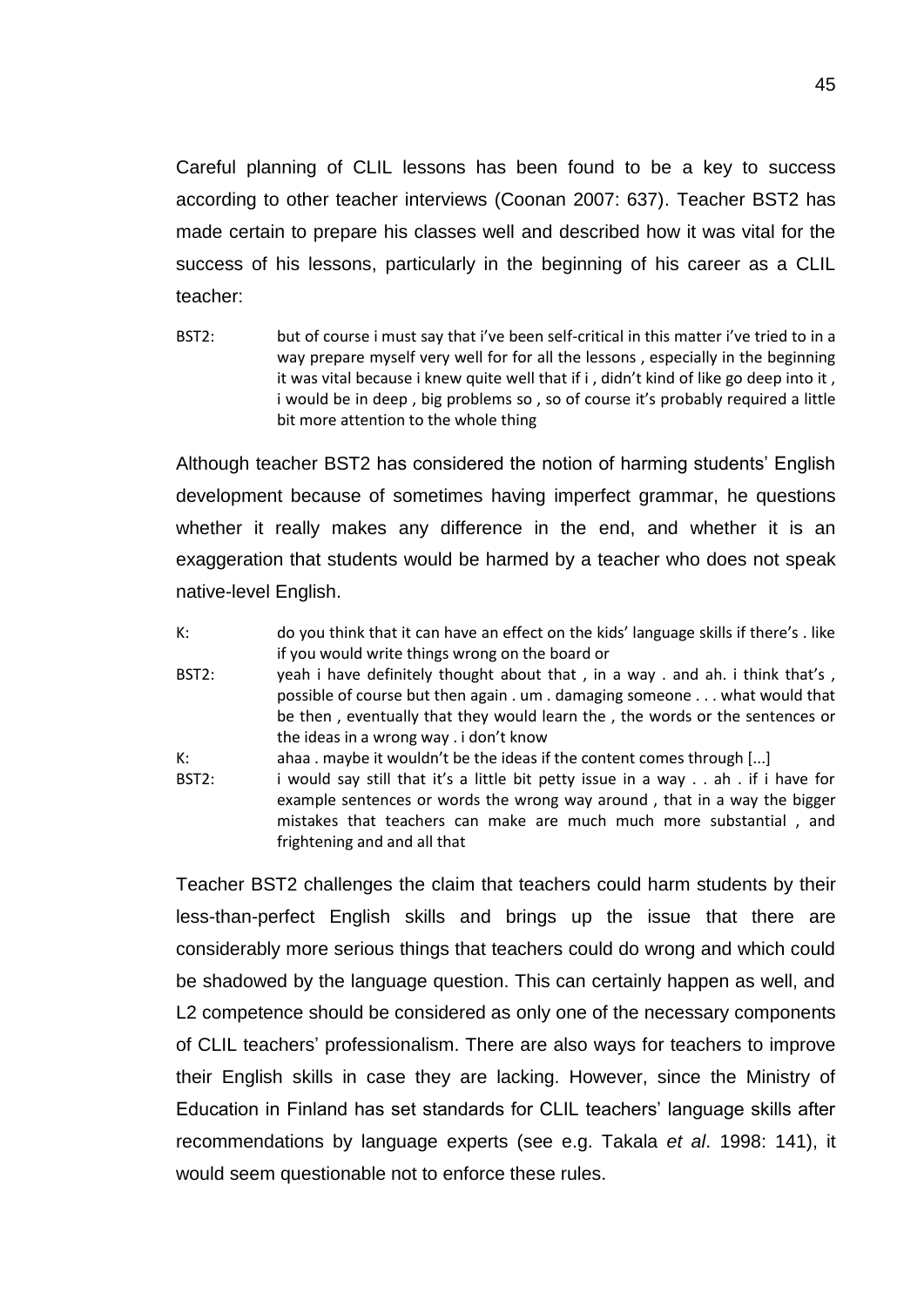## <span id="page-47-0"></span>**6.5. Aspects of Subject Teacher Training in English**

As I am working at the Department of Teacher Education in the University of Helsinki in the STEP Project that is piloting courses in subject teacher education in English, I was interested in finding out what the teachers interviewed for this study would find important in such education. This sections attempts to answer the research question:

*4) What do teachers find important in international subject teacher education?* 

The special issues of specific education about CLIL methodology and the necessity of foreign experience are also dealt with.

Two of the teachers (EFL1 and BCT1) attended class teacher education in English at the University of Helsinki and they also shared their valuable experience in it. Although both of the teachers were overall quite happy with the education they received and some foreign lecturers had also been invited to teach in the program, it had not delivered quite as much as it had promised:

BCT1: but in a lot of ways it, it was a bit artificial . . because our teachers at the at the uni . . had no experience of teaching in english ..a lot of them . i mean some of them would have a really good knowledge of their subject in english and they would lead that perfectly . and they would have , they would provide us with with really good material . but then other ones were just hopeless . they said , at the beginning of their course they said look . i've been asked to do this in english but can i , just do it in finnish

Both of the teachers found the poor level of many university lecturers' English skills as a definite disappointment. As all students had been Finnish-speaking Finnish natives, the situation in class had also felt quite artificial:

EFL1: can't say it was international in any sense . so in that sense .. from that point of view it was very artificial to have all the native finnish speakers with a teacher who spoke very poorly . you know . in the same classroom and trying to do things in english

In the courses piloted by the STEP Project in the spring 2010, this factor was taken into account and all classes had foreign exchange students so that English was truly the lingua franca. Not only were the Finnish lecturers and Finnish students non-natives of English, but also the very majority of the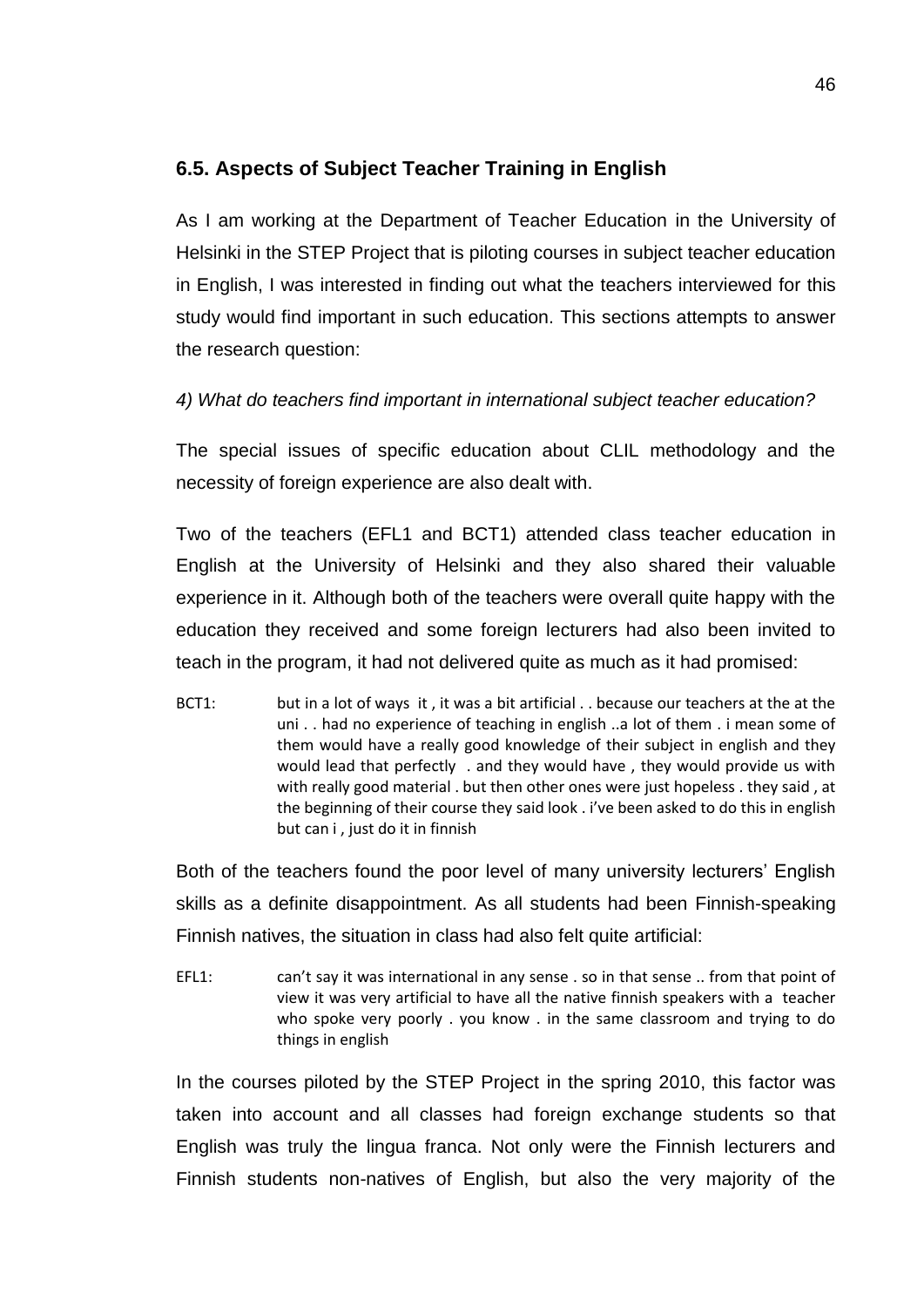exchange students; thus English was the common medium of communication. Teacher BCT1 emphasized that it is imperative that an international program would deliver what it promises at a high level of education:

BCT1: probably just ensuring .. ensuring that the level of , of education , like really providing it in english , and really ensuring that it , it would be what it's meant to be . . and not , not leaving it up to , up to the teachers to do it their own way . . [...] i wasn't really taught . . taught all the concepts in english .. because the teacher didn't have the knowledge of doing it in english . . so what i mean is that the the the teachers providing the courses would, would really know what they're doing . and they would have the qualifications to do it . and and the students would really get , what they're . what they're promised

As one of the measures to reach a genuinely international higher education community, the Ministry of Education (2009: 31) states that "the higher education institutions require that teachers teaching in a foreign language demonstrate their skill in the teaching language by a language certificate or in some other way determined by the higher education institution." Although university lecturers would not be in a similar situation as CLIL teachers at school that they would be expected to teach the language to the students per se, it is of course important that they possess knowledge of subject-related terminology to be able to run their lectures efficiently and possess fluent communication skills in English in order to encourage general discussion in class. The Language Centre at the University of Helsinki offers courses for university lecturers teaching in English. Similar courses offered for CLIL teachers as supplemental education would probably be welcome for their professional development. Teacher BST1 suggested that information for subject teachers of suitable language courses would be beneficial:

BST1: and then perhaps . if you're not a native english speaker how could you improve your skills like . er , what courses would be , would be good for you and then how how could you improve your skills like in self-studying methods . that perhaps would be good

Teacher EFL1 felt that it had been really beneficial for her to learn about the pedagogies of several different subjects in her teacher training, even though she now works as an EFL teacher. Although one year of subject teachers' pedagogical studies is less than class teachers' pedagogical studies, teacher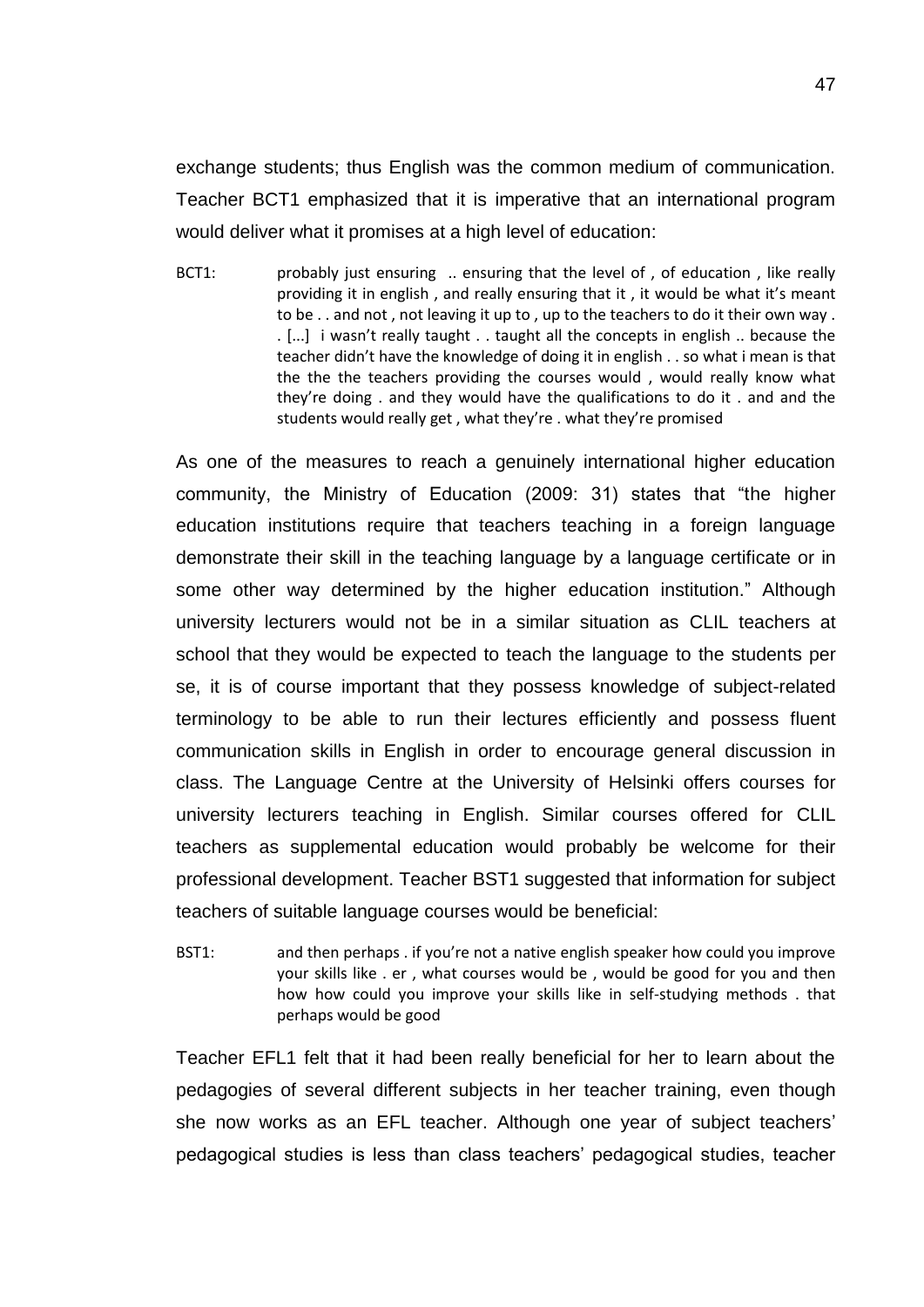EFL1 thought having teacher trainees from different subjects learning different didactic principles together would definitely be beneficial for them, although she was a little doubtful of how it could be managed in such a short time. Having different subject teacher trainees studying together might well be the case with the STEP Project courses in the future, and according to these teachers, it could be seen as a strength of the program. Having a wider repertoire of different kinds of teaching methods can enrich lessons and better involve students equipped with different learning styles.

EFL1: i attended all these lectures about and and about other subjects too because then you have a broader view sort of what kind of things you can do [...] even even though i'm teaching only english now but to have some kind of idea how how they teach mathematics how they teach science how they teach arts

BST1: but exchanging information related, from various subjects and i think it's good

When asked what in particular would be important to take into account in an international teacher education program, teacher BST2's reply was that he did not think it would require anything different if the teachers are to teach in Finland. (Teacher BST2's replies to questions regarding subject teacher training were received via email.)

BST2: If the teachers will be teaching in Finland I don't see much point in deviating from the regular. If the teacher students will work abroad it is difficult to anticipate their concerns.

According to the Ministry of Education (2009: 29), to achieve genuinely international education, as would be the goal with the STEP courses, it requires "multilingualism and cultural competence from both the students and the entire personnel." Thus, it is not enough that the teaching language is English, but it should be taken into account that there are students from different countries and they come from different cultural backgrounds. Also, international students who would attend the program can be expected to return to their home countries to teach, and thus this education should be seen as something that can be exported to other countries and applied there.

In teacher BST2's opinion, the subject teacher training does not do a sufficient job in preparing teacher trainees for the actual teaching: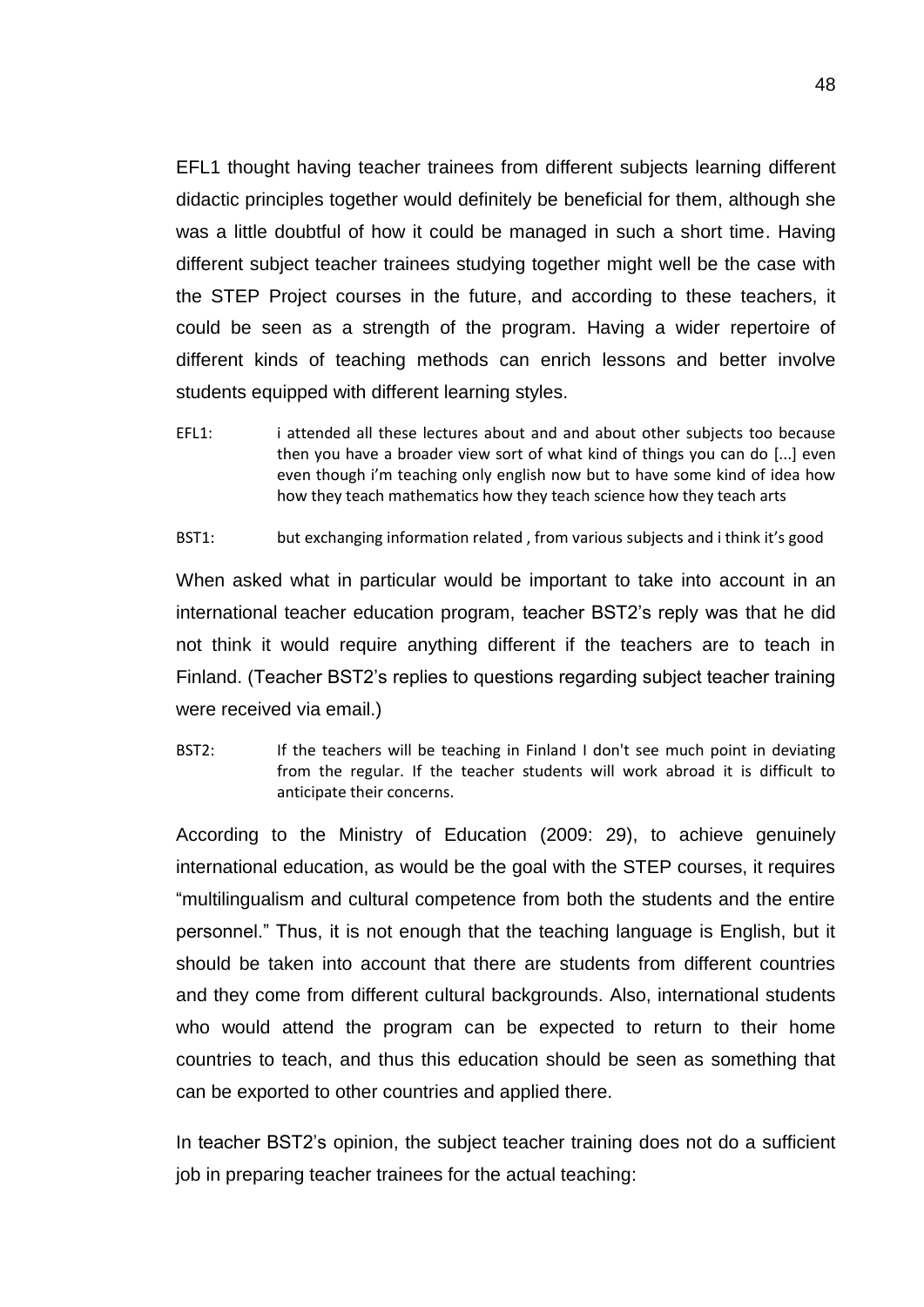BST2: I must say that in overall the pedagogica<sup>[1]</sup> studies do not prepare teachers to their work. Only the work in itself can do the job.

During their pedagogical studies in teacher training school, subject teacher trainees are loaded with theoretical knowledge about learning and teaching, they learn to prepare lesson plans, and they observe and teach several classes. However, as teacher BST2 explains, it is only once novice teachers are faced with the responsibility of conducting their own lessons unsupervised that they begin to finalize their teacher training. For one starting out as a CLIL teacher, there is the extra burden of having to deal with a foreign language. According to Lechner (2009: 217), subject teachers in Europe are often surprised by the reality that a working knowledge of the L2 is not enough.

BST2: In the beginning preparation of the lessons takes more time than might be expected. On the other hand the teaching resources can be more abundant. All teachers must go through somewhat humilita[t]ing novice period (ok, there are probably exceptions to this rule) and it might seem more devastating when you must struggle with the language too. However, this should be considered the final stage of teacher training rather than actual work.

As collecting teaching material is a time-consuming task for CLIL teachers, teacher BST1 suggested that teacher trainees would be given advice on how to build up their own material bank.

BST1: and then the material question is . how to build up your material because at the moment you got to do it basically all alone you don't have that much support it would be , some advice with that would perhaps be good

Since the STEP courses are not geared for CLIL teachers, and since the pedagogical modules are already a heavy load of studies for teacher trainees, adding extra course content is probably not feasible. However, offering specialized training for CLIL teachers would be what many experts are calling for and what is already offered at the University of Jyväskylä in their JULIET Program for class teacher training (www.jyu.fi/edu/laitokset/okl/opiskelu/sivu aineet/juliet/en/intro). A Master of Education program at the University of Oulu (www.oulu.fi/ktk/kasope/master/index.htm) specializes on educating teachers for multicultural settings, and its graduates can work as class teachers in the elementary school. Thus, the JULIET and the Master of Education program are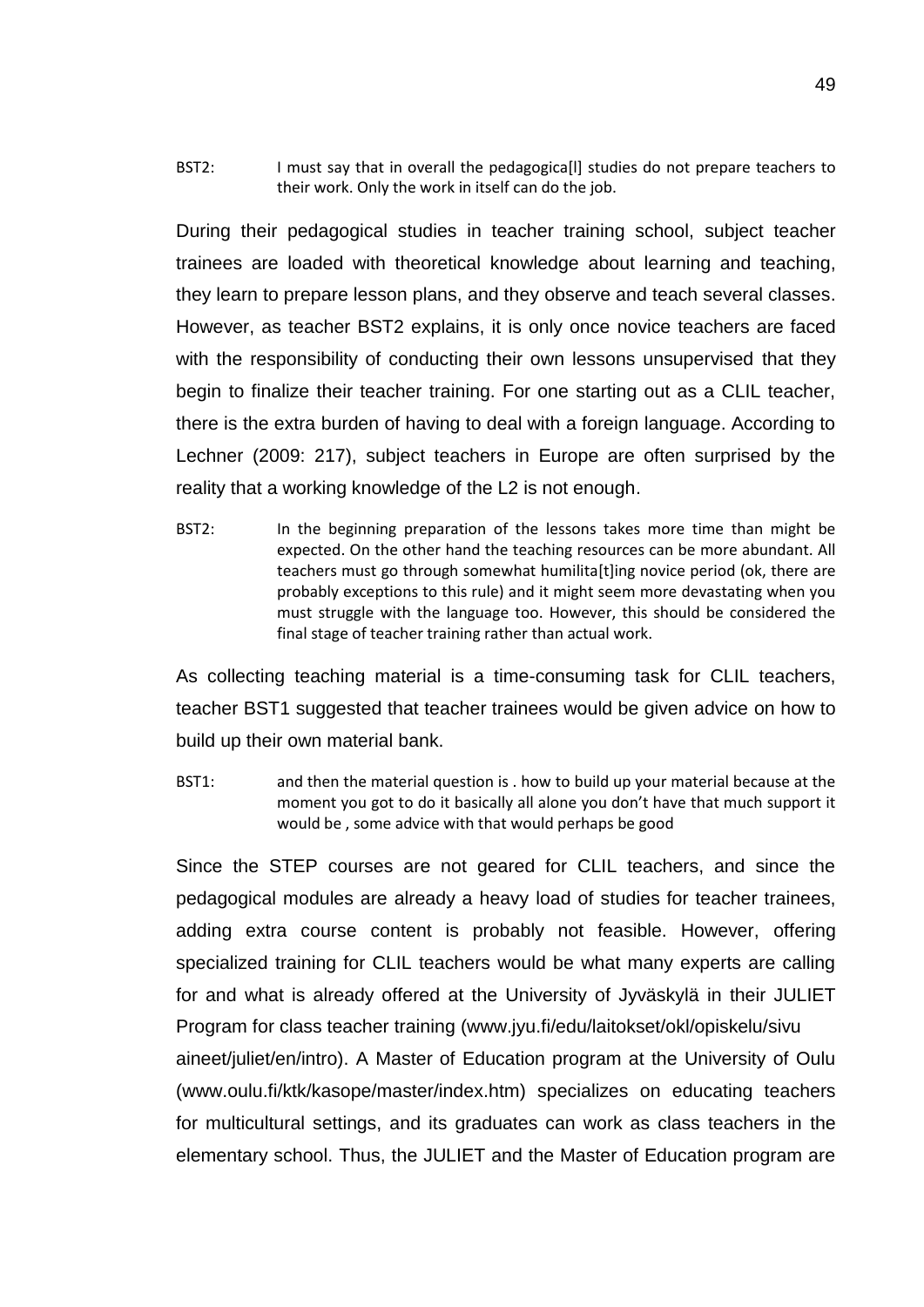not for subject teachers in the lower and upper secondary schools. In fact, there does not seem to be a program at a Finnish university that would be geared for secondary school CLIL teachers. The only university in Finland that offers subject teacher training (although not CLIL) for Finnish and English secondary schools is a program called *Dual Teaching Qualification Studies*, organized jointly by the University of Tampere (http://www.uta.fi/laitokset/okl/tokl/opiskelu/ muu\_ koulutus.php) and the University of Cumbria (Hildén *et al.* 2009: 25–26). As Nikula & Marsh (1999: 116) state, the Finnish teacher education should respond to the challenge of CLIL education and its existence in the Finnish school system. To an extent this has happened with the start of the abovementioned programs, but supplemental education for secondary school CLIL teachers has not, at least not systematically, been organized.

Both bilingual subject teachers in this study also explained that they had not consciously planned a career as a CLIL teacher: opportunities had arisen and they had capitalized on them.

- BST2: but i must say that for example i i never planned, this career . i just kind of like happened to , be there
- BST1: it wasn't really my plan, when i was studying <ABROAD> that i end up as a. secondary school teacher . it just , you know , it combined well with family life and things like that

It could be assumed that the case often is that becoming a CLIL teacher simply appears as a career opportunity and it is not something that a young teacher trainee deliberately trains toward. CLIL teaching is not offered at all schools and it mostly concentrates in the bigger cities in Finland – therefore jobs as CLIL teachers are reasonably scarce as well. Thus, it would be sensible that there would be supplemental CLIL teaching workshops or courses that teachers could partake in as part of their lifelong learning and professional development. I believe that CLIL teachers who are sensitive to their students' learning and who are self-reflecting professionals aware of their own strengths and weaknesses can also develop the necessary skills on the job – as seems to be the case with the interviewed teachers in this study. However, learning of the skills could be accelerated if CLIL teachers were made aware of the special problems and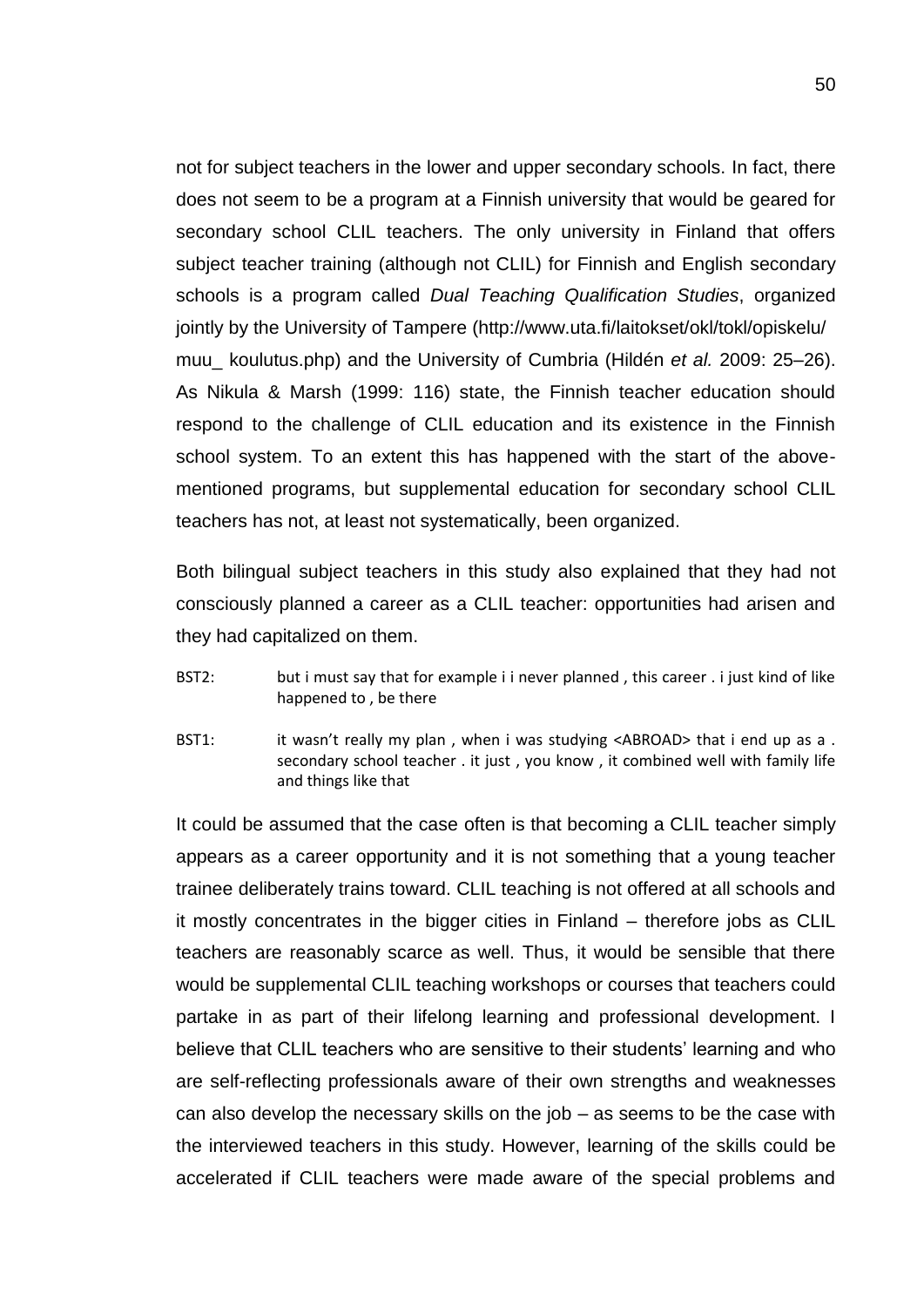features particular to this type of teaching. Both teachers BST1 and BST2 agree that it could be helpful for CLIL teachers to take a methods course specializing in teaching in a foreign language, but neither of them had ever even heard of such courses.

K: do you think it would be helpful if there was , ah . maybe there are some courses [...] that would be for bilingual teachers like what , things that you have to take into account , when you're teaching , in a tongue that's not your own BST1: veah , it would be good , definitely , if there would be some

Experts (e.g. Marsland 1997, Genesee 2003, Coonan 2007) argue that students' comprehension and learning in an L2 is not always as automatic as in their L1, and the CLIL teachers in this study have realized this by confirming their students' understanding regularly. Teacher BST1 mentions, however, that it would be beneficial for teachers to be taught more specifically of the way students learn and the areas which have been found to be more difficult, not just in CLIL education but overall:

BST1: if there's some research or knowledge related to how students do understand these subjects and what are particularly dfficult for them and things like that K: do you mean in a foreign language or just overall BST1: overall

Features or problems concerning learning in an L2 are specifically those types of issues that, according to Lechner (2009: 212), should be taken into account and made part of language teacher training all over Europe. Teacher BST2 doubts this can be taken into account in regular teacher training, and that is most probably the case due to time constraints and the dense current program.

BST2: There might be some special concerns that emerge from the fact that the teaching language is not Finnish, but this is probably something quite difficult to take into consideration more specifically in the training program.

However, there could be multidisciplinary cooperation between the Department of Teacher Education, subject departments and the Unit of English Philology to answer this call. Many of the schools with CLIL education in Finland concentrate in Greater Helsinki, and thus it would make sense to have the University of Helsinki involved in offering specialized education for CLIL teachers. In some other European countries, for example in the Netherlands (de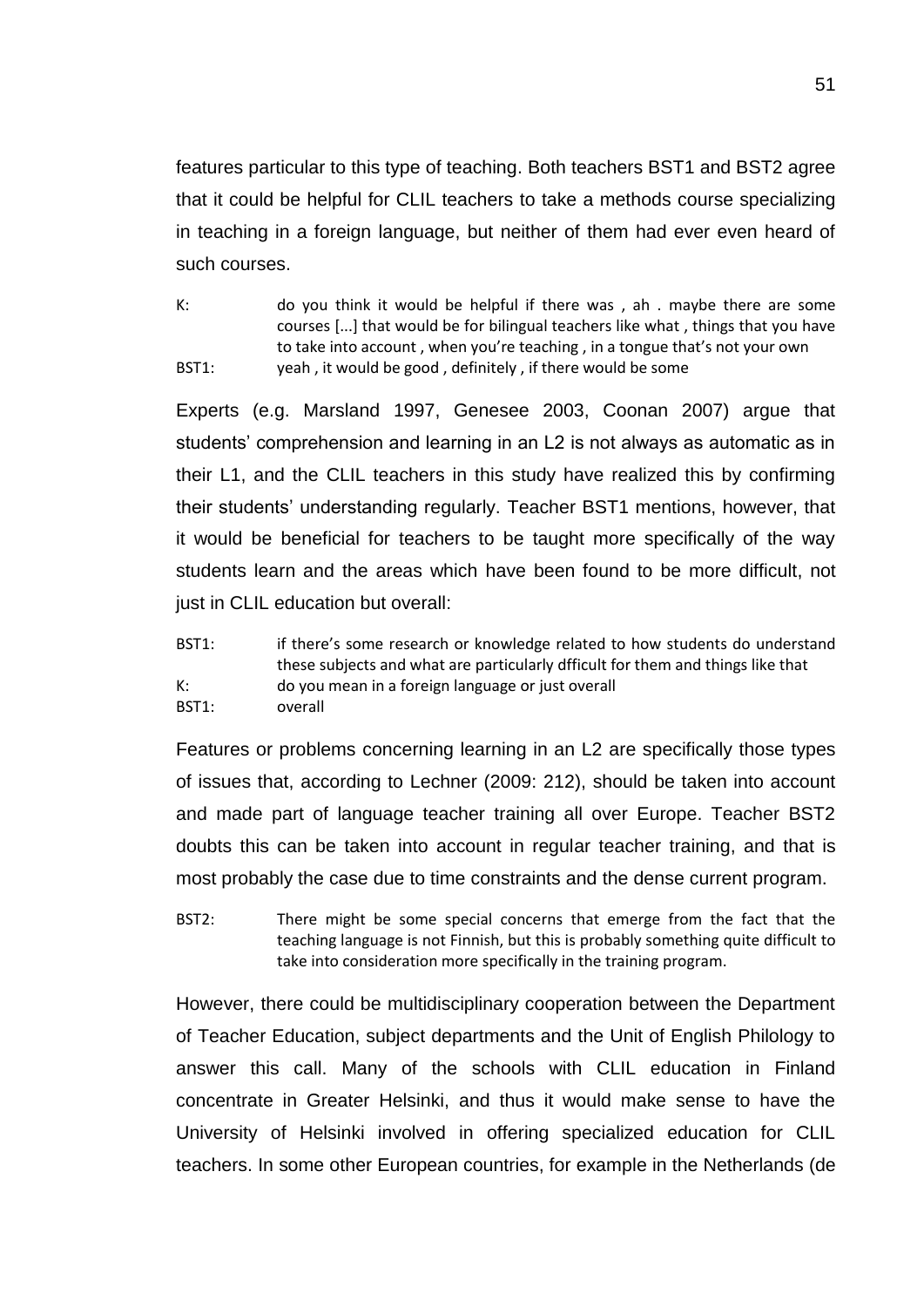Graaff *et al.* 2007: 605), several institutions offer specialized training for CLIL teaching. In Finland, the only thing that is now regulated for CLIL teachers – besides of course their official teacher qualifications as either a class or a subject teacher – is teachers' language competence but there are no official guidelines or requirements for CLIL teachers' other competences. According to Rasinen (2006), the success of CLIL education lies on teacher education and teachers' further education as well as on development of core curriculum work. Such further education geared for CLIL teachers should definitely be made more available if it is indeed considered that important. However, since studies done on students' learning an L2 and content knowledge have been very positive and proved that they have in fact learned as much as they should (see e.g. Järvinen 1999, Jäppinen 2003), perhaps the insistence on CLIL teachers' needing specialized CLIL methodology training is not as necessary as we are led to believe. A self-reflecting teacher will stay sensitive to the moment and adjust teaching according to the mood and level of students. And no recently graduated teacher can be expected to be a fully-fledged professional without first accumulating some years of work experience. According to a Eurydice (2006: 41–44) report on the current state of CLIL education in Europe, few countries require special language or CLIL methodology qualifications from CLIL teachers. In fact, Finland is one of the few countries that has stipulated a decree on language competence, and no country has clear regulations regarding specific aspects of CLIL teaching principles. As Finland is also one of the few European countries requiring a Master's degree from all fully qualified teachers, perhaps requiring further qualifications for CLIL education would make it harder to find teachers who would fulfil all the requirements as studying times in Finland are already long.

A key to successful CLIL education is teachers' own personal interest in and commitment to the work, as it is more time-consuming and challenging than regular mainstream teaching due to accumulation of suitable material and working with a language other than the mother tongue (Mustaparta & Tella 1999: 47). The subject teachers BST1 and BST2 both emphasized that they find their work rewarding in spite of its challenges: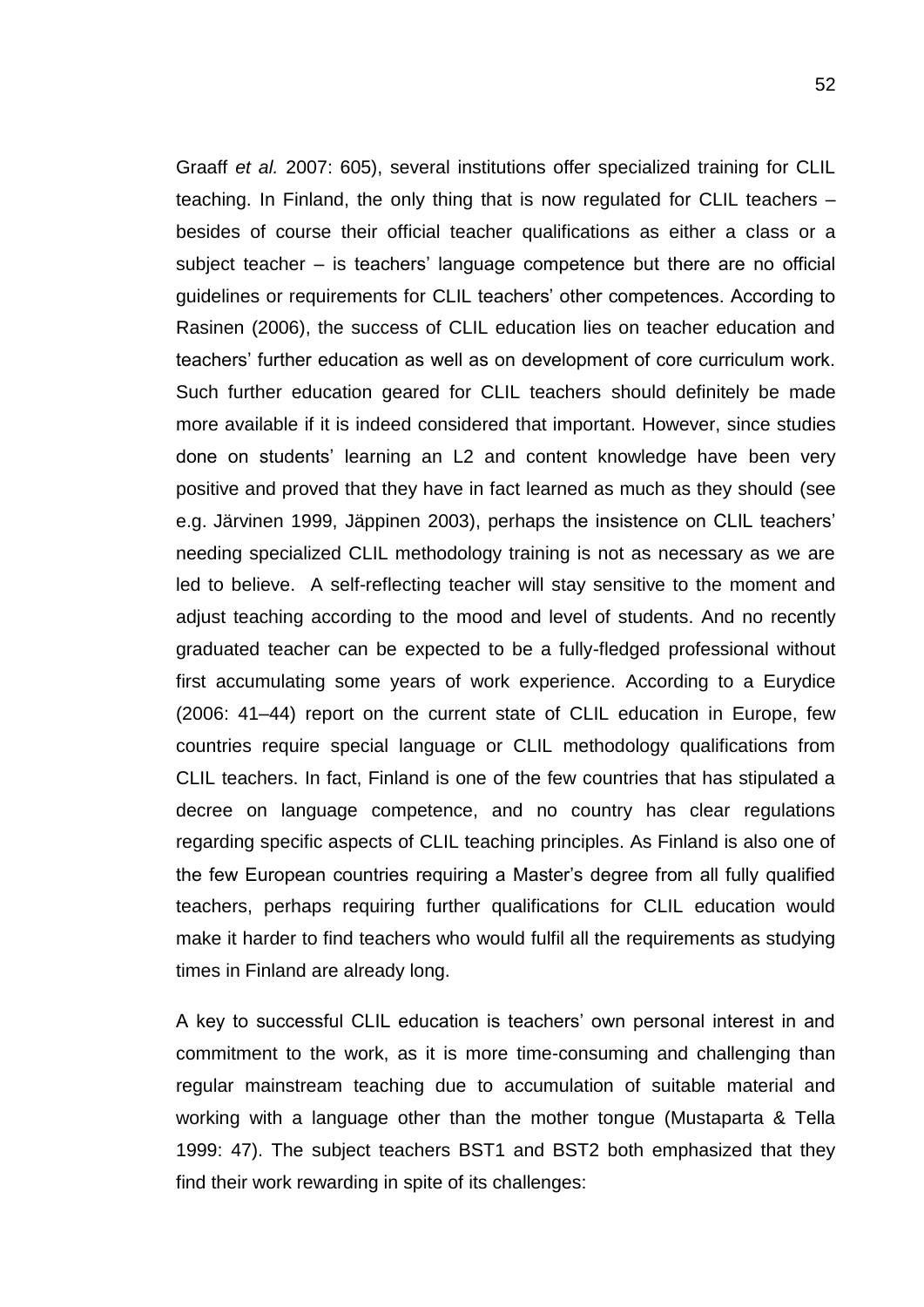- K: do you think there are any challenges or disadvantages in teaching clil . . like for you
- BST2: well . ah . . . . of course er , if you would say that , if the group you're teaching, would be more homogenous . it might be sometimes easier just to, kind of like , push forward . but i think , usually i have to be very sensitive and in a way . check this and that and ah [...] so there are some practical matters i guess
- [...] K: how do you think of it from the perspective of a teacher . like ah , how is it beneficial , or is it just a . different challenge
- BST2: once again probably opens up more opportunities, that . especially for a . it was ah , it was a tough school of course in the sense that if you think that the first school where i taught . was an english one , so i think i had to do , double or triple times , the work that i would've done if i'd gone to a finnish school i would say that . especially in the early career of a teacher it's very very , stressful and demanding when there are so many things that in a way , you'll have to prepare and . usually everyone recognizes that you're a little bit fresh , with the thing and so on . but i think then it's also very very , kind of like ah . rewarding eventually
- BST1: but i i like this job very much . it's very rewarding

As Morgan (2004: 174) also writes, CLIL teachers' identity should be used consciously as pedagogical value and it is likely something that shows through in teachers' commitment to their students and lesson planning.

## <span id="page-54-0"></span>**6.5.1. International Experience**

I also asked the teachers whether they thought foreign experience is necessary or beneficial for EFL or CLIL teachers. All but one teacher had some sort of foreign experience of at least a few weeks. Four teachers (EFL1, EFL2, BCL1, BST1) had stayed or lived in an English-speaking country, but of course all teachers agreed that an extended stay in an English environment is good for the improvement of language competence. No one thought that it should be mandatory for EFL or CLIL teachers to have foreign experience, although they agreed that it would be beneficial to gain experience from a different culture:

K: do you think it would benefit you if you had some international experience BST2: yes . i would be very interested actually in going abroad . but i must say that, well at the moment , the situation the family's that it would be very difficult to leave now [...] but i think that is probably something , i would like to experiment

Teacher BCT2 had other foreign experience and elaborated how she finds even trips to an English-speaking country helpful. She also explained how it was not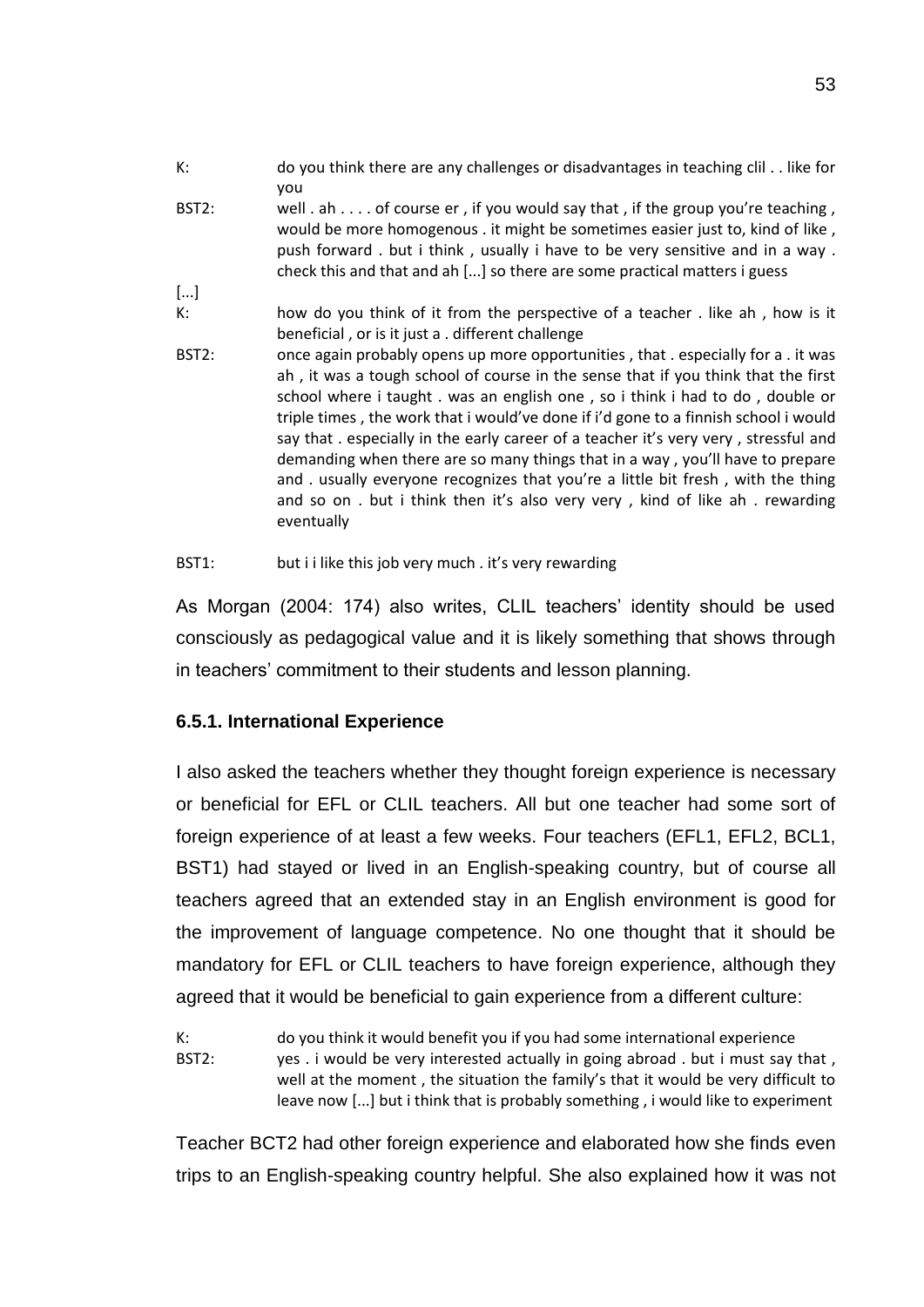as easy for teachers who are now in their 50's or older to go abroad to stay when they were young. Thus, she does not think foreign experience is mandatory but that it definitely helps:

BCT2: i don't think it's a must but then you have to be an awfully good pedagog otherwise [...] and of course it adds a lot . i can tell stories from england all the time because i've been there myself . it gives a personal touch to my teaching <QUOTE TRANSLATED>

As part of even regular EFL teaching, teachers are expected to teach students not only the language but also about foreign cultures. This is of course easier if they have personal experience from foreign countries and cultures themselves. Finland is also becoming more multicultural and although the requirement of strong Finnish skills probably denies the entry into CLIL classes from many children with immigrant backgrounds, gradually all classes will be more and more multicultural.

Teacher EFL1 has studied at an English university but not done a teaching practicum in an English-speaking country. She thinks a foreign practicum would definitely benefit someone who plans to become a CLIL teacher:

- K: do you think that could be beneficial to learn how the school life is in a foreign country
- EFL1: i think it would be beneficial especially if one plans to be a classroom teacher in in .. in . a bilingual setting or a. whole english environment

Although she does not think a foreign practicum should be a requirement for CLIL teachers, teacher BCT1 recommends it and explains how it is valuable and enriching in seeing how things can be done differently and also in noticing how teachers in Finland are allowed to work independently and how their work is trusted and appreciated:

BCT1: i think it's really, really good . i don't think it should be . . umm sort of a. compulsory , necessity , but i think it it would be definitely beneficial if there would be , just one teaching practice abroad . i mean it's not easy for everyone to organize it if you've got a family and all that but if , if possible , i think it would be really good . . just to look into another culture and the way they do it . [...] just having a look at ah different way of doing it . and and seeing native speakers doing their own job . [...] you see a different , a different sort of style of , of running it . i think it's really beneficial . it's just an eye eye-opener K: yeah and maybe you can pick up . like there's not only the one right way to do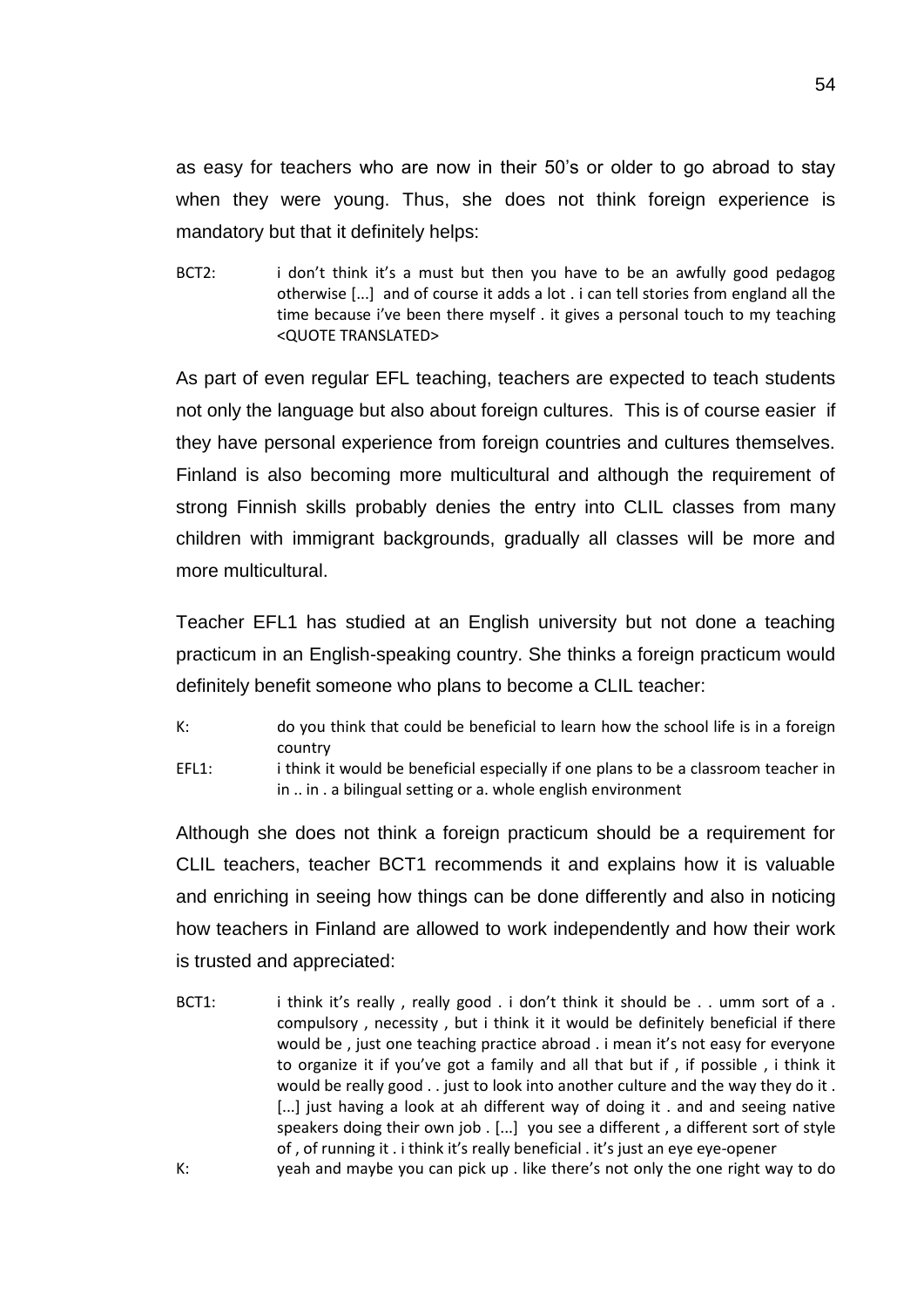something . but you can pick up ideas of how to do something in a different way . or just to vary in your own classes , maybe

BCT1: yeah and also to realize that in finland they . ah , in general , teachers are trusted a lot . like . and their professionalism is appreaciated . they're giving a lot of , given a lot of , sort of independence and . . you know to do their job . the way they . think, is the best way to do it . . as in . ahh in in some other countries . it's really restricted . they have to do , all these plans beforehand and , hand them in to the principal and . really have it so . done in a in a specific way and you can't really do it different , because that's the way they always do it

When teachers take a little distance from the school system at home and see how things are done elsewhere, they can also learn to be more objective in their own teaching and look at it from different perspectives.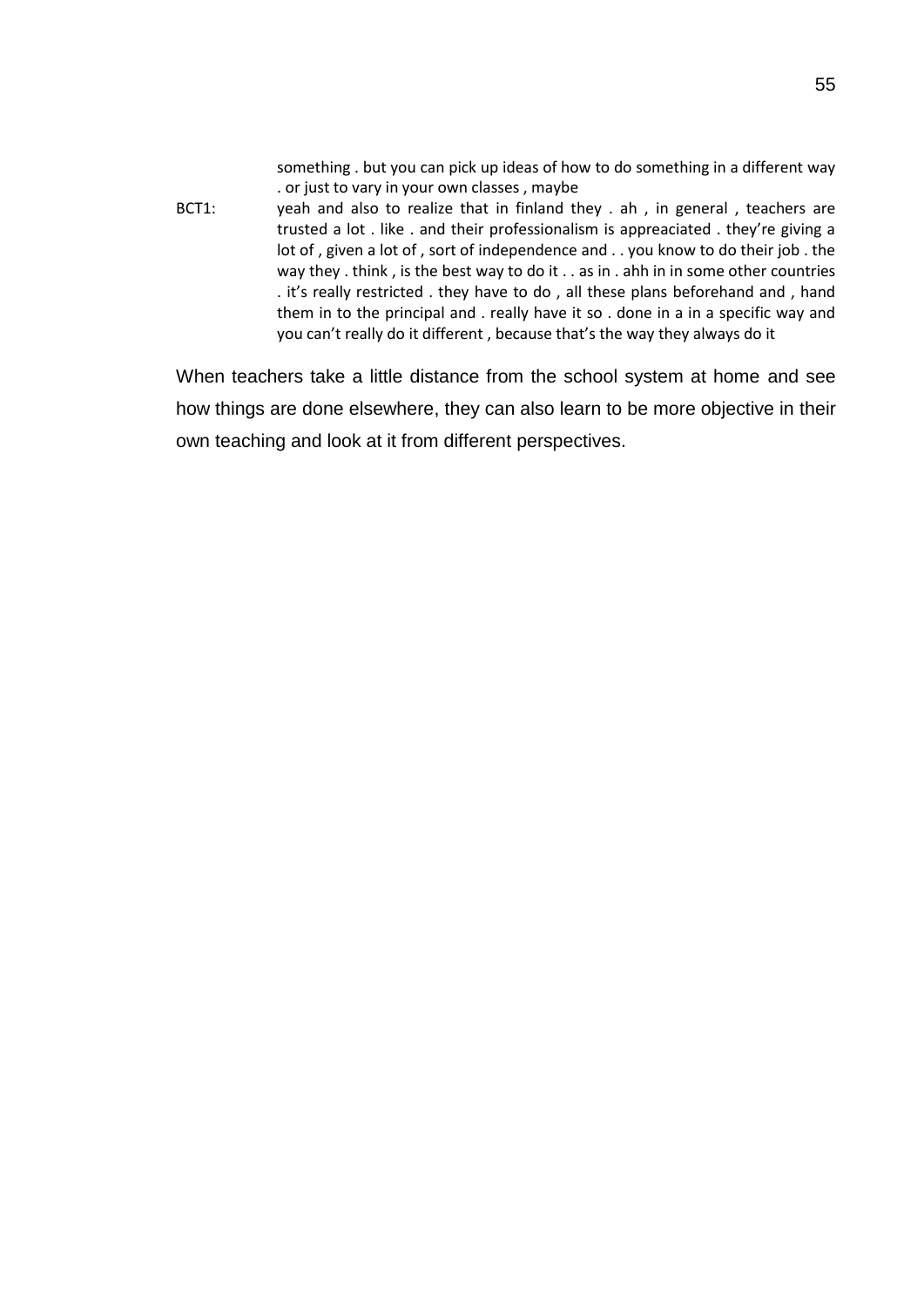## <span id="page-57-0"></span>**7. Discussion**

The interviews with different types of teachers teaching English or in English in different kinds of schools shed light on the diversity of issues that these teachers come into contact with daily. The purpose of this study was to find out the teachers' own perceptions of teaching English or in English. The first two research questions deal with the teachers' conceptions of language and their own opinions of how they deal with teaching English and in English. The two EFL teachers (EFL1 and EFL2) did not even aim to use English all the time in the class and neither of them would have felt comfortable with their English skills teaching a content class in English. All the four bilingual class teachers and bilingual subject teachers said they felt confident in their language skills when teaching through English, but one of the class teachers (BCT2), however, did not want to be interviewed in English. She was also the only one of the CLIL teachers who felt that, while teaching in English, it affects her personality because she is not able to express herself as colourfully as in her mother tongue. One bilingual class teacher (BCT1) and one bilingual subject teacher (BST1) had spent long periods of time in English-speaking countries and this had obviously strengthened their English skills and made English feel like their second language. The other bilingual subject teacher (BST2) had never lived in an English-speaking country but, as is perhaps usual also with the younger generation of teachers, had acquired his English competence from his school days, through the media, English-language games and from reading university books in English.

One bilingual subject teacher (BST1) was the only one who makes a conscious effort to use only English all the time in and outside of his lessons with his students, and he considers that an important and successful principle for encouraging them to use only English in communication with him. The other bilingual subject teacher (BST2) did not find it typical of him to revert to Finnish during his class, but he had no principle in the matter, instead explained how he tries to stay sensitive to the moment and use the language which seems most appropriate. Both the bilingual class teachers (BCT1 and BCT2) use both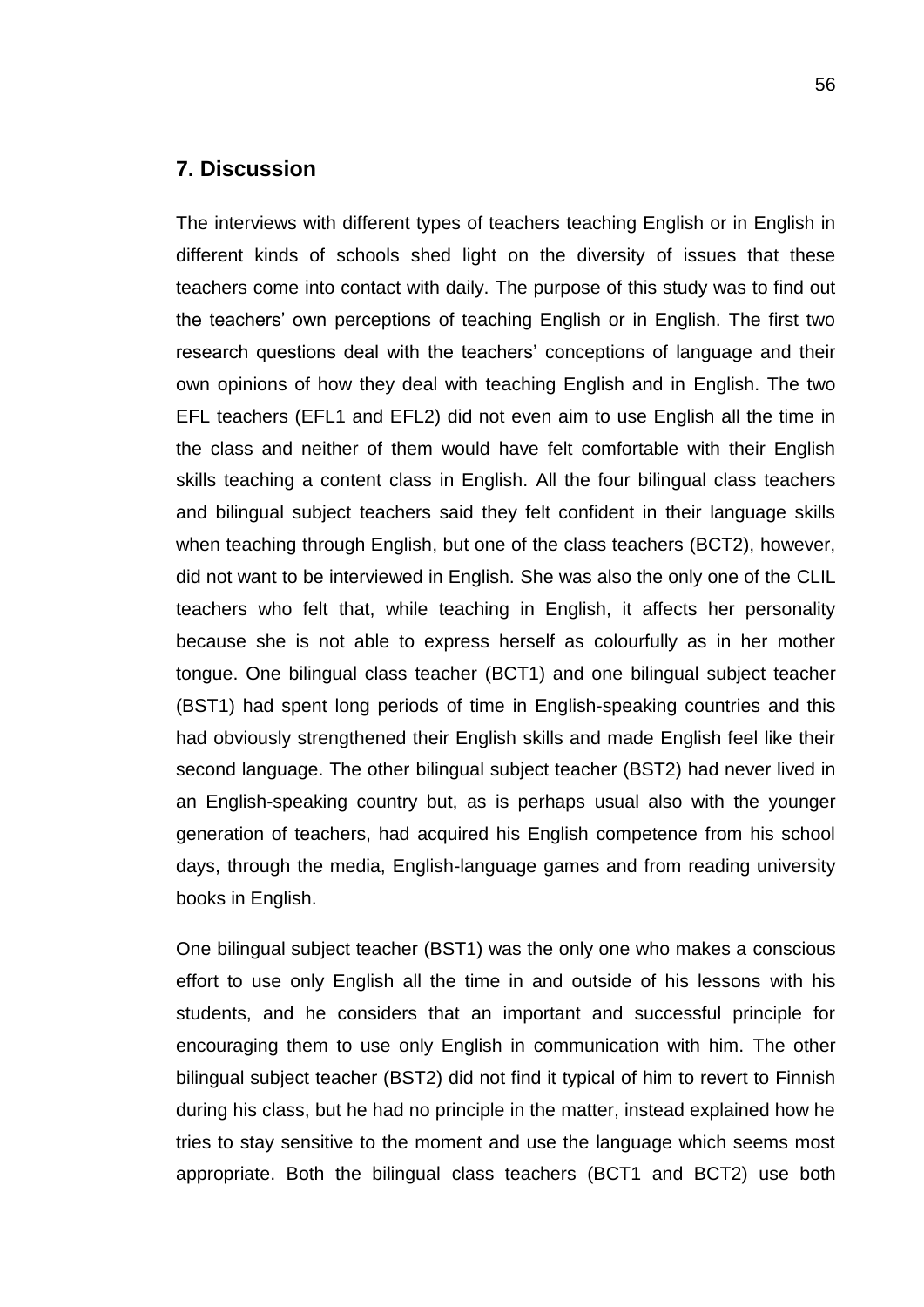English and Finnish during the lessons because they either felt the students did not understand their messages or instructions always in English, or the fact of having a text book in Finnish was too complicating. Teacher BCT2 also said she uses Finnish when there are bad behavioural issues to deal with in class management.

One fact that makes teaching in English somewhat different from teaching in Finnish is the amount of repetition, and all the teachers teaching in English felt that they needed to check for students' understanding on a regular basis. One of the bilingual class teachers (BCT1) felt this particularly troublesome because she thought some of her students' English skills were not strong enough. The bilingual class teachers (BCT1 and BCT2) felt they advanced somewhat slower during lessons because of the repetitions. Some of the teachers had also been faced with the problem of some students clearly having problems in learning due to weak mother tongue skills.

The bilingual subject teachers (BST1 and BST2) did not think that it was any harder for them to teach in English compared to Finnish. There are things that are different in their way of teaching because of not having ready-made English textbooks. Teacher BST1 explained how he uses a lot of discussion during his classes and the students need to take down notes. Teacher BST2 finds using visual cues in his teaching important regardless of the language and considers it a pedagogical choice. He also finds English an advantage in creating new learning environments for students who are fully able to function in English. Finding and collecting English teaching material is a huge time-consuming process that every CLIL teacher has to face as often ready-made material is simply not available. Using own material in teaching was, however, not always considered negative as it fit the bilingual subject teachers' personal teaching style.

The third research question looked for the teachers' opinions regarding CLIL teachers' English competence qualifications. Five of the teachers (all but EFL2) agreed that a good example in English is important as a CLIL teacher. The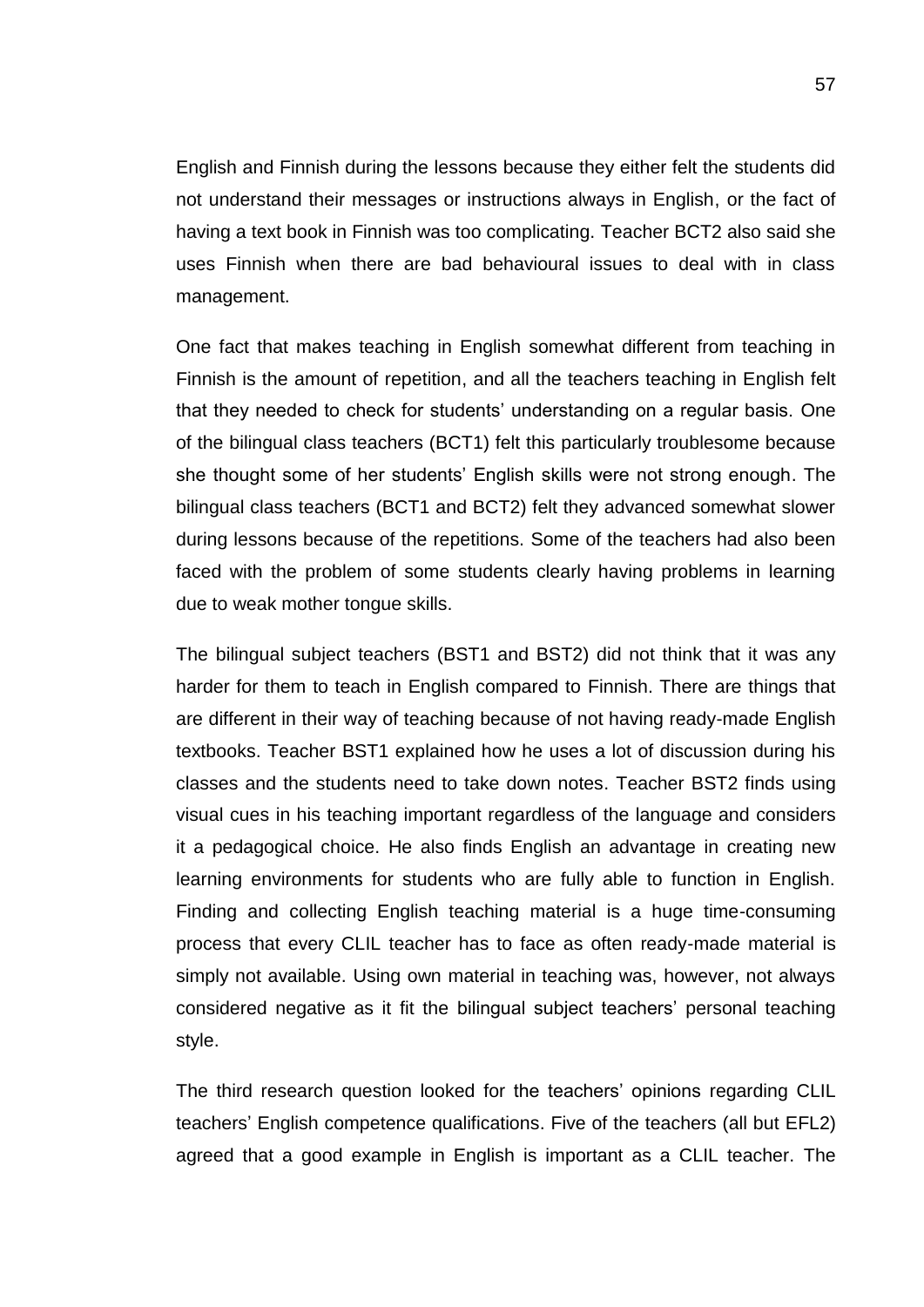teachers' opinions differed whether there should be some actual standards for CLIL teachers' language skills. One EFL and one bilingual class teacher (EFL1 and BCT1) thought that teachers should have formal English education. Whether coincidence or not, but these teachers are also the ones educated in the English-language class teacher education. One EFL teacher (EFL2) thought it was more important for CLIL teachers to be qualified in the subject that they are teaching. The bilingual subject teachers (BST1 and BST2) did not think formal qualifications would be necessary because teachers can, if needed, update their skills through taking English courses, and the skills also improve by daily practice at school. One bilingual class teacher (BCT2) considered it good enough that the principal of a school would test the CLIL teacher's English skills. This is, however, how in practice the matter must have been dealt with until now, because none of these teachers were aware of the language competence qualifications set by the Ministry of Education more than a decade ago. Interestingly, in this study only the teachers (EFL1 and BCT1) who have graduated from the English class teacher program are officially qualified for CLIL teaching, because even a minor in English is not enough.

The fourth research question asked for the EFL and CLIL teachers' opinions on what would be essential in international subject teacher training in English. The two teachers who had graduated from the English class teacher education from the University of Helsinki emphasized that an international program should really deliver what it promises so that students will not be disappointed either by a possible lack in lecturers' English skills or overall quality of education. Having teacher trainees from different subjects learning different didactic and pedagogic approaches together was seen as a strength so that subject teachers would learn to take a look at teaching from different perspectives. As teachers might not consciously plan a career as a CLIL teacher already during their studies, many could be willing to participate in CLIL related workshops or courses offered as supplemental education but the subject teachers in this study had not even heard of any. All teachers found international experience beneficial for an EFL or CLIL teacher but none thought it should be mandatory. Teacher BCT2 brought up of how going abroad to study or live was not even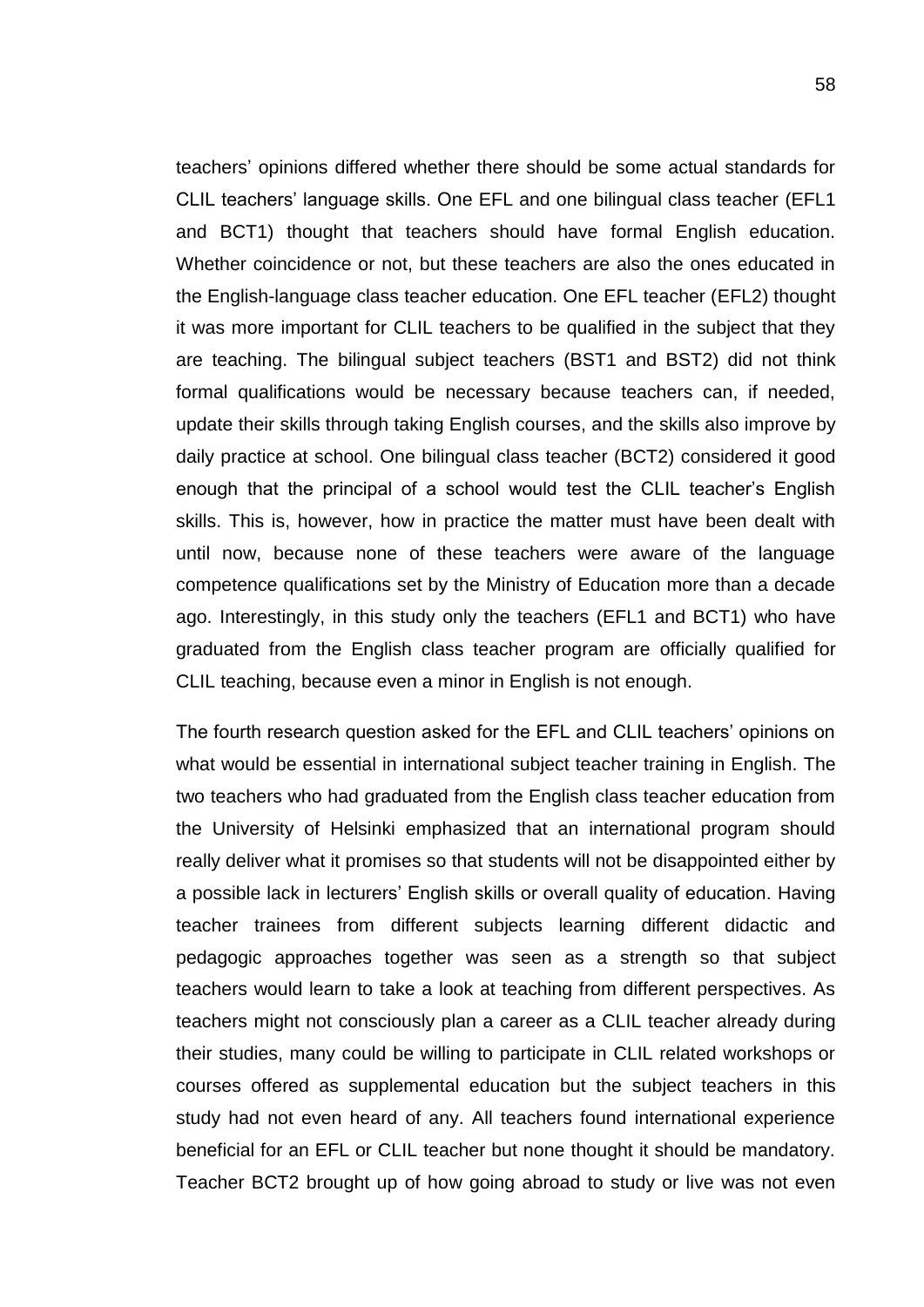very easy or common 20 years ago. Learning from different cultures is enriching for an individual and beneficial in today's multicultural world, and personal experience from foreign countries helps to enliven lessons, adjust teaching to fit content taught in the foreign language, as well as to take into account students with foreign backgrounds. Teacher training abroad helps to take a different perspective to familiar school life at home.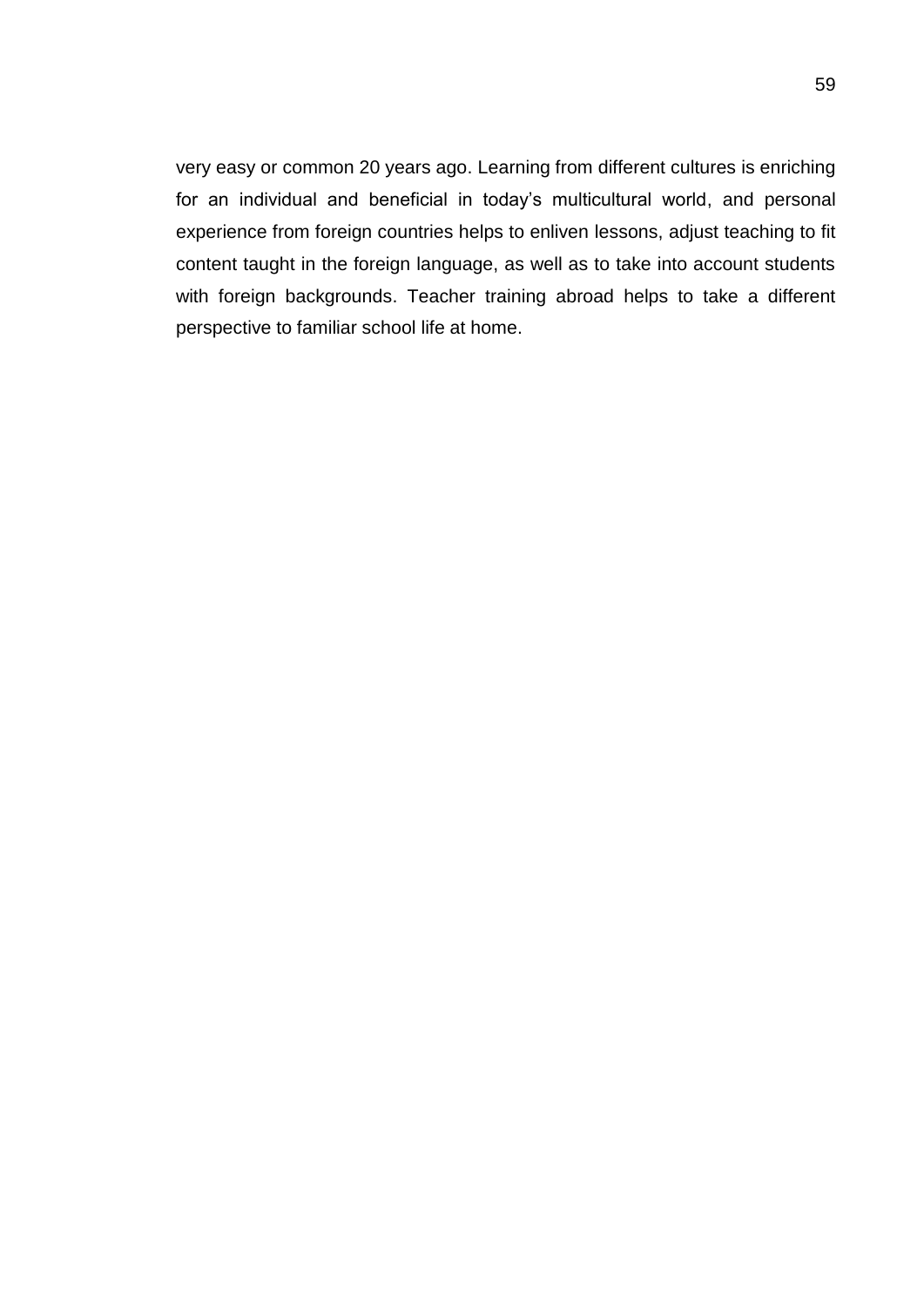## <span id="page-61-0"></span>**8. Validity and Reliability**

The purpose of this study was to gain an insight into teachers' own conceptions of English and perceptions of using English in their work and teaching content through English. I had three different types of teachers as research participants in this study: two work as English teachers, two as bilingual class teachers, and two as bilingual subject teachers. The bilingual subject teachers had acquired their English skills outside of formal English philology studies; the other four had had English either as their minor or major subject in a university. The diversity in the teachers' education was seen as a strength in this study as they attest to the variety of ways how teachers can end up teaching English or in English. The selection of two teachers for each teacher type was made consciously to increase reliability in the study.

This study was a case study with six different teachers. Their situations have many similarities but also differences since they work with different students in different schools, at different levels, and come from different backgrounds of education. These points should be taken into account if a study similar to this was to be conducted as results can vary according to teachers' different backgrounds and experiences. However, in order to get as trustworthy results as possible, all interviews were recorded and later transcribed. The analysis of the results – and validity of the study – is strengthened by using direct quotes from the teachers' own words (see e.g. Creswell 2003: 197). In addition, most of the posed questions were pre-formulated (Appendix 1) so that the same questions could be asked from all the teachers that they pertained to. Of course, it would have added reliability to this study if each teachers' lessons could have been observed, but it was not feasible within the limits of this study and neither considered necessary as it was the teachers' own opinions that were sought.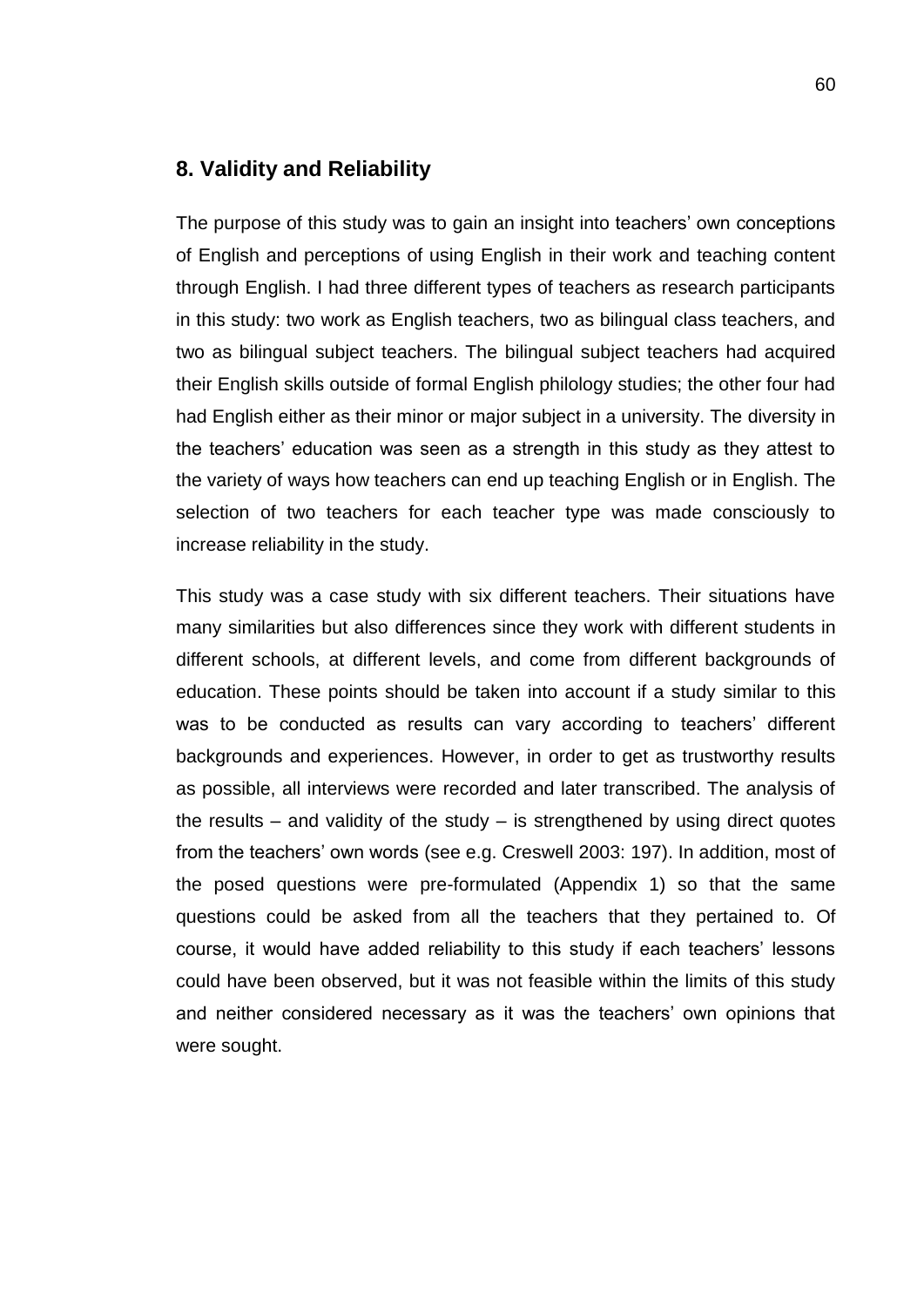## <span id="page-62-0"></span>**9. Conclusion**

It can be considered a strength of CLIL that it can be modified to fit different systems in different countries and also at a local level. However, I think it should be made very explicit at the school level which the system is that a particular school is engaged in, for example, regarding the amount of English spoken in a particular class, so that students and the parents of the students know what to expect and even demand. If it is left up to individual teachers to decide how much of a lesson is conducted in English, or if it is not confirmed whether official school policy is adhered to, then the program might not deliver what it is supposed to. This can result in students' English competence not reaching the levels it should or the students not learning all the content they should be learning. I know from personal experience with my own bilingual family that the majority language in a country is very strong and children like to use the language which is the easiest for them. Thus, they need extra encouragement and determination from their parent or teacher to use the weaker language.

It was alarming to hear from the teachers that sometimes there are students in CLIL classes who struggle because they do not possess a strong competence in any language. If parents refuse to transfer these children into a class taught in the children's mother tongue, the children can develop learning problems or lag behind in their education. Although many CLIL programs test students for their linguistic readiness, no test is foolproof. If parents do not understand and accept what is best for their children, there should be a way for the school system to intervene. As schools struggle to get funding for special education teachers or teacher assistants in the main stream education, there is even less help available for CLIL classes – especially in English.

What became evident in this study was that teachers' own confidence in their English skills makes a difference. It is not a guarantee that a degree in English necessarily guarantees fluent English skills for teaching content in English, or using English for 100 per cent of a lesson. This study showed that the teachers using the most English were the only ones without any formal English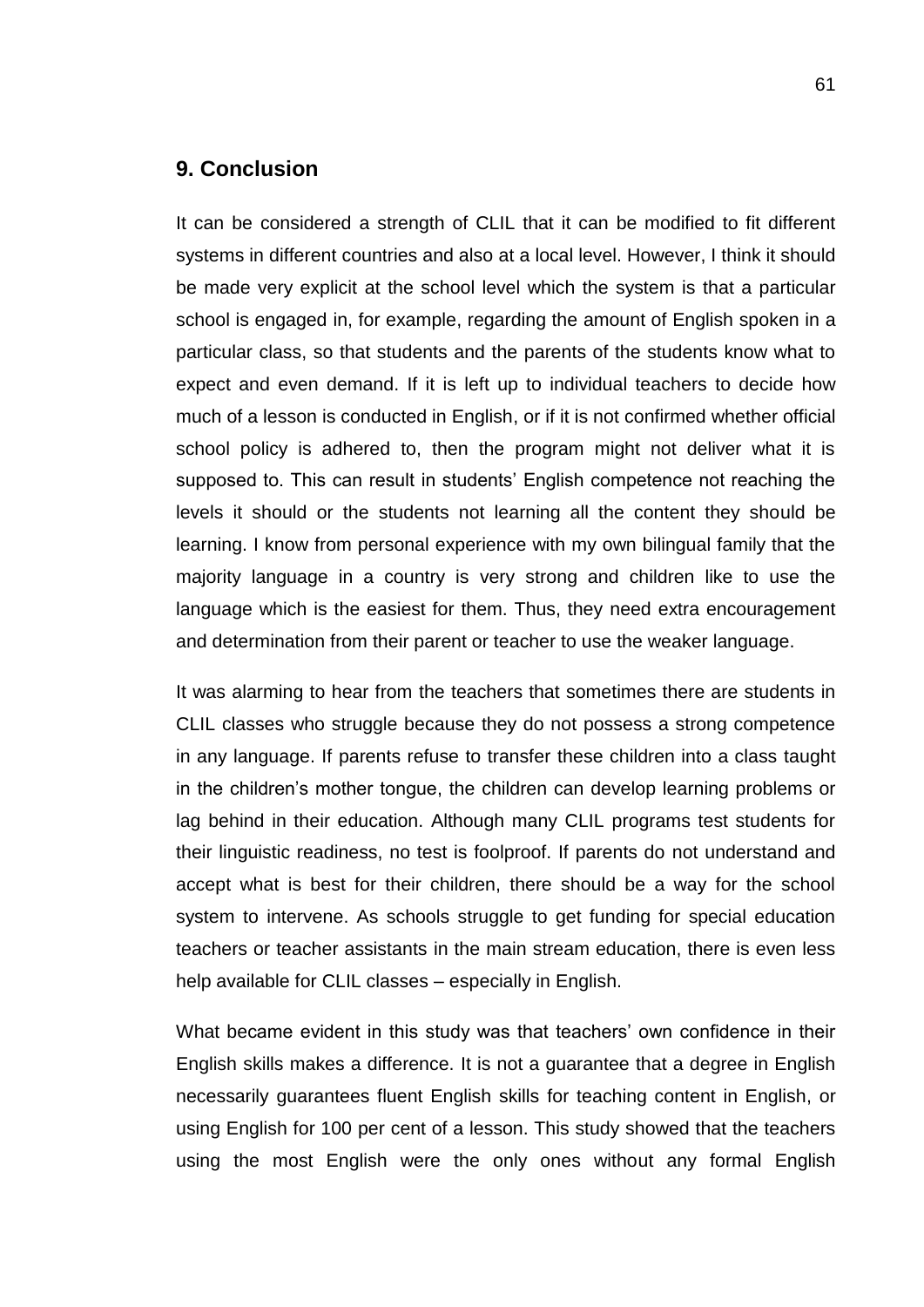education. This could be because of the students' school level as well, since these teachers taught in the lower and upper secondary schools. Is it another possible coincidence in this study that these two teachers are men?

Experts call for education specialized in CLIL methodology but there does not seem to be any regular programs at Finnish universities that would be geared for secondary school CLIL teachers. It should be made more available if it is truly considered that important. Finland is one of the few European countries that has determined language competence requirements for CLIL teachers, but in practice many schools are either not aware of them or they choose to ignore them. Strong language skills are obviously not the only factor that makes up a good CLIL teacher. Instead, a quality of a good teacher is that he or she actively takes students into account in planning and running lessons. However, if official government policy is not adhered to, it also undermines the work of the experts who recommended the language requirements. It is also puzzling why CLIL teachers who teach less than four classes a week do not need to pass language requirements. Even if it were only one subject, it is the students who would suffer, if they will not get adequate teaching in those lessons.

There has not been much, if any, advancement in sharing teacher resources in CLIL education when compared to ten or more years ago. Collecting material should be taken into account in determining CLIL teachers work hours or funding should be allocated from the governmental level for arranging a material bank for CLIL education so that CLIL teachers are not overburdened and will not get discouraged in their work. Although accumulating material was considered a tedious job, it was encouraging to hear from especially the bilingual subject teachers how they nevertheless enjoyed their work and found it rewarding.

For subject teacher training in English, the main point brought up was that the program should really offer what it promises so that interested students know what to expect. Having teacher trainees from different subjects learning different pedagogies together was seen as a strength. Maybe that would also help to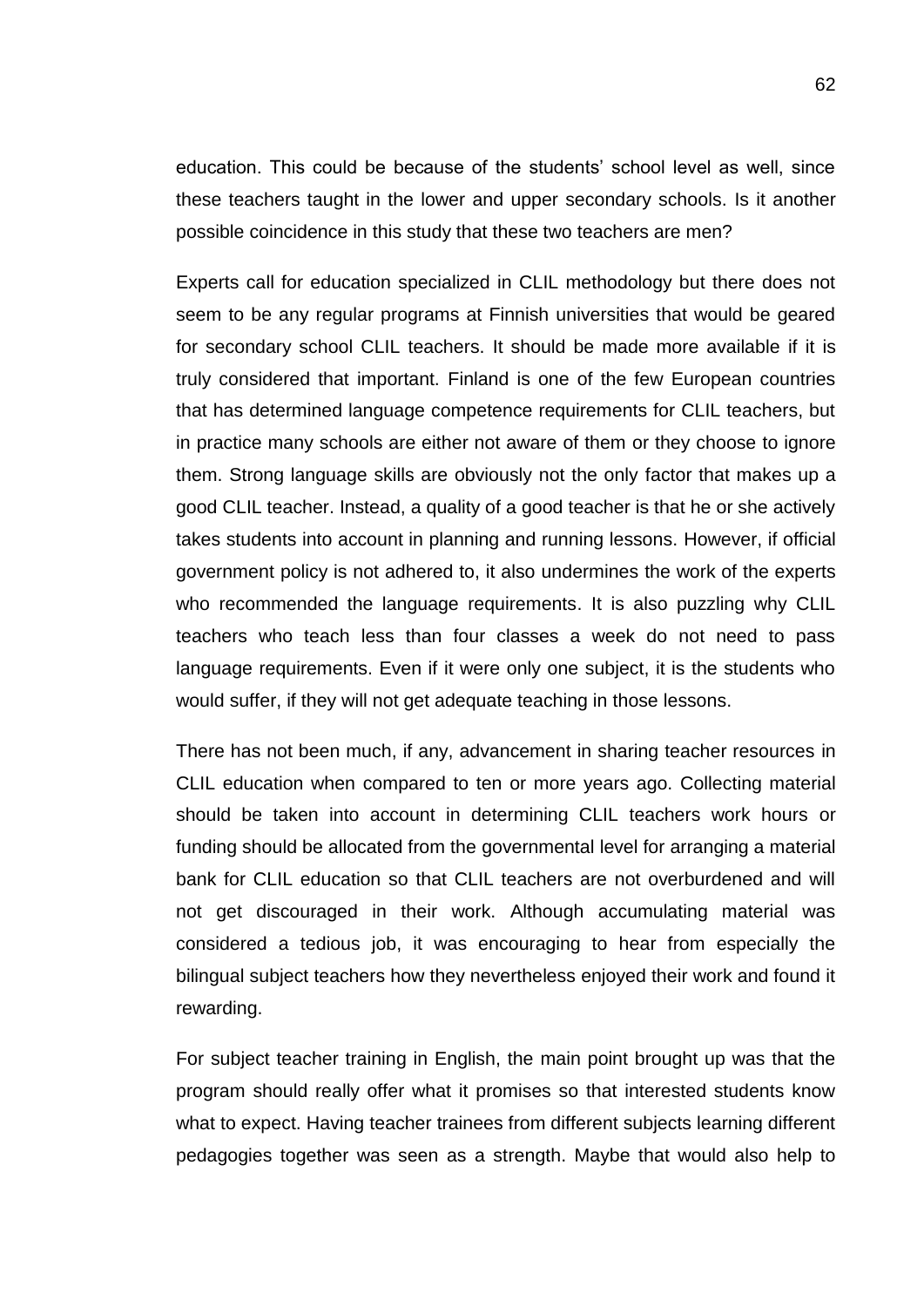break down barriers between teachers at school and encourage them into cooperation and teamwork with each other. Cooperation between language and subject teachers could make it possible to organize, for example, projects in a foreign language and, thus, offer students from the regular classes an opportunity to partake in occasional CLIL education where they could utilize and practice their foreign language skills in a meaningful way.

Many experts find it important that CLIL teachers have knowledge of the linguistic features of the L2 so that they can effectively contribute to students' grammatical L2 development. Personally, I find CLIL teachers' fluent English skills essential so that they can be good role models for their students and successfully run their lessons. But maybe it is an outdated idea that CLIL teachers should be language experts? Perhaps giving secondary school students an environment, where they can freely express and process their ideas and thoughts in an L2 without having to pay attention to grammatical issues, is a more current need. As English is the lingua franca in the world, and today most often English is spoken between non-natives, perhaps what students would benefit more from is a setting where they can work on increasing their fluency and communication skills without having to feel critical of their L2 competence. It might also be a relief for CLIL teachers, especially those who have strong English skills but no formal studies in English linguistics. As nonnative speakers of English (or any other foreign language), we are often harsh on ourselves for making mistakes, although they are part of our speech even in our mother tongue. We "own" our mother tongue, and thus anything goes! For further research, it would be interesting to find out CLIL students' point of view: Do students find that they can rely on their formal English classes for the grammatical development of their English skills? Or do they also require support for it from their CLIL teachers? Students studying in bilingual education in the upper secondary school will usually take a matriculation exam in English or even qualification tests in English for foreign universities (such as the AICE Diploma), so in the end it matters how well they have learned the grammar.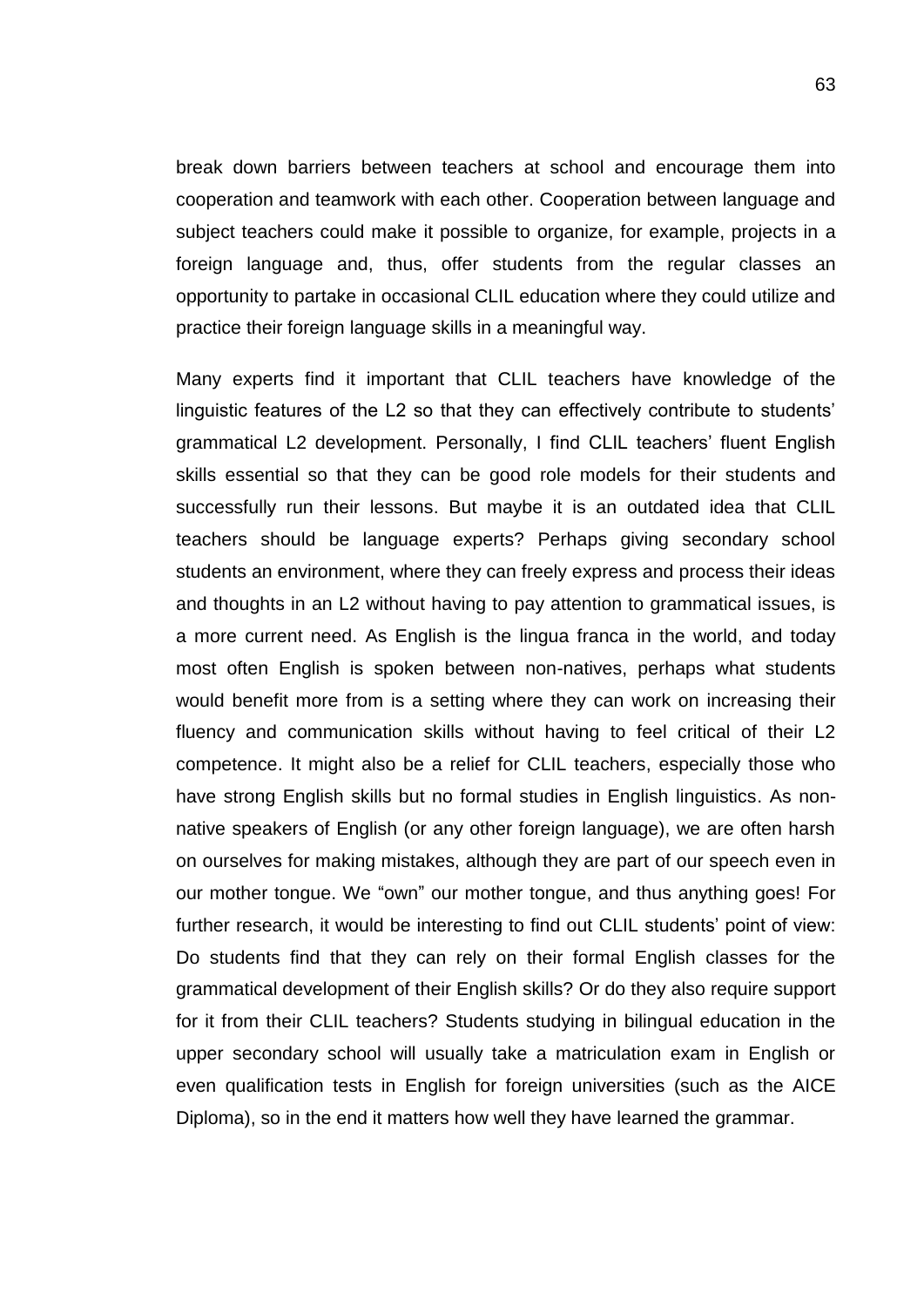# <span id="page-65-0"></span>**Bibliography**

- Baker, C. (2006) *Foundations of Bilingual Education and Bilingualism.* 4 th Edition. Clevedon: Multilingual Matters.
- Borg S. (2006) *Teacher Cognition and Language Education: Research and Practice.* London: Continuum.
- Brown, H. D. (2001) *[Teaching by Principles: An Interactive Approach to](https://helka.linneanet.fi/cgi-bin/Pwebrecon.cgi?SC=Title&SEQ=20090424155401&PID=iTOW3MbiAgWCxAcdx-N9j9pA-A_80&SA=Teaching+by+principles+:+an+interactive+approach+to+language+pedagogy+/)*  [Language Pedagogy](https://helka.linneanet.fi/cgi-bin/Pwebrecon.cgi?SC=Title&SEQ=20090424155401&PID=iTOW3MbiAgWCxAcdx-N9j9pA-A_80&SA=Teaching+by+principles+:+an+interactive+approach+to+language+pedagogy+/). 2<sup>nd</sup> edition. White Plains: Longman.
- CEF (2001) *Common European Framework of Reference for Languages: Learning, Teaching, Assessment.* Council of Europe. Cambridge: University Press.
- [Cohen, L., L. Manion & K. Morrison](https://helka.linneanet.fi/cgi-bin/Pwebrecon.cgi?SC=Title&SEQ=20090507202146&PID=aGtLtATMEqGJCPSzg99W1SvC2xD&SA=Research+methods+in+education+/) (2000) *[Research Methods in Education](https://helka.linneanet.fi/cgi-bin/Pwebrecon.cgi?SC=Title&SEQ=20090507202146&PID=aGtLtATMEqGJCPSzg99W1SvC2xD&SA=Research+methods+in+education+/)*. London: Routledge.
- Coonan, C. M. (2007) Insider Views of the CLIL Class Through Teacher Self-Observation–Introspection. In *The International Journal of Bilingual Education and Bilingualism* 10(5), 625–646.
- Coyle, D. (2007) Content and Language Integrated Learning: Towards a Connected Research Agenda for CLIL Pedagogies. In *The International Journal of Bilingual Education and Bilingualism* 10(5), 543–562.
- Creswell, J. W. (2003) *Research Design: Qualitative, Quantitative, and Mixed Methods Approaches.* Thousand Oaks: Sage.
- De Graaff, R., G. J. Koopman, Y. Anikina & G. Westhoff (2007) An Observation Tool for Effective L2 Pedagogy in Content and Language Integrated Learning (CLIL). In *The International Journal of Bilingual Education and Bilingualism* 10(5), 603–624.
- Genesee, F. (1987) *Learning Through Two Languages: Studies of Immersion and Bilingual Education.* Cambridge: Newbury House.
- Genesee, F. (Ed.) (2003) Educating Second Language Children: The whole child, the whole curriculum, the whole community,  $10<sup>th</sup>$  Edition. Cambridge: University Press.
- European Commission (1995) White Paper in Education and Training: Teaching and Learning – Towards the Learning Society. http://europa.eu/documents/comm/white\_papers/pdf/com95\_590\_e n.pdf. Accessed Feb. 6, 2010.
- European Commission (2006) Content and Language Integrated Teaching (CLIL) at School in Europe. Eurydice. Survey. http://eacea.ec.europa.eu/ressources/eurydice/pdf/0\_integral/071E N.pdf Accessed April 25, 2010.
- Finnish National Board of Education (2003) *National Core Curriculum for Upper Secondary Schools 2003.*

[http://www.oph.fi/instancedata/prime\\_product\\_julkaisu/oph/embeds/](http://www.oph.fi/instancedata/prime_product_julkaisu/oph/embeds/47678_core_curricula_upper_secondary_education.pdf%20Accessed%20April%2014) 47678 core curricula upper secondary education.pdf Accessed [April 14,](http://www.oph.fi/instancedata/prime_product_julkaisu/oph/embeds/47678_core_curricula_upper_secondary_education.pdf%20Accessed%20April%2014) 2010.

Finnish National Board of Education (2004) *National Core Curriculum for Basic Education.*

[http://www.oph.fi/english/publications/2009/national\\_core\\_curricula](http://www.oph.fi/english/publications/2009/national_core_curricula_for_basci_education) [\\_for\\_basci\\_education](http://www.oph.fi/english/publications/2009/national_core_curricula_for_basci_education) . Accessed March 10, 2010.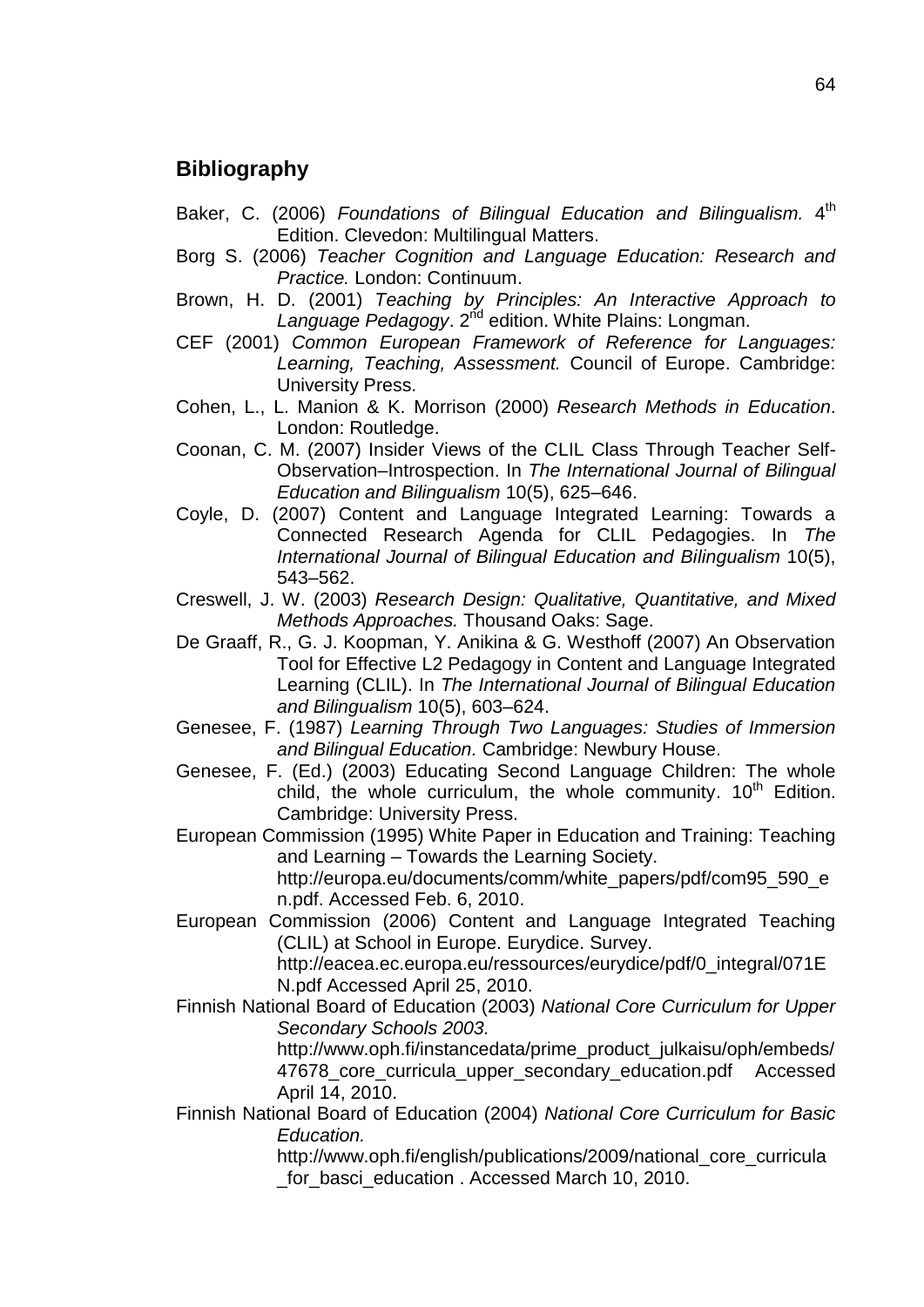- Finnish National Board of Education (2005) Decree on teachers' language competence in education other than school's teaching language. [http://www.finlex.fi/data/normit/26301-oph2501105su.pdf. Accessed](http://www.finlex.fi/data/normit/26301-oph2501105su.pdf.%20Accessed%20Feb.%2010)  [Feb. 10,](http://www.finlex.fi/data/normit/26301-oph2501105su.pdf.%20Accessed%20Feb.%2010) 2010.
- Harjanne, P. & S. Tella (2008) Vieraiden kielten opetuksen didaktisia, yhteiskunnallisia ja metodologisia lähtökohtia – Tutkimushankkeen teoreettisen taustan kehittelyä. In Kallioniemi, A. (Ed.) *Uudistuva ja kehittyvä ainedidaktiikka: Ainedidaktinen symposiumi 8.2.2008 Helsingissä,* (Part 1). Research Report 299. Helsinki: University of Helsinki. Department of Education of Applied Sciences. 737–750.
- Hildén, R., U. Hotti, K. Juuti, I.-K. Kankaanrinta, M.-K. Kuoppala, J. Lampiselkä & P. Peltonen (2009) *Matkalla kansainväliseen opettajankoulutukseen – STEP-hankkeen alkuraportti.* Department of Applied Sciences of Education. University of Helsinki.
- Jäppinen, A.-K. (2003) *Ajattelu ja sisältöjen oppiminen vieraskielisessä opetuksessa.* Research report 2/3. Jyväskylä: University of Jyväskylä. The Centre for Applied Language Studies.
- Jäppinen, A.-K. (2004) Opettajan ammattitaito vieraskielisessä opetuksessa. In Sajavaara, K. & S. Takala (Eds.) *Kielikoulutus tienhaarassa.* Jyväskylä: University Press. 193–206.
- Järvinen, H.-M. (1999) Acquisition of English in content and language integrated learning at elementary level in the Finnish comprehensive school. Turku: Publications at the University of Turku B: 232.
- Kaikkonen, P. (2005) Monikielinen ja monikulttuurinen identiteetti kielenopetuksenkin haasteena. In Smeds, J., K. Sarmavuori, E. Laakkonen, & R. de Cillia (Eds.) *Multicultural communities, multicultural practice*. Turku: Annales Universitat Turkuensis. 89– 100.
- Kaikkonen P. & V. Kohonen (Eds.) (2000) *Minne menet kielikasvatus?: Näkökulmia kielipedagogiikkaan.* Jyväskylä: University of Jyväskylä.
- Koskela, S. (2008) Käytännön kielenopetusta ei saanut edes pyytämällä. A letter to the editor. Helsingin Sanomat newspaper. December 18, 2008.
- Kuoppala, M.-K. (2009a) Bilingual vs. English as a Foreign Language: A Comparison Study of Sixth-Graders English Skills in a Bilingual Class vs. Two Regular Classes. Unpublished proseminar study. Department of English. University of Helsinki.
- Kuoppala, M.-K. (2009b) English, please Kohdekieli ja äidinkieli opettajan käyttämänä englannin oppitunnilla. Unpublished pedagogical study. Department of Applied Sciences of Education. University of Helsinki.
- Laitinen, J. (2001) English Immersion in Finland Dreams or Reality? A case study on the Hollinhaka early total English immersion programme, its structure, implementation and learning outcomes. A Licentiate Thesis. University of Jyväskylä.

https://jyx.jyu.fi/dspace/bitstream/handle/123456789/11735/jlaitinen .pdf?sequence=1 Accessed Oct.28, 2009.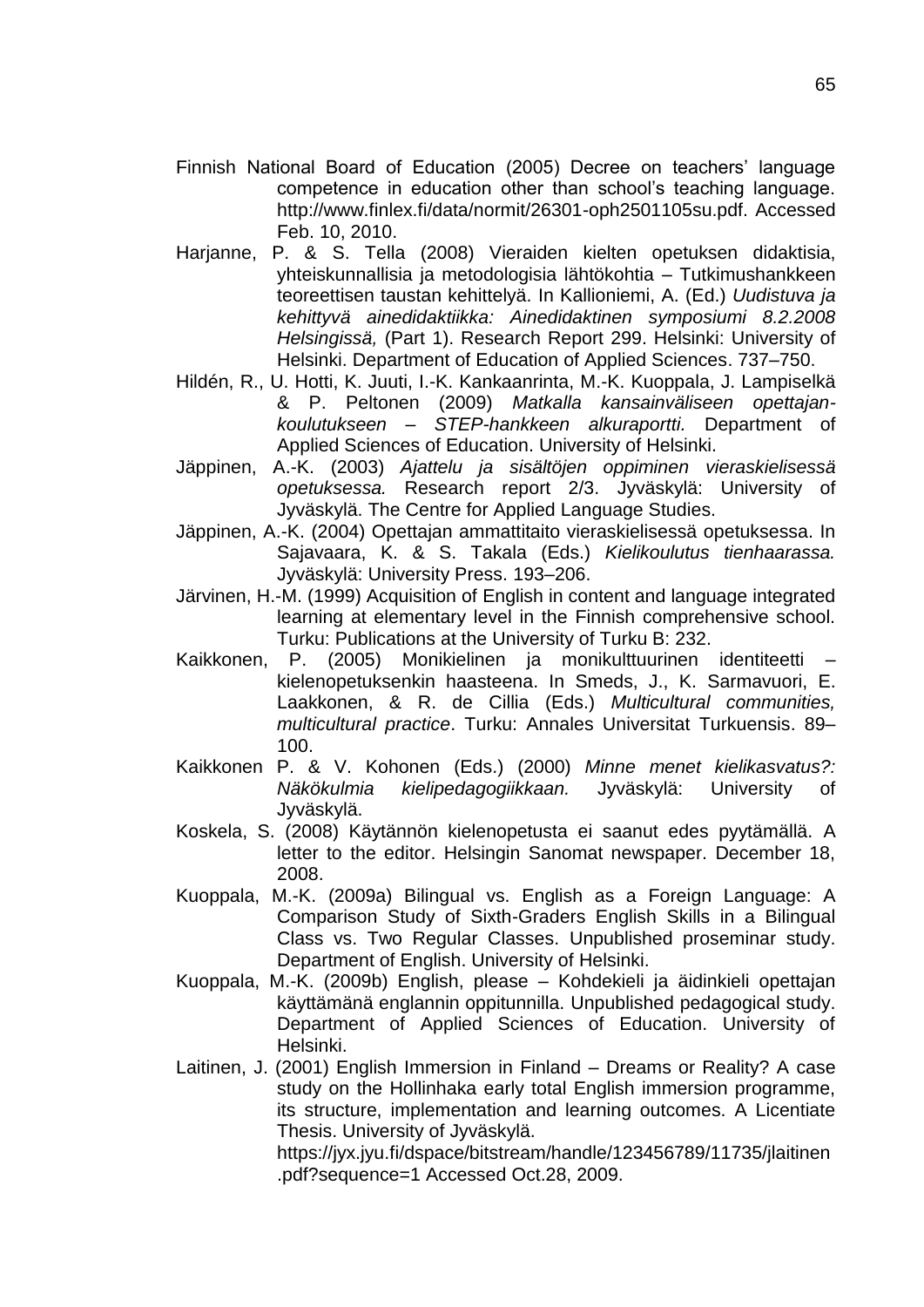- Lechner, C. (2009) CLIL: European Developments Leading to a Skill-Based Model for Teacher Education. In *Kalba ir Kontekstai/Language in Different Contexts,* 3 (1)*.* Vilnius Pedagogical University. 209–219.
- Lightbown, P. (1985) Can Language Acquisition be Altered by Instruction? In Hyltenstam K. & M. Pienemann (Eds.) *Modelling and Assessing Second Language Acquisition*. Clevedon: Multilingual Matters.
- Lightbown, P. & N. Spada (2006) *How Languages Are Learned*. Third Edition. Oxford: Univesity Press
- Lindman, K. (2008) Herra Jumala, saksan opettaja puhuu saksaa! A letter to the editor. Helsingin Sanomat newspaper. December 22, 2008.
- Luukka, M.-R. & S. Pöyhönen (2007) Kielikoulutuspoliittisen projektin keskeiset suositukset. In Pöyhönen S. & M.-R. Luukka (Eds.) *Kohti tulevaisuuden kielikoulutusta: Kielikoulutuspoliittisen projektin loppuraportti.* Jyväskylä: University Press. 453–479.
- Marsh, D. (1999) Introduction to Content and Language Integrated Learning. In Marsh D. & B. Marsland (Eds.) *Learning with Languages: A Professional Development Programme for Introducing Content and Language Integrated Learning.* Jyväskylä: University Press. 11– 114.
- Marsh, D. (2003) The relevance and potential of content and language integrated learning (CLIL) for achieving MT + 2 in Europe. *ECL Information Bulletin* 9(4). http://userpage.fu-berlin.de/elc/bulletin/ 9/en/marsh.html. Accessed March 6, 2010.
- Marsland, B. (1997) A Language Skill Approach to Teacher Training for Mainstream Plurilingual Education. In Marsh D., B. Marsland & T. Nikula (Eds.) *Aspects of Implementing Plurilingual Education: Seminar and Field Notes*. Jyväskylä: University of Jyväskylä. 36– 39.
- Martikainen, M. K. (2008) LinE Developing European Competence for Future Teachers. In Loima, J. (Ed.) *Facing the Future – Developing Teacher Education.* Helsinki: Palmenia.
- Meriläinen, M. (2008) *Monenlaiset oppijat englanninkielisessä kielikylpyopetuksessa: Rakennusaineita opetusjärjestelyjen tueksi*. Jyväskylä Studies in Humanities 89. Jyväskylä: University of Jyväskylä.
- Ministry of Education, Finland (2009) *Strategy for the Internationalisation of Higher Education Institutions in Finland 2009–2015.* Department for Education and Science Policy. [http://www.minedu.fi/export/sites/default/OPM/Julkaisut/2009/liitteet](http://www.minedu.fi/export/sites/default/OPM/Julkaisut/2009/liitteet/opm23.pdf?lang=fi) [/opm23.pdf?lang=fi](http://www.minedu.fi/export/sites/default/OPM/Julkaisut/2009/liitteet/opm23.pdf?lang=fi) Accessed April 19, 2010.
- Morgan, B. (2004) Teacher Identity as Pedagogy: Towards a Field-Internal Conceptualisation in Bilingual and Second Language Education. In *Bilingual Education and Bilingualism* 7(2&3), 172–188.
- Mustaparta, A.-K. & A. Tella (1999) *Vieraskielisen opetuksen järjestäminen peruskoulussa ja lukiossa.* Helsinki: Ministry of Education.
- Nikula, T. & D. Marsh (1997) *Vieraskielisen opetuksen tavoitteet ja toteuttaminen.* Helsinki: Ministry of Education.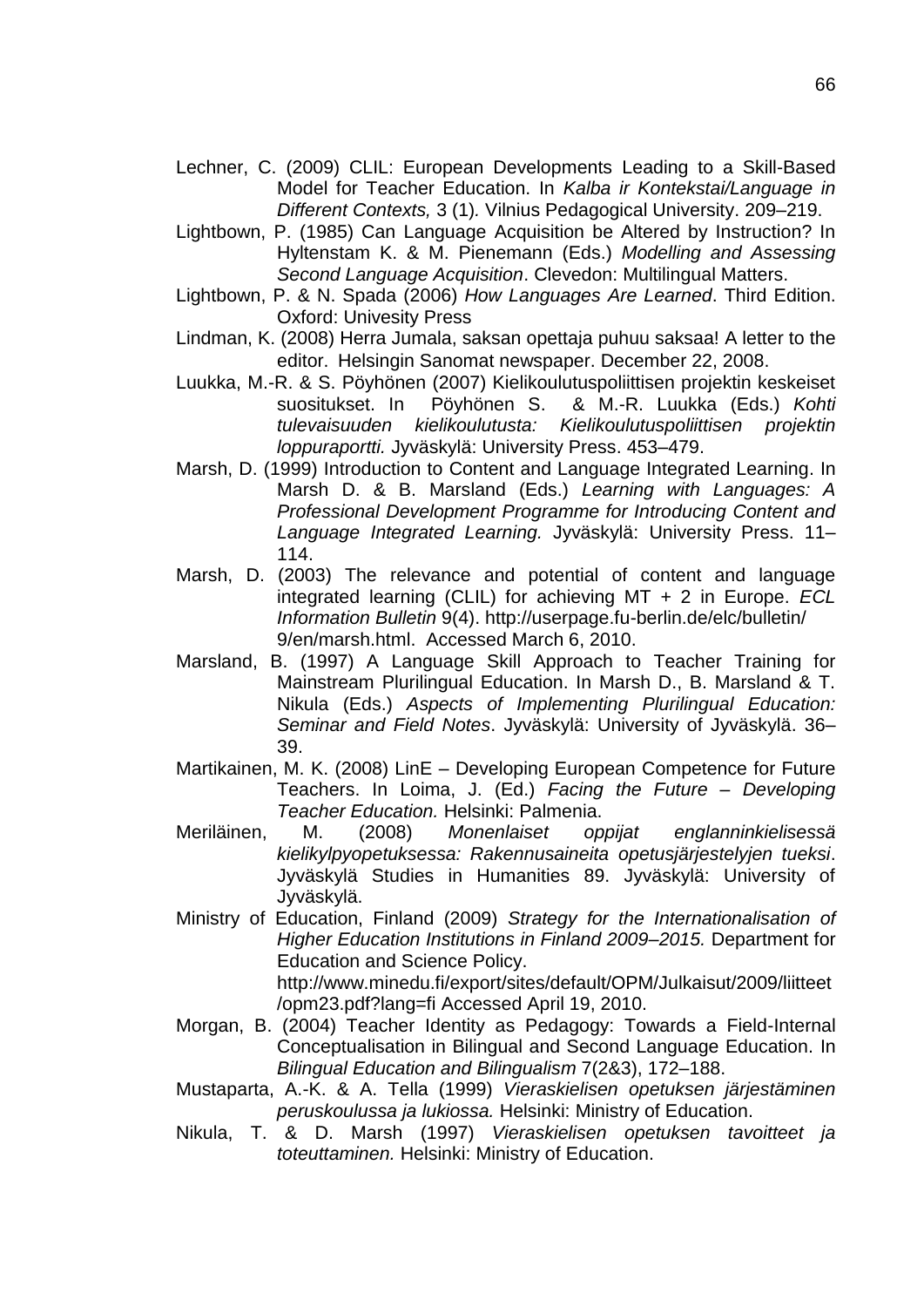- Nixon, J. (1999) Speaking and Listening Skills. In Marsh D. & B. Marsland (Eds.) *Learning with Languages: A Professional Development Programme for Introducing Content and Language Integrated Learning.* Jyväskylä: University Press. 143–187.
- Numminen, J. & R. Piri (1998) Kieliohjelman suunnittelu Suomessa. In Takala S. & K. Sajavaara (Eds.) *Kielikoulutus Suomessa.* University of Jyväskylä Centre for Applied Language Studies. Jyväskylä: University Press. 7–21.
- Rasinen, T. (2006) *Näkökulmia vieraskieliseen perusopetukseen: koulun kehittämishankkeesta koulun toimintakulttuuriksi.* Jyväskylä: University of Jyväskylä.
- Seikkula-Leino, J. (2004) Oppiminen vieraskielisessä opetuksessa ja vieraskielisen opetuksen tulevaisuus. In Sajavaara, K. & S. Takala (Eds.) *Kielikoulutus tienhaarassa.* Jyväskylä: University of Jyväskylä, Centre for Applied Language Studies. 207–224.
- Spada, N. (2007) Communicative Language Teaching: Current Status and Future Prospects. In Cummins, J. & C. Davison (Eds.) *International Handbook of English Language Teaching* (Part 1). New York: Springer. 271–288.
- Takala S. (1992) *Virikkeitä uutta kokeilevaan koulutyöhön.* Publications of the Department of Educational Research. Jyväskylä: University of Jyväskylä.
- Takala S., D. Marsh & T. Nikula (1998) Vieraskielinen opetus Suomessa. In Takala, S. & K. Sajavaara (Eds.) *Kielikoulutus Suomessa.*  Jyväskylä: University Press. 139–170.
- Turnbull, M. (2001) There Is a Role for the L1 in Second Language Teaching But... In *The Canadian Modern Language Review* 57(4), 531–540.
- University of Helsinki (2009) *Strategic Plan for the University of Helsinki 2010– 2012.* http://www.helsinki.fi/strategia/pdf/STRATEGIA\_web.pdf. Accessed April 20, 2010.
- Wong-Fillmore, L (1985) When Does Teacher Talk Work as Input? In S.M. Gass & S. G. Madden (Eds.) *Input in Second Language Acquisition.* Rowley: Newbury House. 17–50.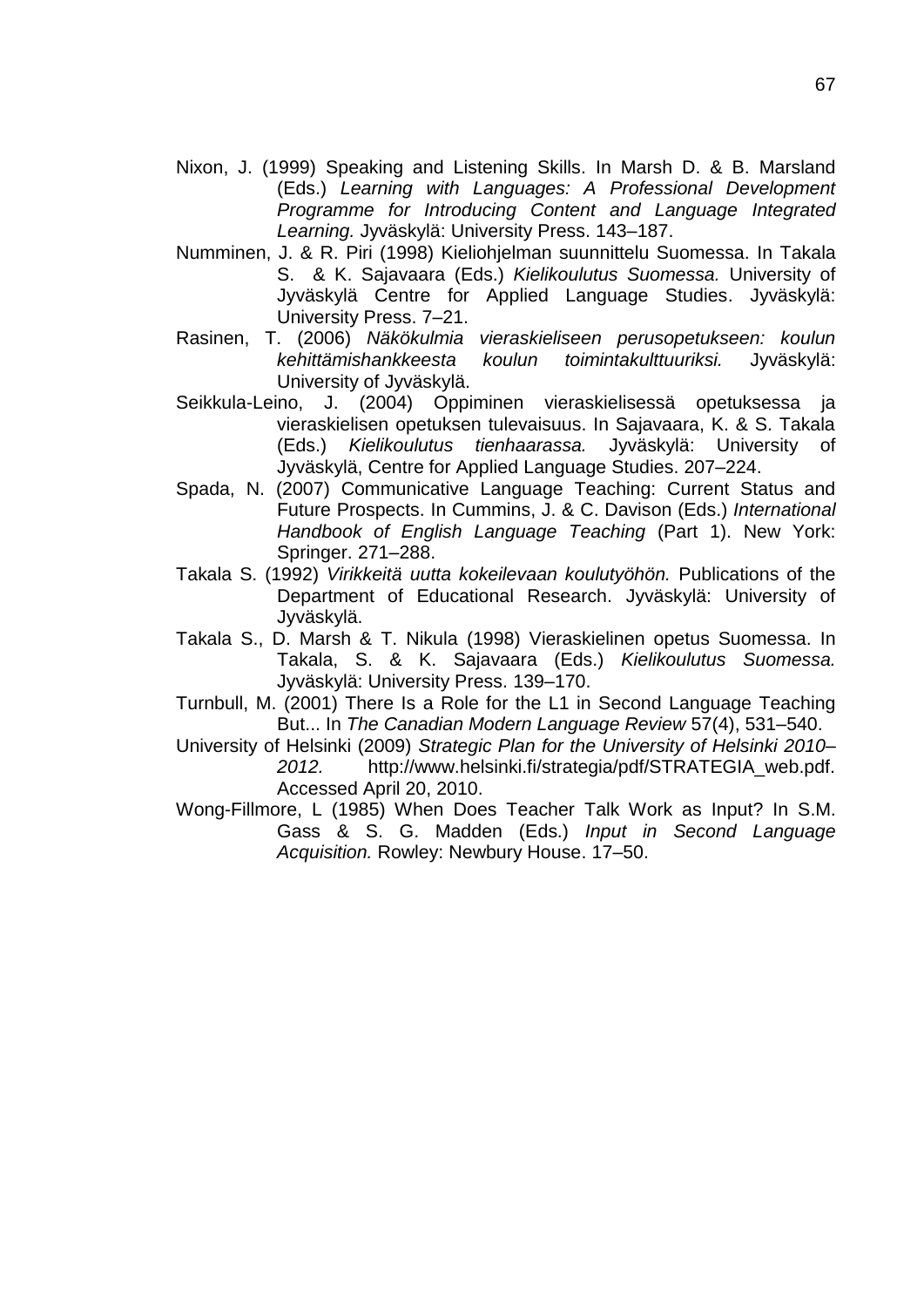# <span id="page-69-0"></span>**Appendix 1**

QUESTIONS FOR THE CLIL/BILINGUAL/ENGLISH TEACHERS

- 1. How long have you been a teacher? A CLIL teacher? What classes have you taught? Which do you teach now?
- 2. Why did you become a CLIL teacher? Why did you want to?
- 3. Did you do a practicum outside of Finland? Where?
- 4. How important do you think it is for a CLIL teacher to have international experience?
- 5. Your conceptions of language? What do you think of English vs. Finnish? Bilingualism? (Compare with traditional Finnish-Swedish.)
- 6. Your language skills? How did you learn English? Foreign experience?
- 7. How do you cope with English? Do you also use Finnish? Why/why not? Is it important to keep the languages separate? How natural is it for you to speak in English?
- 8. What do you think of English as a lingua franca? Is it ok not to speak English native-like?
- 9. Is there something you would have liked/would like to have help with language wise?
- 10. How is it to teach in ESL to students of ESL?
- 11. What makes CLIL rewarding? Why do think it benefits Finnish children?
- 12. Do you correct students for their grammatical/linguistic mistakes?
- 13. Do you focus on form?
- 14. Students with varying levels of English mastery: how do you take it into account in lessons? Or do you notice a difference?
- 15. Do you take into account teaching both language and content? Consciously?
- 16. What do you think of CLIL teachers who do not have any formal English training?
- 17. Do you think CLIL teachers should have formal English education?
- 18. Do you think there is rivalry between EFL teachers and CLIL teachers?
- 19. Is there something that makes CLIL harder to teach than regular teaching (challenges)? Have you done both? Is CLIL more demonstrative? Do you advance slower?
- 20. Do you get support from the head of the school? From other CLIL teachers at your school? Are you in contact with other CLIL teachers elsewhere in Finland? Is there cooperation with EFL teachers?
- 21. Where do you get your materials from? Do you make up your own?
- 22. Are they disadvantages about CLIL? About teaching in ESL?